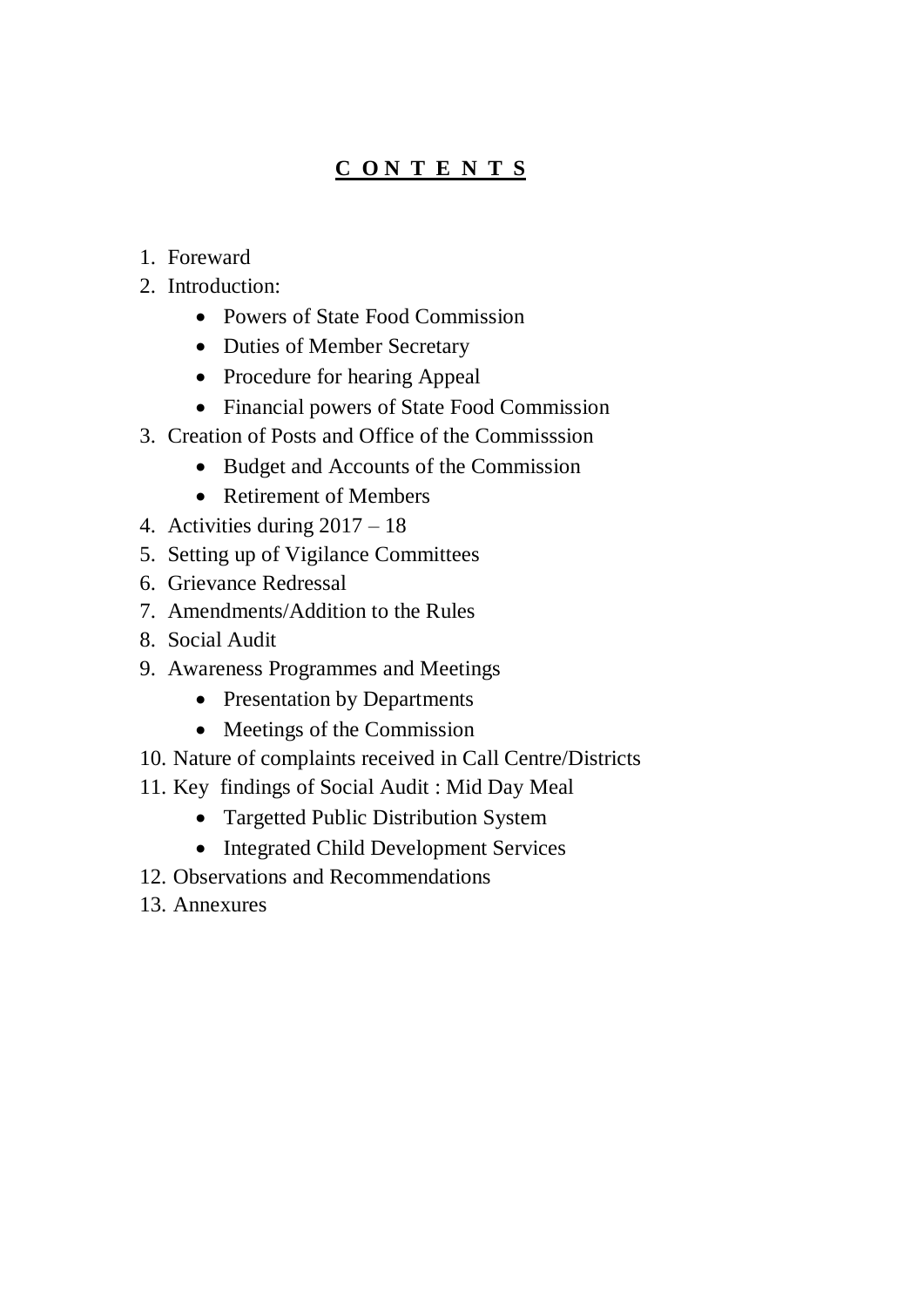# **Foreword**

Meghalaya State Food Commission was constituted on  $17<sup>th</sup>$  May 2016 with a Chairman, five Members and a Member-Secretary, who was Commissioner and Secretary of the Department of Food, Civil Supplies and Consumer Affairs. The Chairman joined in May 2016, and the other Members joined in October 2016. During 2016-17, the Commission reviewed the action being taken by Food & Civil Supplies, Social Welfare and Education Departments in implementing provisions of the Food Security Act in relation to the Targetted Public Distribution System, the Integrated Child Development Services and the Mid Day Meal Programmes. The Commission held six meetings, and their observations and recommendations were published in the Annual Report 2016 – 17, which was laid before the State Legislature in December 2017.

During 2017–18, the Commission held nine meetings and Awareness Programmes in different district headquarters covering the three regions of the State. The objective of the programmes was to sensitise the Departmental Officers as well as the general public on the entitlements and services to be provided under the National Food Security Act 2013. The Commission has also taken up with the concerned departments to activate the internal grievance redressal mechanism and appoint independent District Grievance Redressal Officers as per directions of the Hon'ble Supreme Court. The Ministry of Consumer Affairs, Food and Public Distribution, Government of India, also held a meeting on  $7<sup>th</sup>$  March 2018 with all Chairpersons of the State Food Commissions to discuss the functioning of the Commission and their role in effective implementation of NFSA. These meetings are proposed to be conducted regularly by Government of India.

This is the second Annual Report prepared by the Commission, and the focus is on the awareness campaigns conducted and follow up action on various aspects of the Food Security Act. The Commission will be grateful for any suggestions to improve the functioning of the Commission and the content of the Report.

> B.K. DevVarma Chairman Meghalaya State Food Commission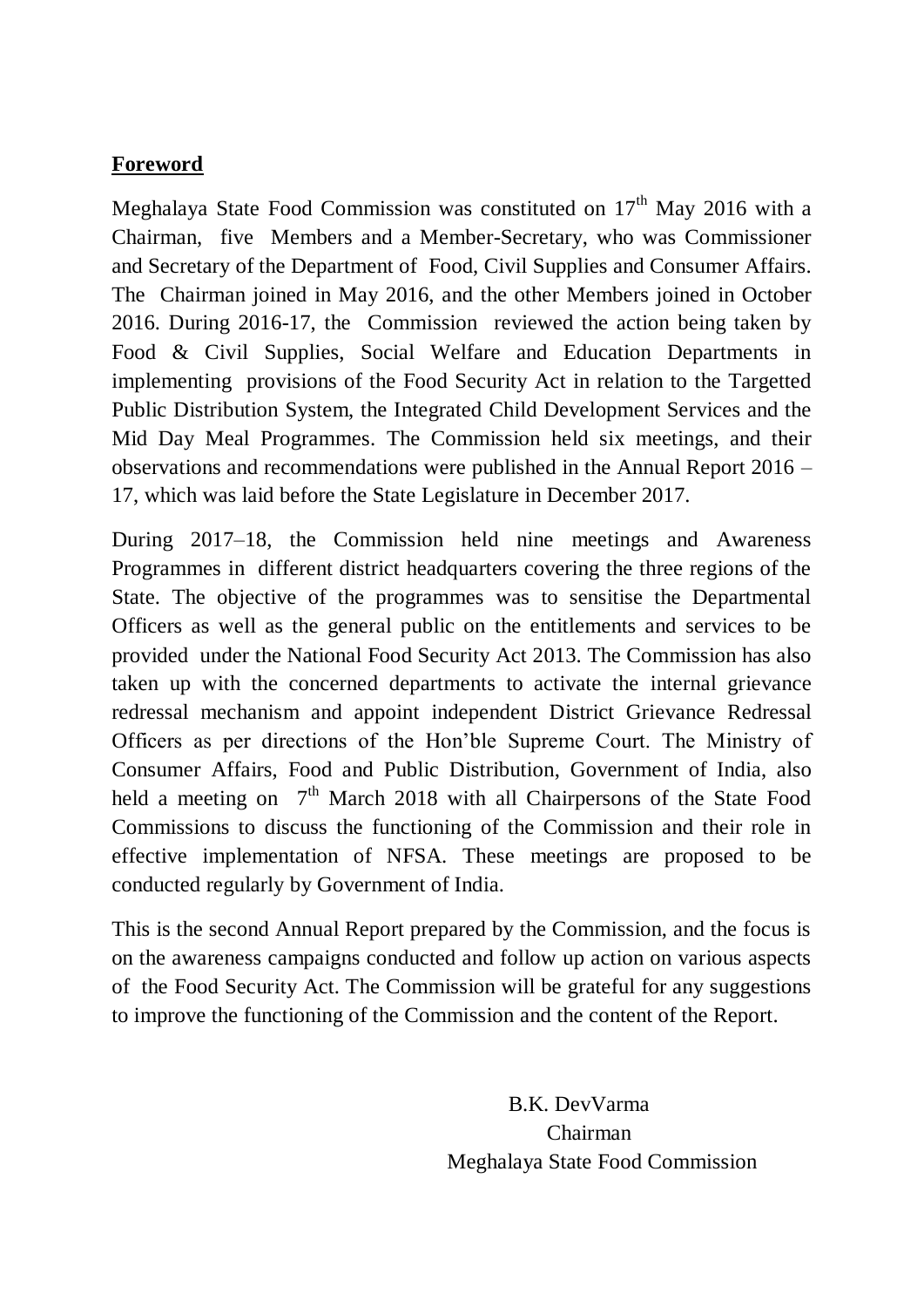# **INTRODUCTION**

In addition to the Rules published in 2016-17, the Meghalaya State Food Commission (Amendment) Rules 2018 was notified on  $24<sup>th</sup>$  January, 2018 with the following additions:

**Powers of the State Food Commission**: The State Food Commission shall have the following powers, namely :-

- (a). inspect or cause to be inspected, the non-compliance of policy decisions of the Government relating to the Act ;
- (b). organize regional camps for building awareness about benefits and entitlements under the Act and define measures for redressal of grievance ;
- (c). appoint, in consultation with the Government, consultants and technical staff to assist the State Food Commission; and
- (d). lay down procedure for day-to-day functioning.

**Duties of the Member Secretary** : The Member-Secretary shall, in addition to functions as provided in the Act and rules and in accordance with the direction of the Chairperson, have the following duties, namely :-

- (a). execute all decisions taken by the State Food Commission in exercise of its powers and functions of the State Food Commission;
- (b). exercise and discharge such powers and perform such duties as may be required for the proper administration of the affairs of the State Food Commission and its day to day management.
- (c). convene the meetings of the State food Commission in consultation with its Chairperson and cause service of notices of the meetings to all concerned
- (d). prepare, in consultation with the Chairperson, the agenda for each meeting of the State Food Commission and have notes prepared, which shall be self-contained;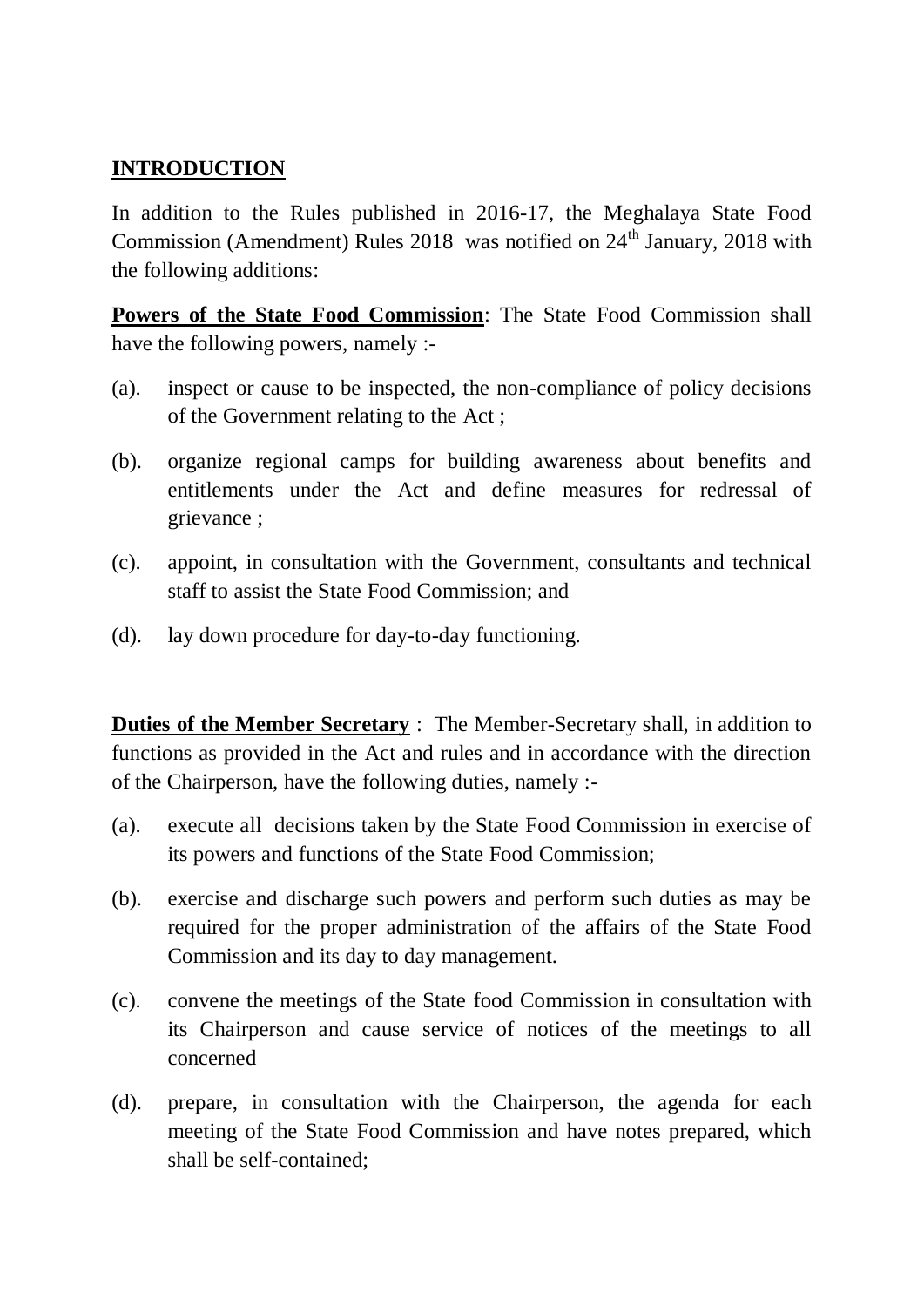- (e). make available records covering the agenda items to the State Food Commission reference;
- (f). ensure that the agenda papers are circulated to all the members at least three clear working days in advance of the meeting, except in cases when urgent attention is required;
- (g). prepare the minutes of the meetings of the State Food Commission and shall execute the decisions of the State Food Commission taken in the meeting and shall also ensure placing of the Action Taken Note of the decisions of the State food Commission before the State Food Commission in its subsequent meetings;
- (h). ensure that the procedure of the State Food Commission is followed by it in transaction of its business;
- (i). Take up all such matters with the government for release of grants, creating of posts, revision of scales, procurement of vehicles, appointment of staff, laying of annual and audit report in Assembly, reappropriation of funds, residential accommodation and any other matter requiring the approval of the State Government;
- (j). exercise such financial powers as may be delegated to him by the Chairperson on behalf of the State Food Commission;

**Procedure for hearing Appeal** : (1) Any citizen aggrieved by a decision of the District Grievance redressal Officer (DGRO) may file a Memorandum of Appeal with the State Food Commission within thirty days of such decision.

- (2). When the Memorandum of Appeal is presented after thirty days, such Memorandum of appeal shall be accompanied by an application supported by an affidavit setting forth the fact on which the Appellant relies to satisfy the State Food Commission that he has sufficient cause for not presenting the appeal within the period of limitation.
- (3). Any Memorandum of appeal so filed with the State Food Commission must be heard and disposed of within a period of sixty days of the filling of such appeals.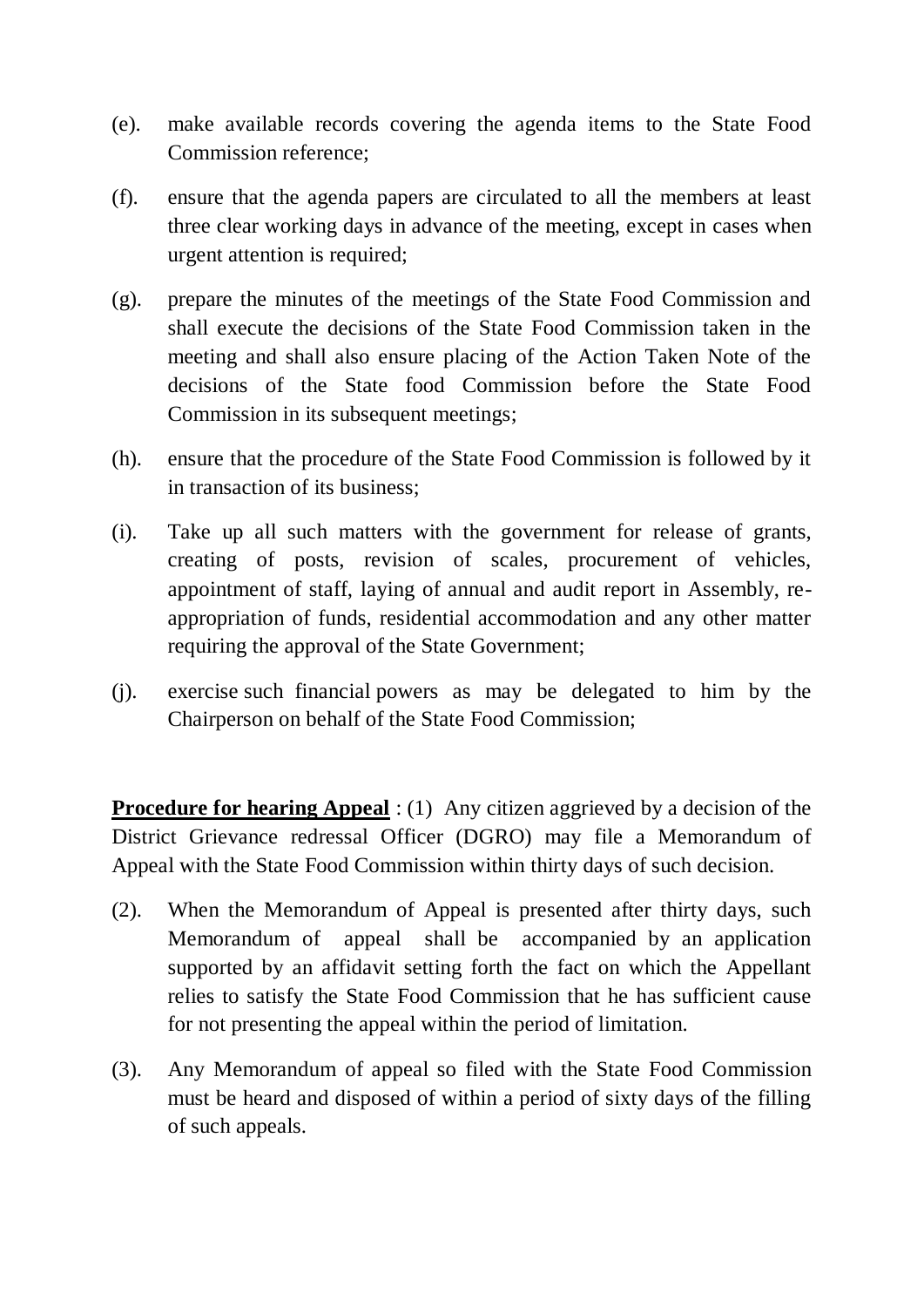- (4). The Memorandum of Appeal shall be filed in triplicate and accompanied by a true copy of the orders of the District Grievance Redressal Officer appealed against and such other documents as may be required to support ground of objections mentioned in the Memorandum of appeal.
- (5) The Chairperson shall have power to constitute a Bench consisting of two or three members and declare any members, as he deem fit, to preside over the Bench, where the Chairperson is not the member of such Bench:

Provided that the Chairperson may constitute or reconstitute Benches from time to time.

(6). The decision of the Bench is to be made according to the opinion of the majority of the Bench:

Provided that if the member of a Bench consisting of an even number differ in opinion on any point, they shall state the point or point on which they differ and make a reference to the Chairperson who shall either hear the case or refer the case to another Bench for decision.

- (7). While hearing the appeal, the Bench shall consider the grounds of appeal and shall decide the case accordingly.
- (8). Orders of State Food Commission on appeal shall be signed and dated by the Members thereof hearing the appeal and shall be communicated to the parties free of charge.

**Financial Powers of the State Food Commission**: (1) The State Food Commission shall be responsible for expenditure from the funds received by it for the purposes of the implementation of the Act.

(2). The Chairperson shall have all powers relating to financial transaction of the State Food Commission, except in cases which require prior approval of the Government.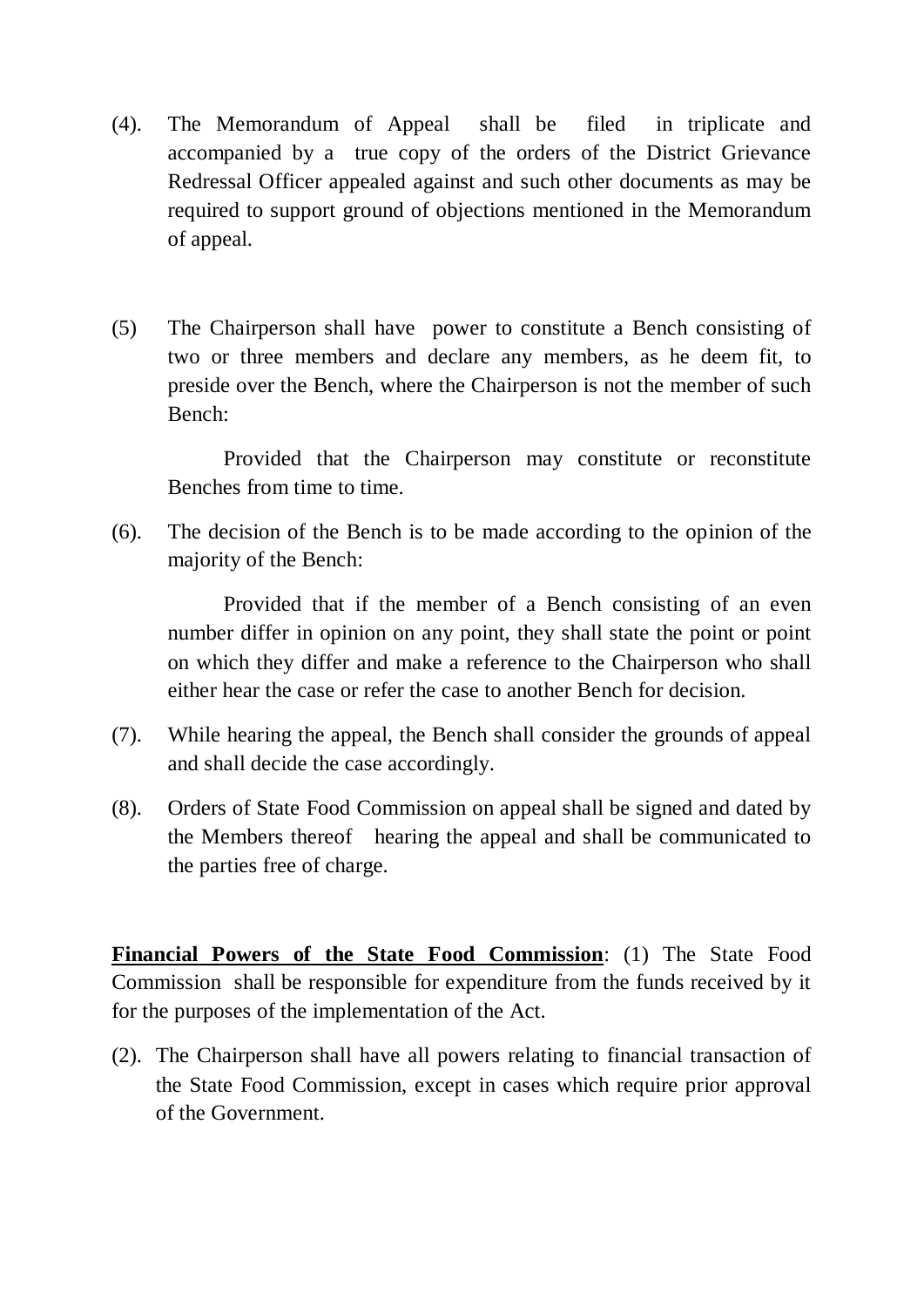- (3). The Chairperson shall obtain prior approval of the Government in the matters of creation of posts, revision of pay scales, procurement of vehicles, re-appropriation of funds from one head to another, permitting any officer of the State Food Commission to participate in seminars, conferences or training programme abroad and such other matters as may be determined by the State Government, by order.
- (4). The Chairperson shall, subject to such conditions and limitations, control and supervision, have powers to delegate his financial power to the Member-Secretary of the State Food Commission.

Provided that no such powers shall be delegated in respect of incurring an expenditure on an item exceeding rupees twenty-five thousand.

- (5). The Chairperson with the prior approval of the Government shall have power to engage any person or persons as consultant or consultants for a specific purpose and for a specific period on the terms and condition agreed in advance with that person relating to honorarium, travelling allowance and dearness allowance.
- (6). The Member-Secretary shall have powers to execute all decisions taken by the Chairperson on his behalf relating to financial matters.
- (7). All financial powers of the State Food Commission shall be governed by delegation of financial powers, rules and circulars, orders, instructions as may be issued by the Finance Department of the Government from time to time, in this behalf.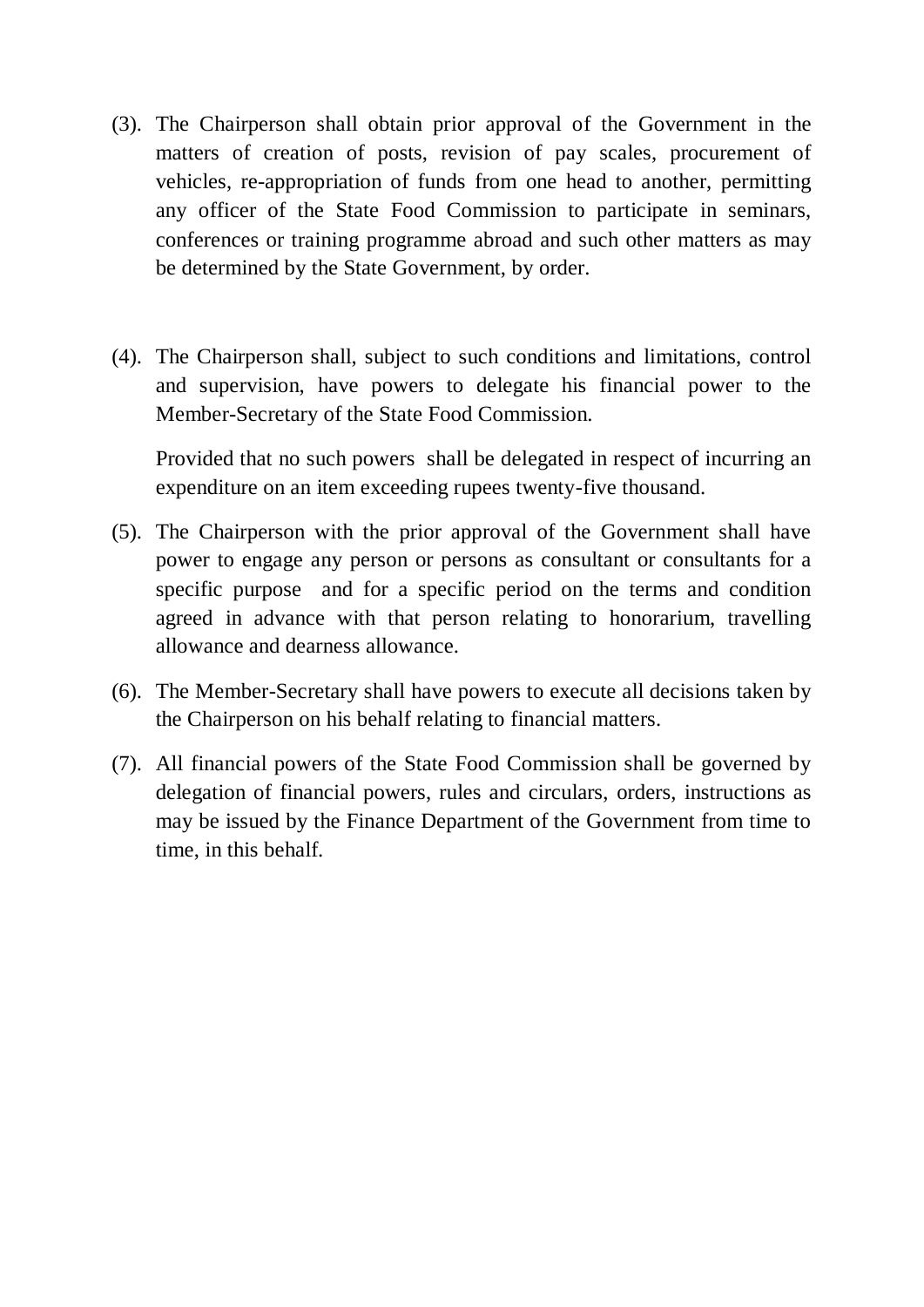# **Creation of Posts, and Office of the Commission**

In 2016-17, the following posts were sanctioned:

| (1) Upper Division Assistant |  |
|------------------------------|--|
| (2) Lower Division Assistant |  |
| (3) Data Entry Operator      |  |
| (4) Stenographer Grade III   |  |
| $(5)$ Duftry                 |  |
| $(6)$ Peon                   |  |
| (7) Driver                   |  |
| (8) Cleaner                  |  |
| (9) Chowkidar                |  |

Since the post of Accountant-cum-Cashier was needed urgently, the post of Upper Division Assistant was converted into the post of an Accountant and filled up on contract basis by a retired Accountant of the Directorate of Food, Civil Supplies and Consumer Affairs. The other posts were not filled up due to lack of a permanent office of the Commission. The Government was also requested to create one post of Bench – Assistant to assist in hearing of appeals.

On 3rd July 2017, the State Government allotted Quarter B-17-C, Lake Side Cottage, Rita Road, temporarily to the office of the Meghalaya State Food Commission. The matter was taken up with the Estate Officer of General Administration Department for repair, renovation and painting of the Quarter. Funds were also sought from the Government for procurement of furniture and office equipment to make the office functional. In view of the allotment of the office, the posts of Cleaner and Chowkidar were filled up on Casual/Contract basis.

### **Budget and Accounts of the Commision**

In the Budget Estimates 2017-2018, the fund for the Meghalaya State Food Commission was provided under the Sub-head -(27)- Meghalaya State Food Commission, subordinate to the Major Head of Account-"3456-Civil Supplies-800- Other Expenditure-General of the Grant No.32, and the total Provision was Rs.73,39,000/=. Out of the total Provision, Rs.51,12,516/ was spent during the financial year 2017-2018.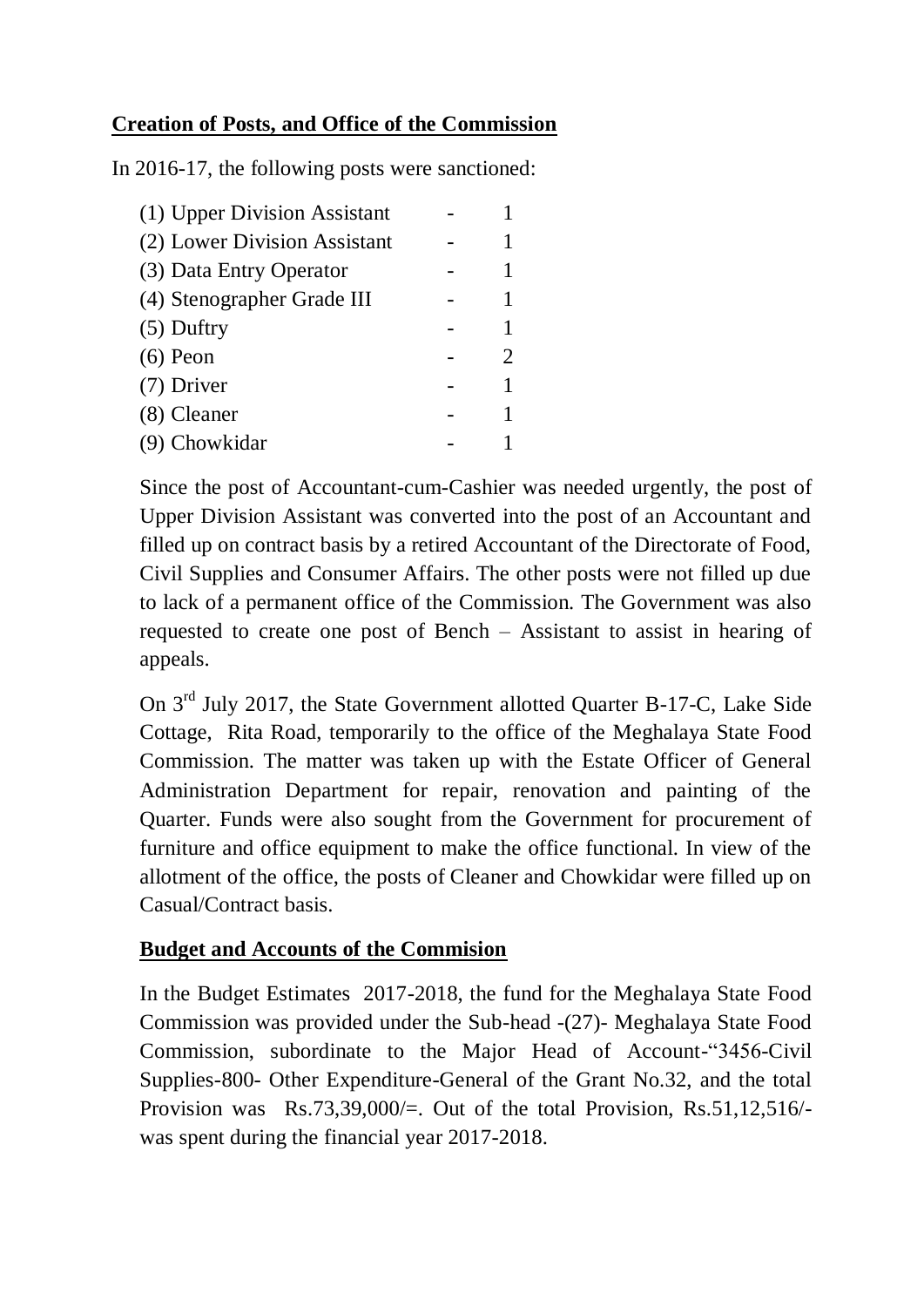Due to shortage of Fund under the following object heads:-

- (1). 02-Wages, Rs. 2,18,800/= was obtained by Re-appropriation.
- (2).  $11$  Domestic Travel Expenses, Rs.1,17,000/= was obtained by Reappropriation.

For the fund under the object head -27-Minor works, which was not provided in the Budget, the amount of  $\text{Rs.}9,84,862/=\text{was obtained by way}$ of Re-appropriation sanctioned by Fin(EC.II) Department, Memo No.FC.II/879/2017-18/RA/162 dt. 14.03.2018 for meeting the expenditure for renovation of Govt Quarter B.17C located at Lakeside Cottage, Rita Road, Shillong, allotted for the office of Meghalaya State Food Commission.

 So, the total expenditure was Rs.60,97,378/= ( 51,12,516+9,84,862) i.e from 01.04.2017 to 31.03.2018.

### **Retirement of Members**

During 2017-18, two Members retired ie Shri R.L.Sethia, on attainment of 65 years of age, and Shri P.Ch Sangma, Member Secretary, on superannuation. The Member Secretary was replaced by Smt.M.S.N.Marak, MCS, Joint Secretary to Government of Meghalaya, Food, Civil Supplies and Consumer Affairs Department. Her Room No is 320 in Additional Secretariat Building, and Mobile No is 9774094829.

The Chairman and other Members remain the same as in 2016-17.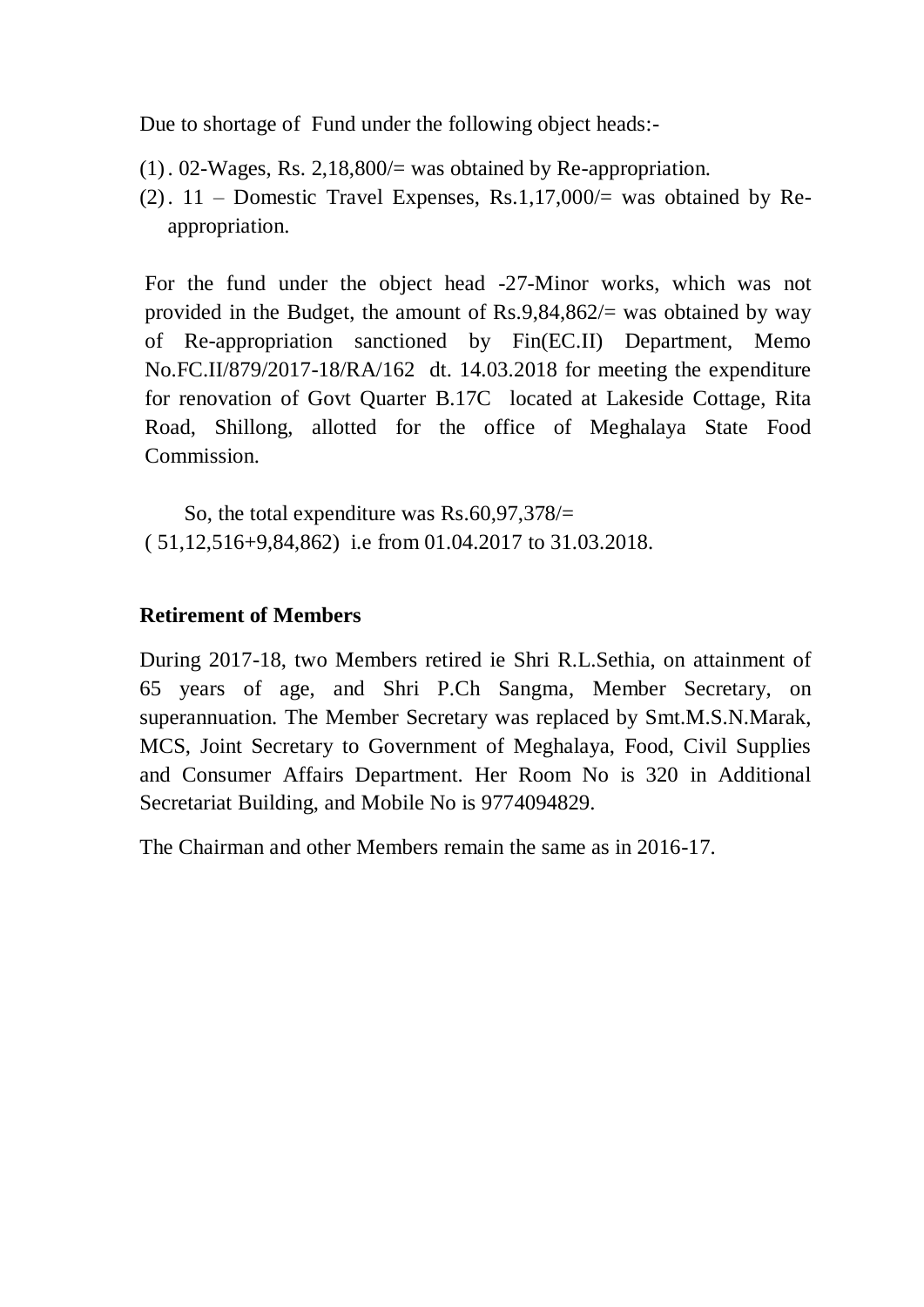### **Activities during 2017-18**

At the fag end of 2016-17, a questionnaire was circulated to Food, Civil Supplies & Consumer Affairs Department, Social Welfare Department and Education Department regarding rules framed under Sec 40 of the NFSA relating to identification of priority households, qualification and appointment of District Grievance Redressal Officers and hearing of complaints and filing of appeals. Queries were also sent on the composition of Vigilance Committees, uploading of TPDS records in the public domain and Social Audit of Fair Price Shops. Information was also sought on payment of Food Security Allowance under Sec 8, reforms under TPDS regarding computerisation and transparency, responsibilities to local authorities and steps to further advance food and nutritional security as specified in Schedule III and other welfare schemes under Sec 32.

The three Departments were requested to inform whether under Sec 14, each Department had set up their own grievance redressal mechanism with toll free numbers and a designated officer to ensure its effective functioning, and to provide details on the complaints mechanism, including registration of complaints and providing acknowledgement receipts. Food and Civil Supplies Department was requested to intimate whether rules have been framed for the DGRO to discharge his responsibilities, power to inspect, search and seize, receive evidence on oath and the proceedings before him to be summary proceedings. The Department was requested to inform of measures to ensure accountability of the grievance redressal mechanism, and complaints to be regularly updated on the websites, and monthly and annual reports to be submitted.

Information was also sought on whether Rules have been framed for the functioning of the Vigilance Committees at four levels, manner of their selection, term of office, frequency of meetings, quorum, powers functions and other responsibilities, honorarium to be paid to the members and finances of the Committees. Information was also sought whether the Vigilance Committees have the mandate to supervise implementation of all the schemes under NFSA eg Mid Day Meal and Integrated Child Development Services. Whether the rules provided for all documents relating to MDM Schemes and ICDS to be put in the public domain and institutions such as government schools, anganwadis and fair price shops, and adequate measures to be taken to create awareness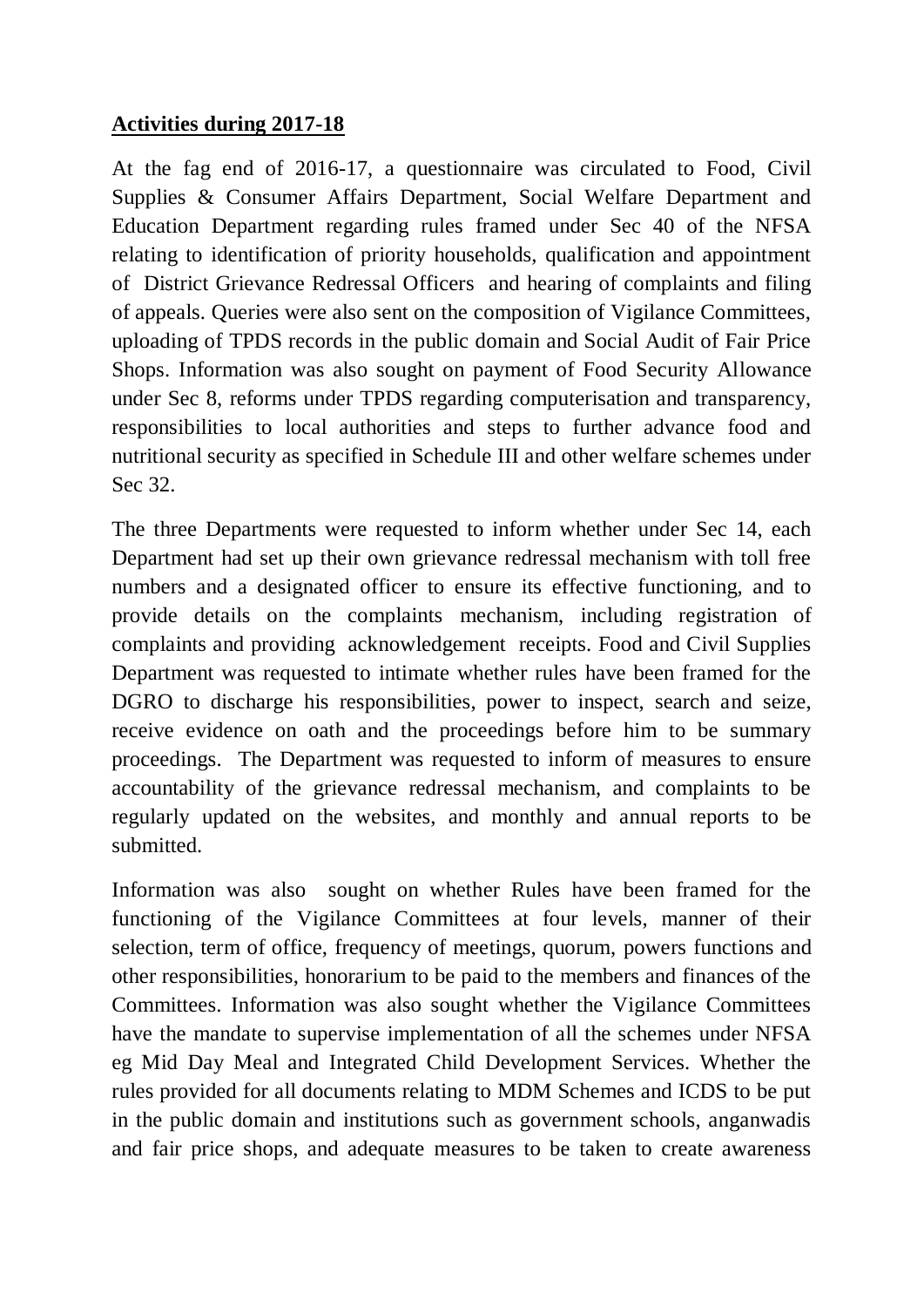among the public about their entitlements and various services provided under the Act.

Another letter was issued to the three Departments to earmark one room in the office of the Deputy Commissioners for 'NFSA Cell' with toll free number for receipt of complaints and redressal of all grievances which could not be resolved satisfactorily at the level of the District Social Welfare Officer, the District School Education Officer and the Deputy Director of Food and Civil Supplies. The Departments of Social Welfare and Education Departments were requested to issue orders to the District Social Welfare Officer and District School Education Officer to assist the DGRO in disposal of grievances at the district level. These Departments were also asked to utilise the services of the Vigilance Committees constituted by the Food, Civil Supplies and Consumer Affairs Department for receipt of complaints under NFSA at the village level.

In April 2017, public notice pamphlets were prepared in English, Khasi and Garo languages and printed at the Directorate of Printing and Stationery, giving a gist of the provisions of the Food Security Act and informing of the telephone numbers for launching of complaints. These notices were circulated at the awareness programmes conducted at the District Headquarters, and also to the media for publication in the newspapers. Copies of these pamphlets are enclosed at annexure. These pamphlets were publicised in the newspapers in August 2017. Education Department also directed all District School Education Officers to assist the DGRO's in disposal of grievances at the district level. The Department informed that District Vigilance Committee has been formed under the Chairmanship of the Member of Parliament. It also added that the grievance redressal mechanism has been set up in the office of the Deputy Commissioner in each district, and Nodal Officers have been designated for attending to complaints.

Education Department also informed that instructions were issued to all Sub Divisional Education Officers to strictly follow the Mid Day Meal Rules 2015 under the NFSA, and to inform all the schools availing Mid Day Meals in their jurisdiction. A meeting of all SDEO's was held to discuss the implementation of the Rules, and to take action on those schools who fail to serve cooked meals to the school children as per the Rules. Training was conducted in West Jaintia Hills and East Khasi Hills where the School Managing Committees and Head Teachers of the schools attended and the MDM Rules were discussed. Trainings to other districts also will be taken up.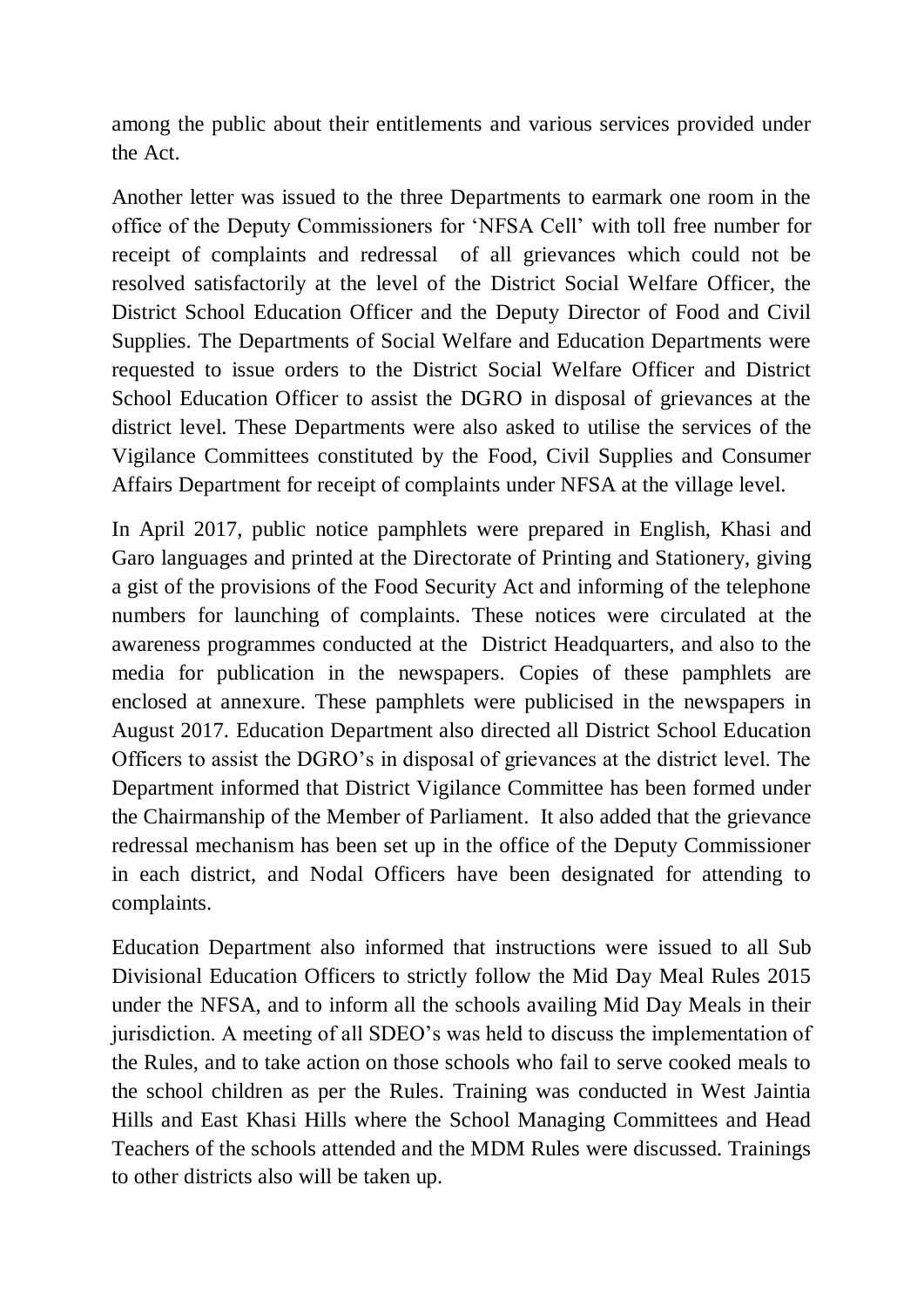Food, Civil Supplies & Consumer Affairs Department informed that Rules have been framed for identification of priority households setting up of grievance redressal mechanism and constitution of the State Food Commission. They informed that the Meghalaya Food Security Rules will be placed in the public domain. Provisions have been made for payment of Food Security Allowance, doorstep delivery to Fair Price Shops, IT tools and computerisation, transparency etc. However, no steps have been taken under Sec 31 to further advance food and nutritional security as specified in Scheduled III. Regarding grievance redressal, a Toll Free number 1967 is in place for citizens to lodge complaints or find out information about the Department. To address complaints from citizens, the Department has identified Grievance Redressal Officers and Assistant Grievance Redressal Officers in each District and Sub-Division. Citizens can also lodge complaints Online via the Meghalaya Public Grievance Redressal and Monitoring System in the website [www.megpgrams.gov.in.](http://www.megpgrams.gov.in/)

The Department also informed that :

- (1)The DC/SDO shall be the Grievance redressal Officer (GRO) as designated by the State Government. The appointment of the GRO is as per the notification of the State Government and the qualification of the GRO is that he should be in the rank of a Deputy commissioner or a Sub-Divisional Officer. Apart from GRO, the Government through the Directorate/DC/SDO may also appoint an Assistant Grievance Redressal Officer (AGRO) at each District and Subdivision. The AGRO should not be below the rank of Inspector of Supply.
- (2) The roles and responsibilities of the AGRO are-:
	- (a) Accept and address complaints/queries from public, Call Centre (toll free number 1967), in writing, in person, via email, phone, fax, post, etc.
	- (b)Monitor and redress complaints lodged and address it within the timeline as per Rule 7.
	- (c) Submit a quarterly report to the GRO and Directorate informing the complaints received during the period, nature of complaints, number of complaints redressed, number of complaints pending and note/suggestion
	- (d)Comply and conduct the duties as per the provision of the Act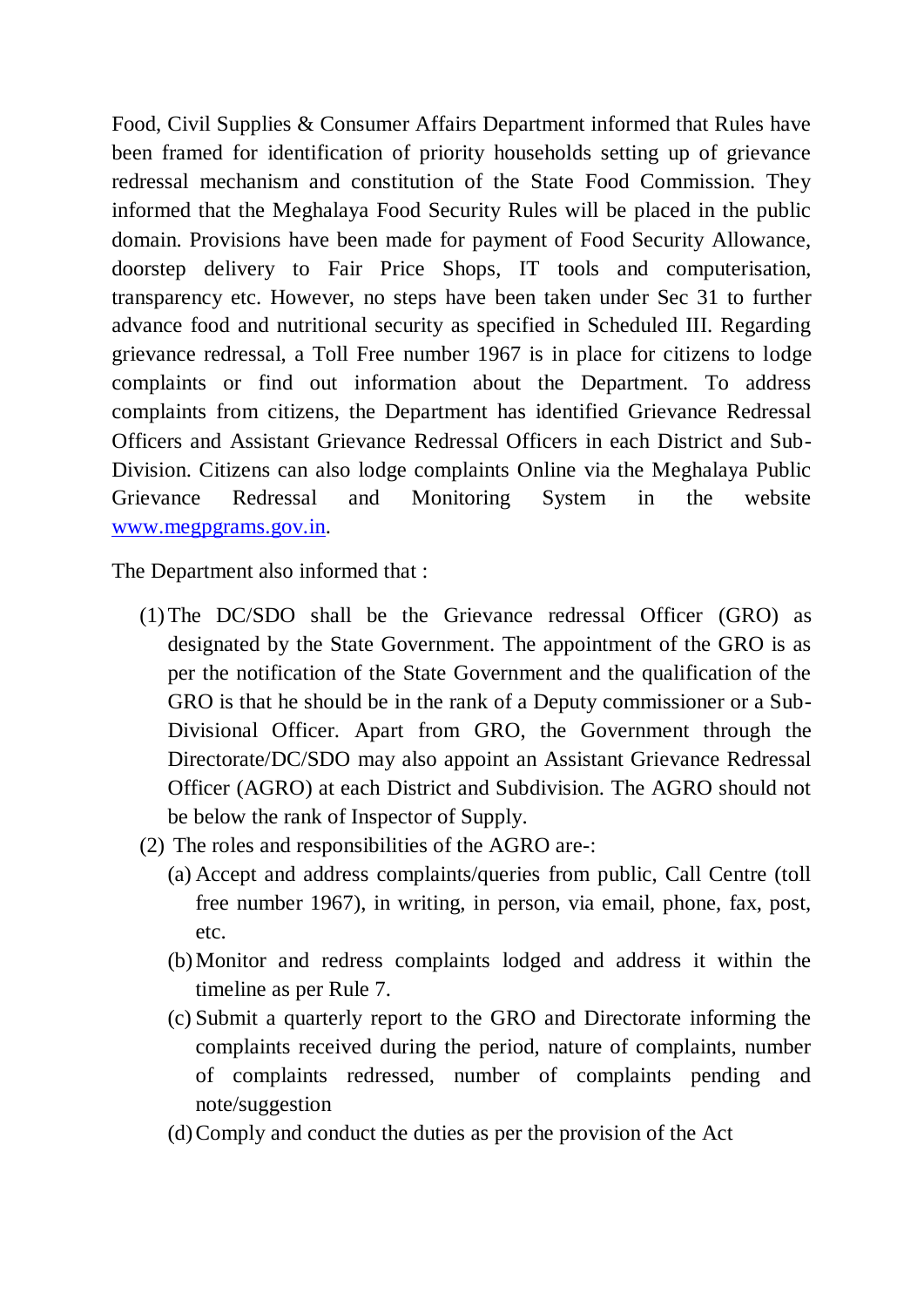(3)If there is a change of AGRO, the DC/SDO shall immediately write to the Director of Food Civil Supplies & Consumer Affairs, the replacement with full name, designation and contact details like email, mobile number, etc.

As regards Vigilance Committees, the Department stated that:

- (1)The Vigilance Committees constituted/revamped at different levels shall effectively function, on the due date.
- (2)Function of the Vigilance Committee is to -:
	- (a) Regularly supervise the implementation of all schemes under the Act
	- (b)Inform Grievance Redressal Officer, in writing, of any violation of the provision of the Act
	- (c) Inform the Grievance Redressal Officer, in writing, of any malpractice or misappropriation of funds found by it
	- (d)Hold meeting on quarterly basis

#### I. **State Level Vigilance Committee**-:

- (a) Chairman: Minister In-charge Food Civil Supplies & Consumer Affairs
- (b)Secretary: Principal Secretary/Commissioner & Secretary, Food Civil Supplies & Consumer Affairs
- (c) Members:-
- i. Minister In-charge Community & Rural Development/Urban Affairs
- ii. Members of Parliament
- iii. Principal Secretary/Commissioner & Secretary, Urban Affairs/ C& RD/Statistics etc
- iv. Director, Food Civil Supplies & Consumer Affairs
- v. State Co-ordinator, Indian Oil Corporation
- vi. General Manager, Food Corporation of India
- vii. All Deputy Commissioners
- viii. President of Chambers of Commerce, Shillong
- ix. Three representatives from local authorities
- x. President of Women Organisation/Youth Organisation.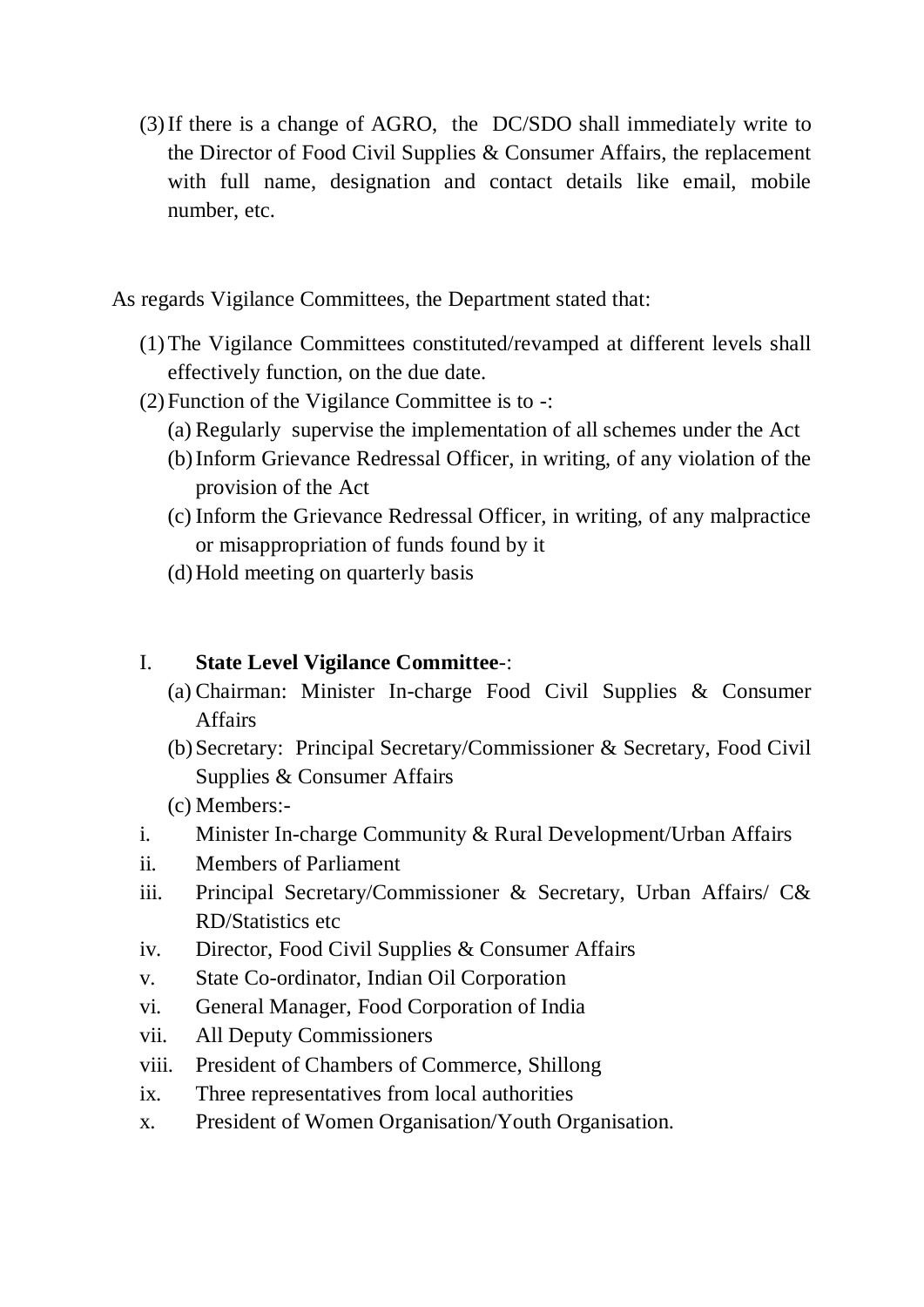# II. **District Level Vigilance Committee**:-

- (a) Chairman: Deputy Commissioner (S)
- (b)Secretary : Joint Director/Deputy Director of Supply/Superintendent of Supply

(c) Members:-

- i. Sub-Divisional Officer (S) within the District
- ii. Block Development Officer within the District
- iii. District Manager, Food Corporation of India
- iv. President of various Chamber of Commerce of the District
- v. President of women Organisation/Youth Organisation/Self Help Group of the District
- vi. Two public representatives to be notified by the Chairman (MLA & MDC)

# III. **Block Level Vigilance Committee**:-

- (a) Chairman: Sub-Divisional Officers (S) within the jurisdiction of the **Block**
- (b) Secretary: Block Development Officer/Superintendent of Supply
- (c) Members :
- i. Inspector of Supply
- ii. President of various Chamber of Commerce of the District
- iii. President of Women Organisation/Youth Organisation/Self Help Group of the District
- iv. Two public representatives to be notified by the Chairman (MLA  $\&$ MDC)

# IV. **Fair Price Shop Level Vigilance Committee**:-

- (a) Chairman : Local Headman/Nokma
- (b)Secretary : Secretary of the Local Durbar/Village Committee

(c) Members:

- i. President Women Organisation within the jurisdiction of the Fair Price Shop
- ii. President Youth Organisation within the jurisdiction of the Fair Price Shop
- iii. President Self Help Group within the jurisdiction of the Fair Price Shop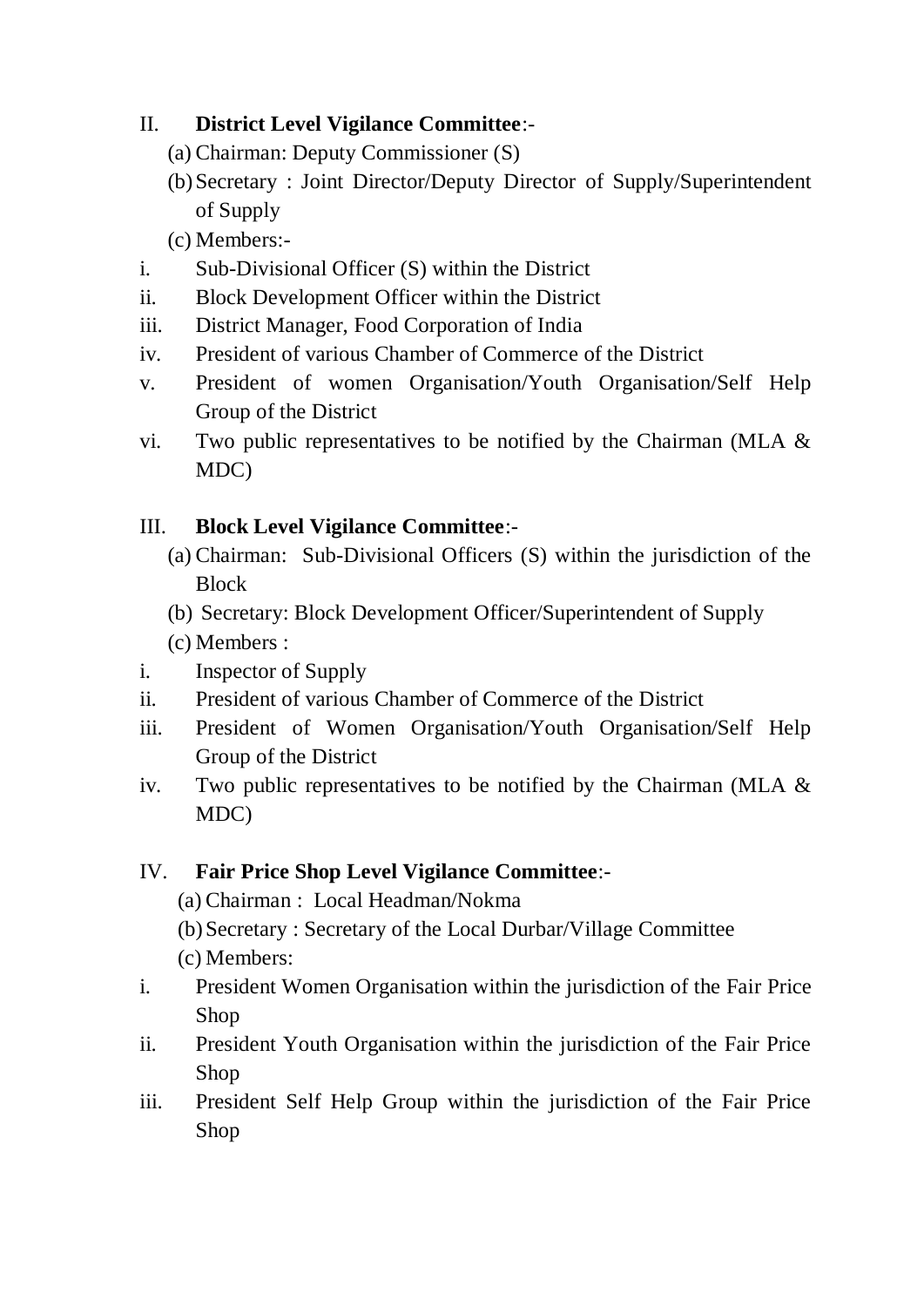- iv. Six Members of Card Holder families residing within the jurisdiction of the Fair Price Shop
	- (d)Ex-Officio Member: Inspector/Sub-Inspector of Food Civil Supplies & Consumer Affairs In-charge of Fair Price Shop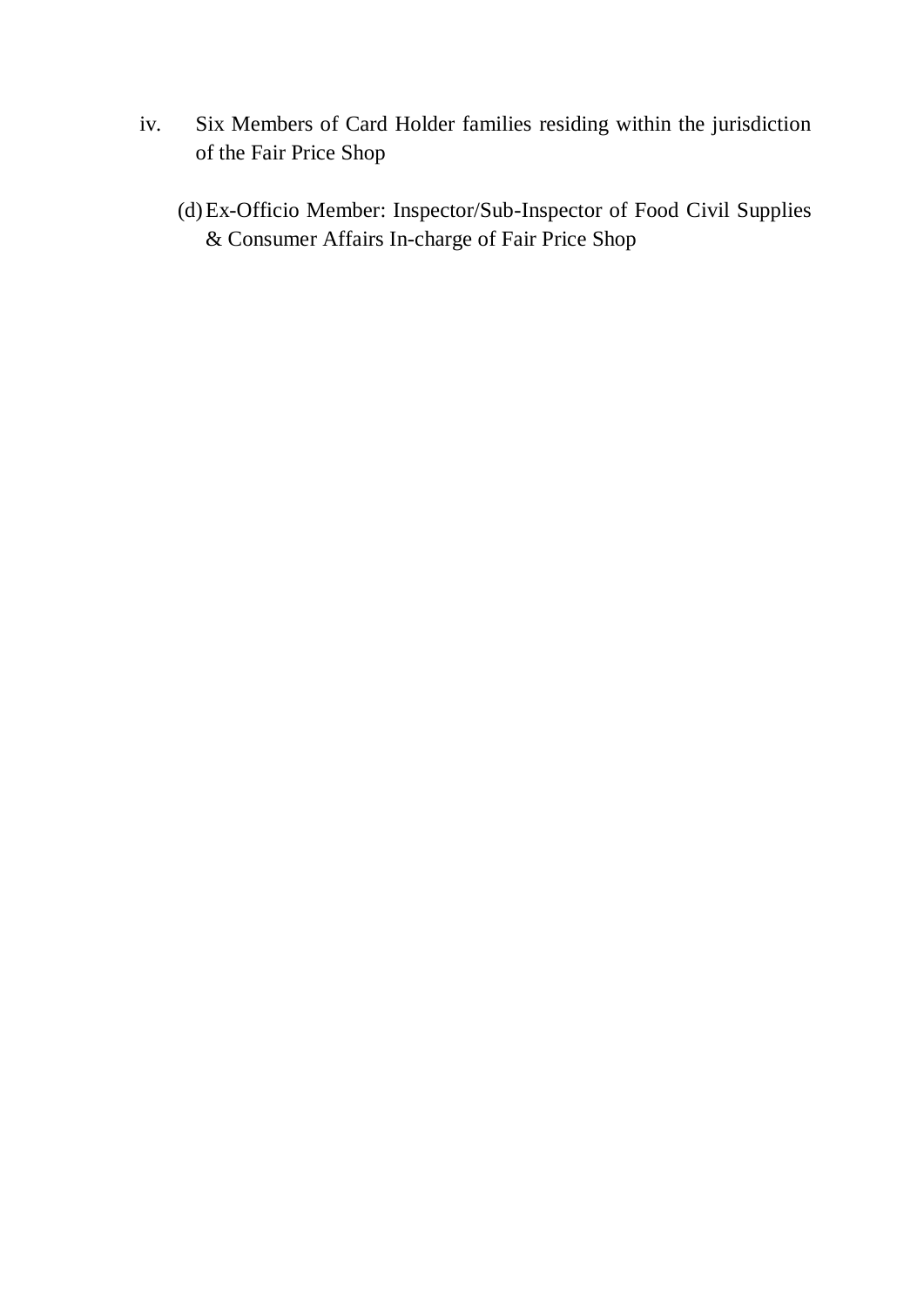### **Grievance Redressal**

On 25<sup>th</sup> July 2017, the Departments of Social Welfare and Education were informed that the Toll Free Cell (Number 1967) set up by the Food, Civil Supplies and Consumer Affairs Department is also proposed to be used for complaints under Integrated Child Development Services and Mid Day Meal Schemes. The Departments were requested to notify a Nodal Officer alongwith address and telephone number to receive complaints under NFSA, and maintain a record of the complaints, its redressal, pendency etc. The Nodal Officer was requested to send a report on complaints received disposed and pending on a monthly basis to the Food Commission. A Format for sending such reports was also enclosed with the letter.

Food and Civil Supplies Department was requested to instruct the Toll Free Centre to maintain a register of complaints and enquiries received, and to whom forwarded for necessary action. Complaints relating to Mid Day Meal and ICDS may be communicated to the Nodal Officers concerned. At the end of the month, a report may be sent to the Commission on the number of complaints/enquiries received and action taken in the matter.

Similarly, the Deputy Commissioners, who had been designated as District Grievance Redressal Officers under the NFSA, were also requested to send monthly reports to the Commission on the number of complaints received, addressed and pending disposal under all the three schemes under the Act. Reports from some of the Deputy Commissioners have started coming to the Commission, and others have been reminded to send the reports.

• Social Welfare Department has notified the Programme Officer, ICDS Cell, State Headquarters, Directorate of Social Welfare as the Nodal Officer to received complaints on Toll free Cell (1967) under the ICDS. The name of the Officer is Smti. H.R.Pyrtuh, and the address is the Directorate of Social Welfare, Lachumiere, Shillong, Tel No. (0364) 2229992. The Department has also notified the District Programme Officers of all eleven Districts as the Nodal Officers in these Districts and communicated their Telephone numbers which are at Annexure.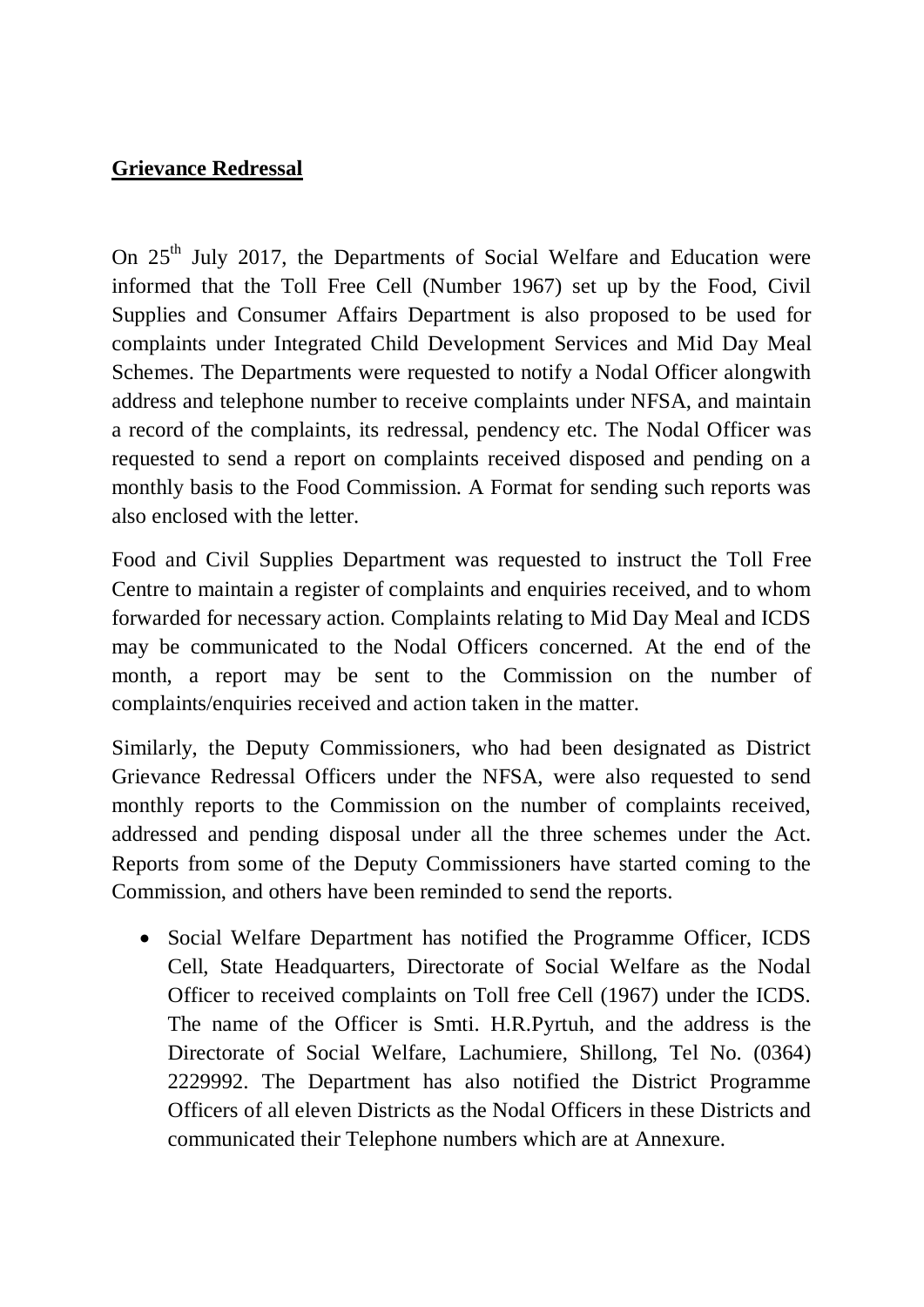• Education Department have notified Shri A.Ch. Marak, MCS, Director of School Education and Literacy, Meghalaya, Shillong as the Nodal Officer to address complaints under NFSA, 2013, with contact No. 94367 30713, and address at Kennelworth Road, Opposite Shillong Public School, Laitumkhrah, Shillong.

In August 2017, letters were issued to the three concerned Departments seeking information on the following issues:

- (a) Relevant notifications/instructions issued under Sec 14 of the NFSA relating to putting in place as internal grievance redressal mechanism including Call Centres, helplines, designation of nodal officers;
- (b)Appointment of alternative District Grievance Redressal Officers as per observations of the Hon'ble Supreme Court in its order dated 21<sup>st</sup> July 2017 that it would be appropriate if an officer dealing with delivery of entitlements under NFSA is not appointed or designated as DGRO, since he or she might not be able to entertain a complaint against his or her functioning;
- (c) Action taken to implement Sec 28 of the Act related to conduct a Social Audit on the functioning of Fair Price Shops, TPDS and other Welfare Schemes,
- (d)Setting up of Vigilance Committees under Sec 29 at four levels to regularly supervise the implementation of all the schemes under the Act, and relevant notification/instructions; whether Social Welfare and Education Departments are utilising the services of the Vigilance Committees set up by Food, Civil Supplies & Consumer Affairs Department;
- (e) Under Section 40 of the Act, the Food Security Rules 2017 to be finalised to make the grievance redressal mechanism functional;
- (f) Rules to be framed under Section 8 and Section 39 for issue of Food Security Allowance in case of non-supply of entitled quantities of foodgrains or meals.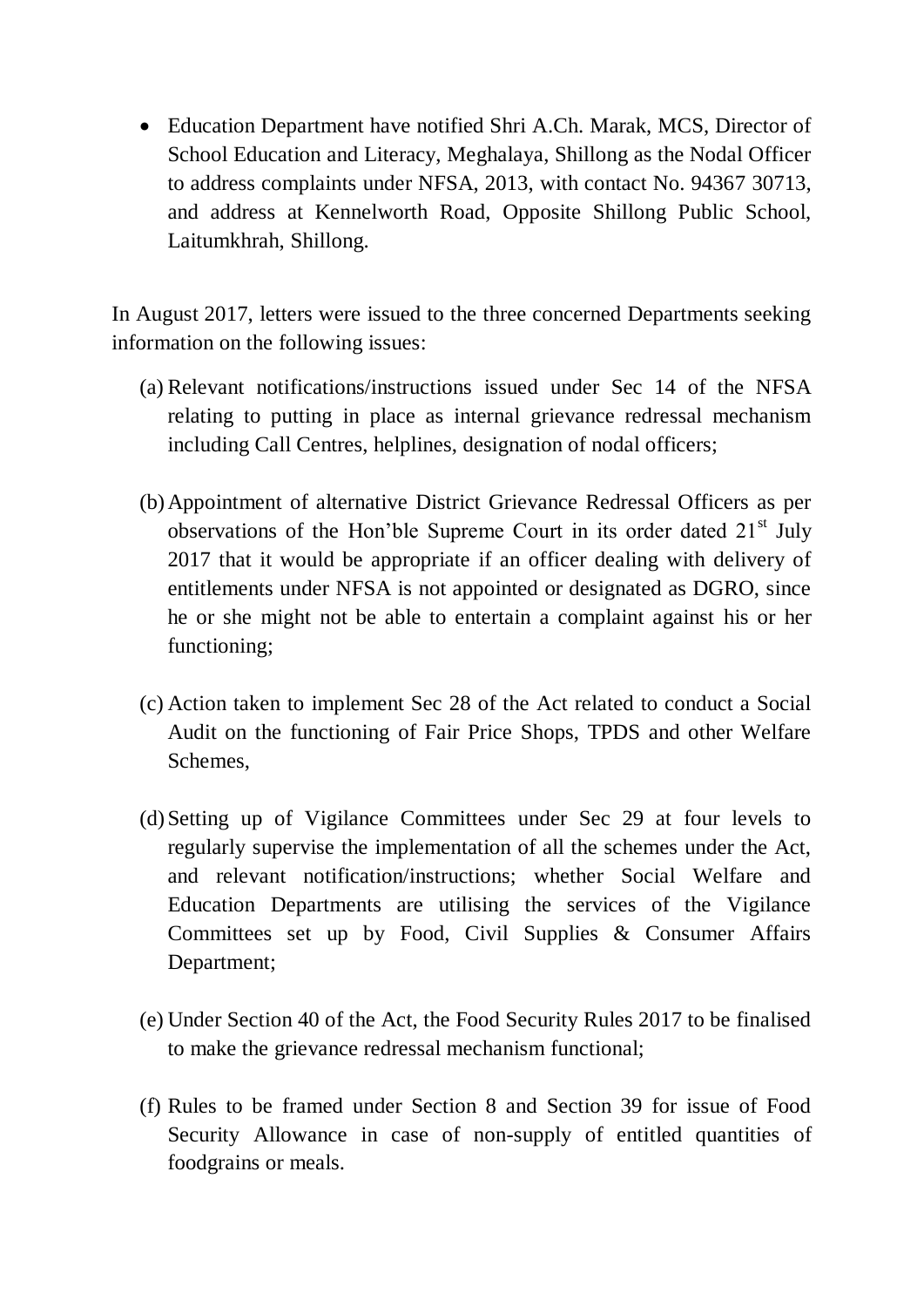(g)Keeping list of eligible households and TPDS records in public domain and delivery of foodgrains at the doorstep of FP Shops as well as for other schemes.

Food and Civil Supplies Department informed that they do not have any information with regard to creation of NFSA Cell with one room earmarked for it in the Deputy Commissioners Offices. The Directorate of Food and Civil supplies does send report on number of complaints received and action taken at the end of each month and keeps a register of complaints details. Setting up of internal grievance redressal mechanism including Call Centre with Toll Free helplines are all in place. Toll Free Number 1967 is functional. Nodal Officers are identified except for Shillong, Nongstoin, Baghmara, Williamnagar, Amlarem and Sohra. Reminders on the same have been sent to the concerned D.C's on 17.01.2018. Citizens can also lodge their complaints online through [www.megprams.gov.in.](http://www.megprams.gov.in/) However, the Department is yet to identify alternative District Grievance Redressal Officers as per the latest Supreme Court observations. Also, the Food Security Rules 2017 has not yet been notified as it is being vetted by Law Department. Rules for issue of Food Security Allowance in case on non supply of entitled quantity of foodgrains are also under vetting. Instructions have been issued to the Deputy Commissioners on 14<sup>th</sup> December 2017 with regard to implementation of doorstep delivery upto FPS, and for keeping all records of ration shops and public distribution system in the public domain.

As regards Food Security Allowance, the Department is following the Rules framed by the Ministry of Consumer Affairs, Food and Public Distribution in 2015. (Copy at Annexure). The rules provide for payment of food security allowance to entitled persons where quantity of foodgrains has not been supplied due to non-availability of foodgrains at the fair price shop on or any unforeseen reasons. The amount of food security allowance admissible to entitled persons shall be computed by multiplying the difference between the 1.25 times the minimum support price of the relevant foodgrains for that marketing season and the prices specified in Schedule I to the Act with the quantity of non-supply.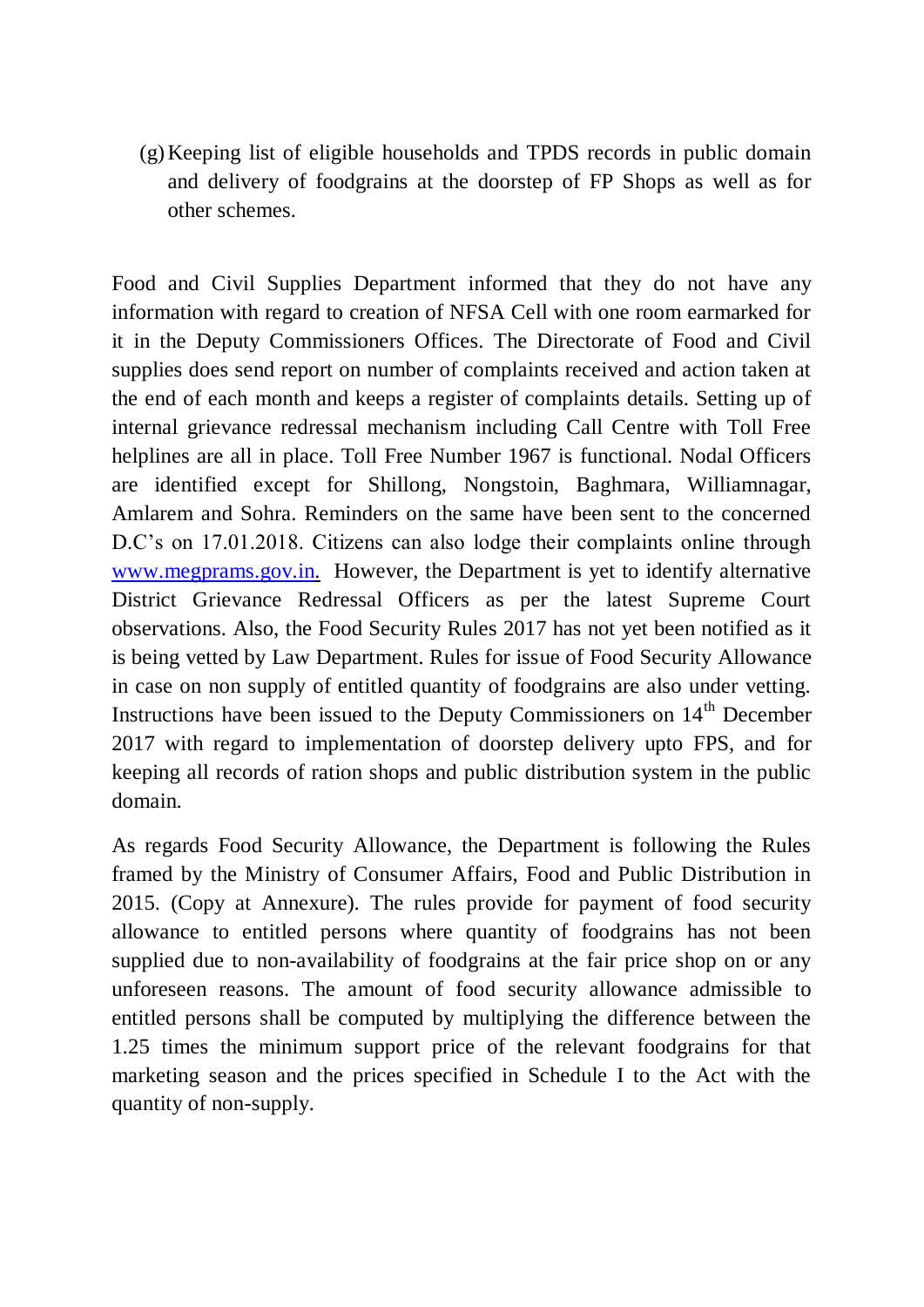The Director of Social Welfare informed that they are following the Central Rule on Food Security Allowance from Ministry of Women and Child Development, Government of India. A copy of the Rule is at Annexure. Rule 8 stipulates that in case of non-supply of meal to the beneficiaries in anganwadi centre on any day due to non availability of foodgrains or any other reason, the State Government shall pay food security allowance as defined in clause (d) of rule 2 to every beneficiary referred to in rule 3 as per rates specified in rule 11. The cost norms for supplementary nutrition for various categories of beneficiaries as per rule 11 is as follows:

- (1) Children (between 6 to 72 months) Rs. 6 per day
- (2) Malnourished Children Rs. 9 per day
- (3) Pregnant women/lactating mothers Rs. 7 per day

The Department also informed that instruction have been issued to all District Programme Officers and Child Development Project Officers to utilise the services of the Vigilance Committees set up by the Food Civil Supplies Department to monitor the functioning of the Anganwadi centres relating to the provisions of the Food Security Act 2013. As per the Rules issued by the Central Government, the respective State Governments and the Monitoring and Review Committees at the National , State, District, Block and Anganwadi levels, constituted by the Central Government in the Ministry of women and Child Development from time to time, shall be responsible to monitor and review the status of arrangement for Supplementary Nutrition, convergence with the line departments to ensure water and sanitation facilities, ensure regular functional of anganwadi centres, ensure regular supply of Supplementary Nutrition at anganwadi centres without disruptions and use of iodised or iron fortified salts, ensuring monitoring and supervision visits by officials at different at different levels, method of delivery of food, engagement of Self Help Groups ensure supply and quality of supplementary nutrition through them and all other issues relating to the above.

Education Department informed that instructions have been issued to all District School Education Officers and Sub-Divisional School Education Officers to assist the Deputy Commissioners/DGRO's in disposal of grievances at the District Level in matters related to distribution of entitled foodgrains or meals under Chapter II of the Act. As per the Mid Day Meal Rules 2015, the Department informed that the Headmaster/Headmistress of the school has been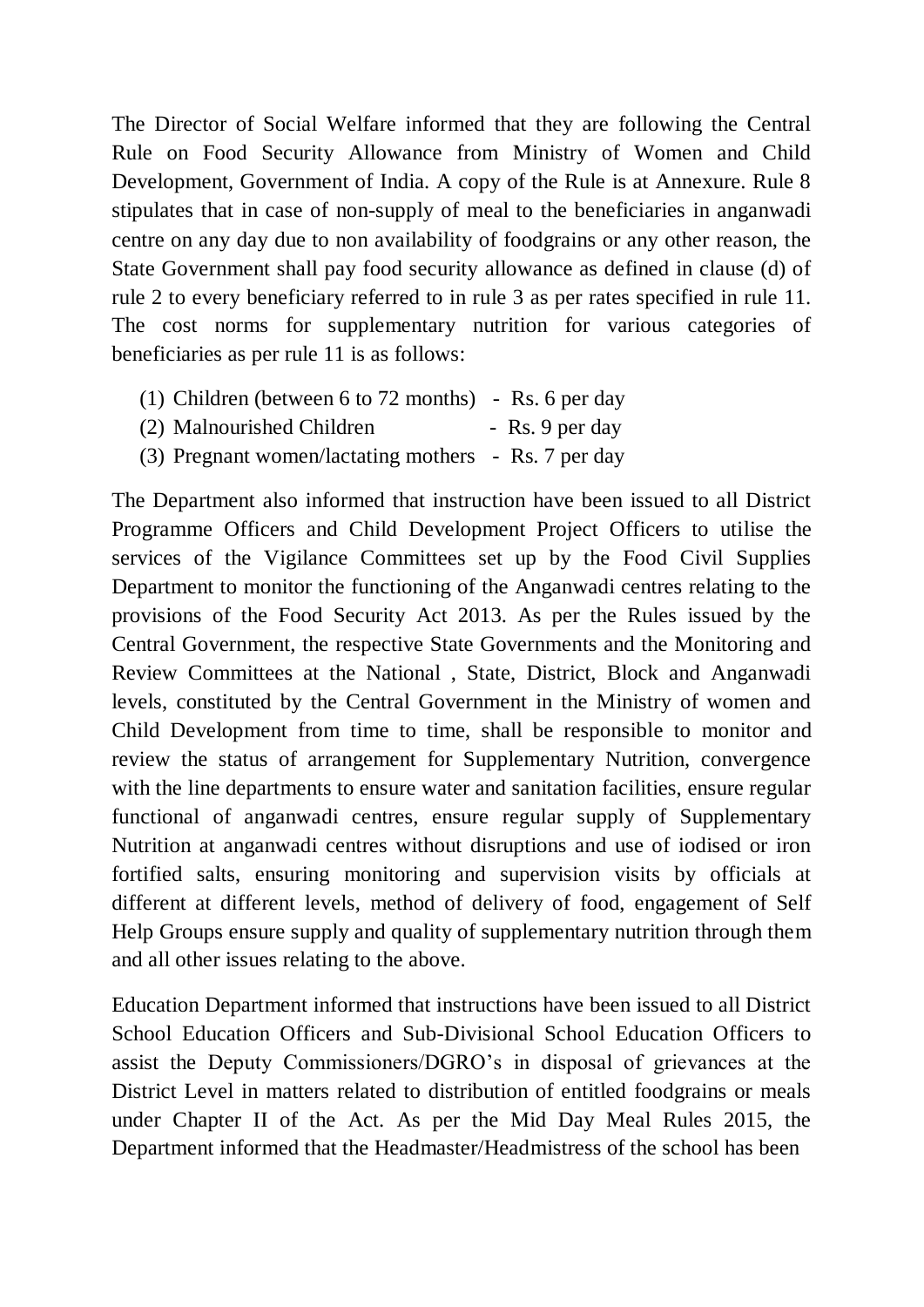empowered to utilise any fund in the school temporarily for the purpose of continuation of the Scheme in the school. Rule 8 emphasises on the quality of food to ensure that meals meet the nutritional standards and quality as prescribed. The rule also provides that the Food and Drug Administration Department of the State may collect samples from randomly selected schools to ensure adherence to quality. Rule 9 is about Food Security Allowance to be paid by the State government if Mid Day Meal is not provided in any school for three consecutive days or five days in a month. The State Government shall take action to fix responsibility on the person or agency in accordance with the procedure laid down for non supply of meals.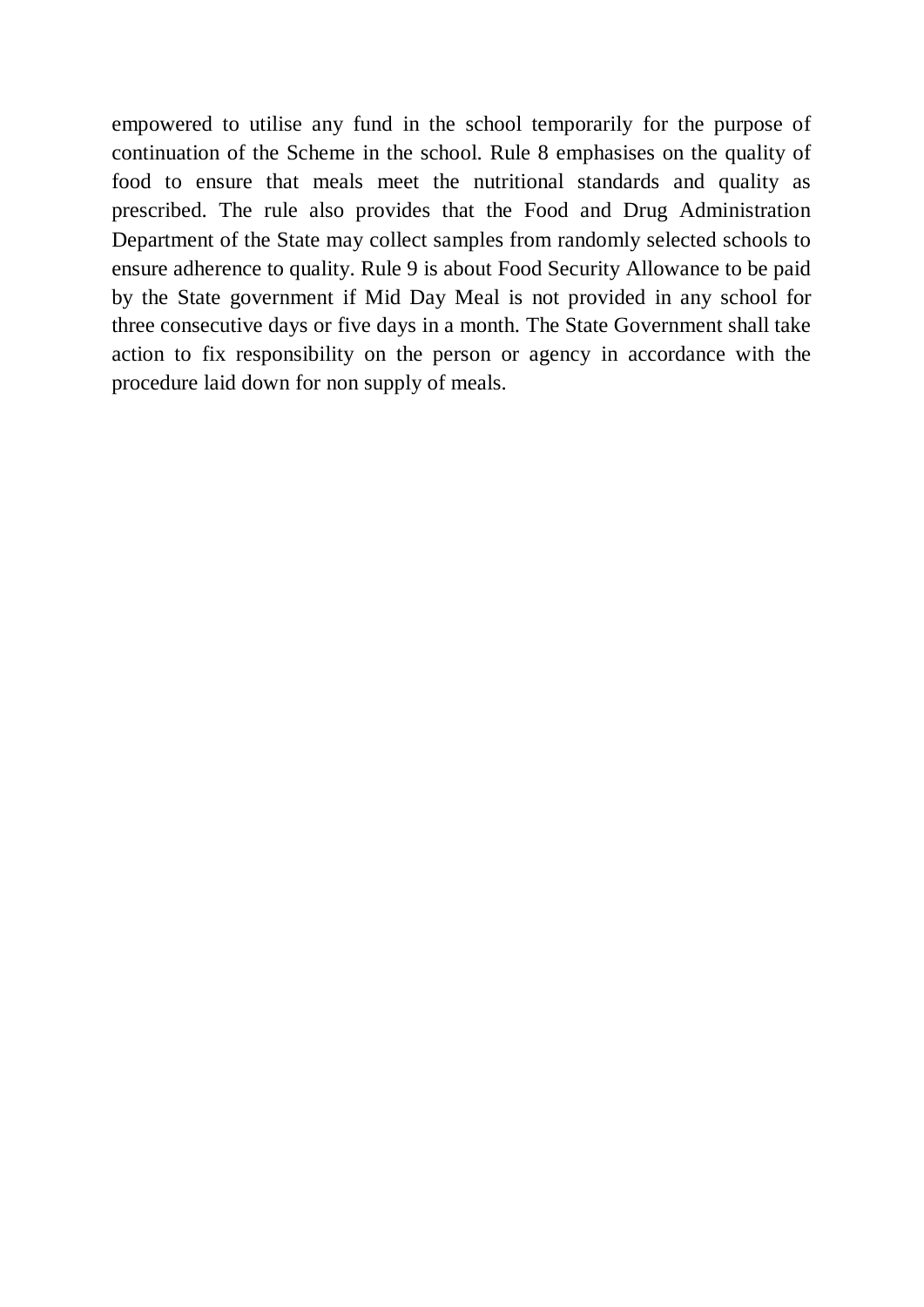### **Amendments/Additions to the Rules**

In May 2017, the Commission took up the matter with the Food, Civil Supplies and Consumer Affairs Department to add certain provisions in the "Meghalaya State Food Commission Rules 2014" for smooth functioning of the Commission. The suggestions included powers to inspect non compliance of policy decisions, organise regional camps and define measures for redressal of grievances, appointment of consultants and technical staff, and procedure for day to day functioning, holding of meetings, quorum and preparation of agenda for the meetings. The Commission also suggested provisions relating to the duties of the Member-Secretary, procedure for hearing of appeals, timelines for disposal, constitution of benches and financial powers of the Commission including the Chairman and Member-Secretary.

The Commission also suggested certain additions to the draft "Food Security Rules 2017", which included provisions for the DGRO to discharge his responsibilities eg power to inspect, search and seize, receive evidence on oath and proceedings before him to be summary proceedings. Measures to ensure accountability of the grievance redressal mechanism and complaints to be regularly updated on the website and monthly reports to be submitted. The Department was also advised to include a rule whereby Social Welfare and Education Departments would set up their own grievance redressal mechanism with Toll Free numbers, and a designated Officer to ensure its effective functioning. Details should be provided on the complaint mechanism including registration of complaints and providing of acknowledgement receipts, timeline for disposal of complaints and reporting to the DGRO of pending complaints.

Another rule was proposed for provision for all documents relating to Mid Day Meals and Integrated Child Development Services to be put in public domain and institutions such as government Schools, anganwadis and Fair Price Shops. Adequate measures should be taken to create awareness among the public about their entitlements and various services provided under the Act.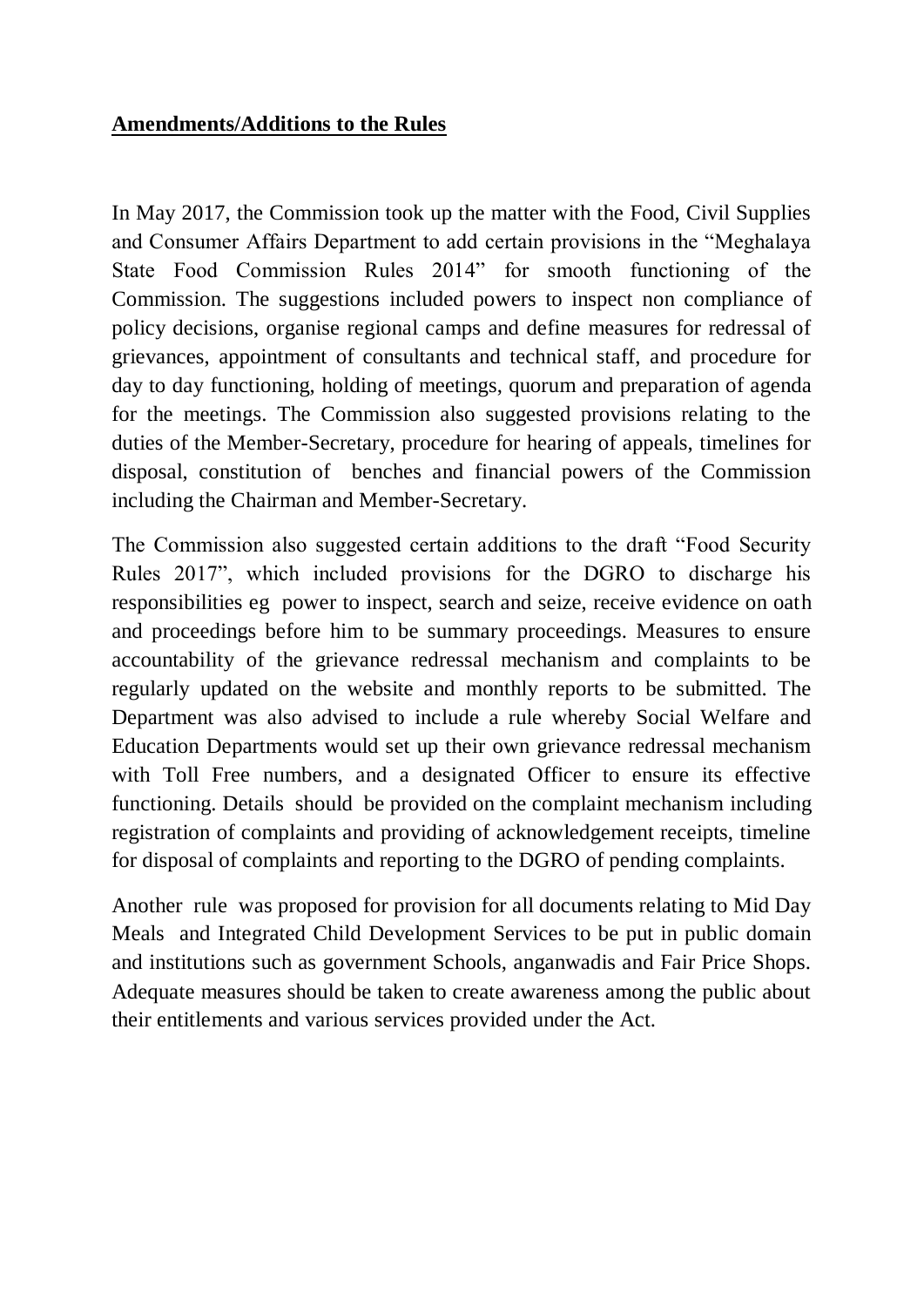### **Social Audit**

In April 2017, the State Government enacted the "Meghalaya Community Participation and Public Services Social Audit Act 2017", to review delivery of public services and implementation of government schemes and programmes through a participatory social audit by government and the stakeholders, by ensuring timely review and concurrent course-correction in the delivery of schemes and programmes, to achieve realisation of desired development outcomes. In October 2017, a questionnaire on the implementation of the provisions of the Act was sent to the Nodal Department i.e. Programme Implementation and Evaluation Department (PIED), and also to three Departments implementing the schemes under the NFS Act. The PIED informed that he State Social Audit Council has been notified on  $6<sup>th</sup>$  October 2017 with Shri Toki Blah as the Chairman. However, the Department did not inform whether the other Members including representatives of the Departments, representatives of districts, Non-official members representing Village institutions, organisation of workers and disadvantaged groups etc were also notified, as required under Section 6.

As per Sec 7 of the Act, the State Council through Meghalaya Society for Social Audit and Transparency (MSSAT) shall perform and discharge the following functions and duties, namely, to establish a systematic concurrent audit system by involving trained Civil Society organisations. Details of the functions and duties of the Council are at Annexure.

The Governing Body of MSSAT are:

| 1. Chief Secretary, Govt of Meghalaya                     | - Chairman |
|-----------------------------------------------------------|------------|
| 2. Principal Accountant General (C&AG) Meghalaya – Member |            |
| 3. Principal Secretary to Govt of Meghalaya,              |            |
| Community & Rural Development Deptt.                      | - Member   |
| 4. Principal Secretary to Govt of Meghalaya,              |            |
| Finance Deptt.                                            | - Member   |
| 5. Principal Secretary to govt of Meghalaya               |            |
| Planning Deptt.                                           | - Member   |
| 6. Director, C& RD Department                             | - Member   |
| 7. Mission Director                                       |            |
| <b>State Rural Employment Society</b>                     | - Member   |
| 8. Director, State Institute of Rural Development         | - Member   |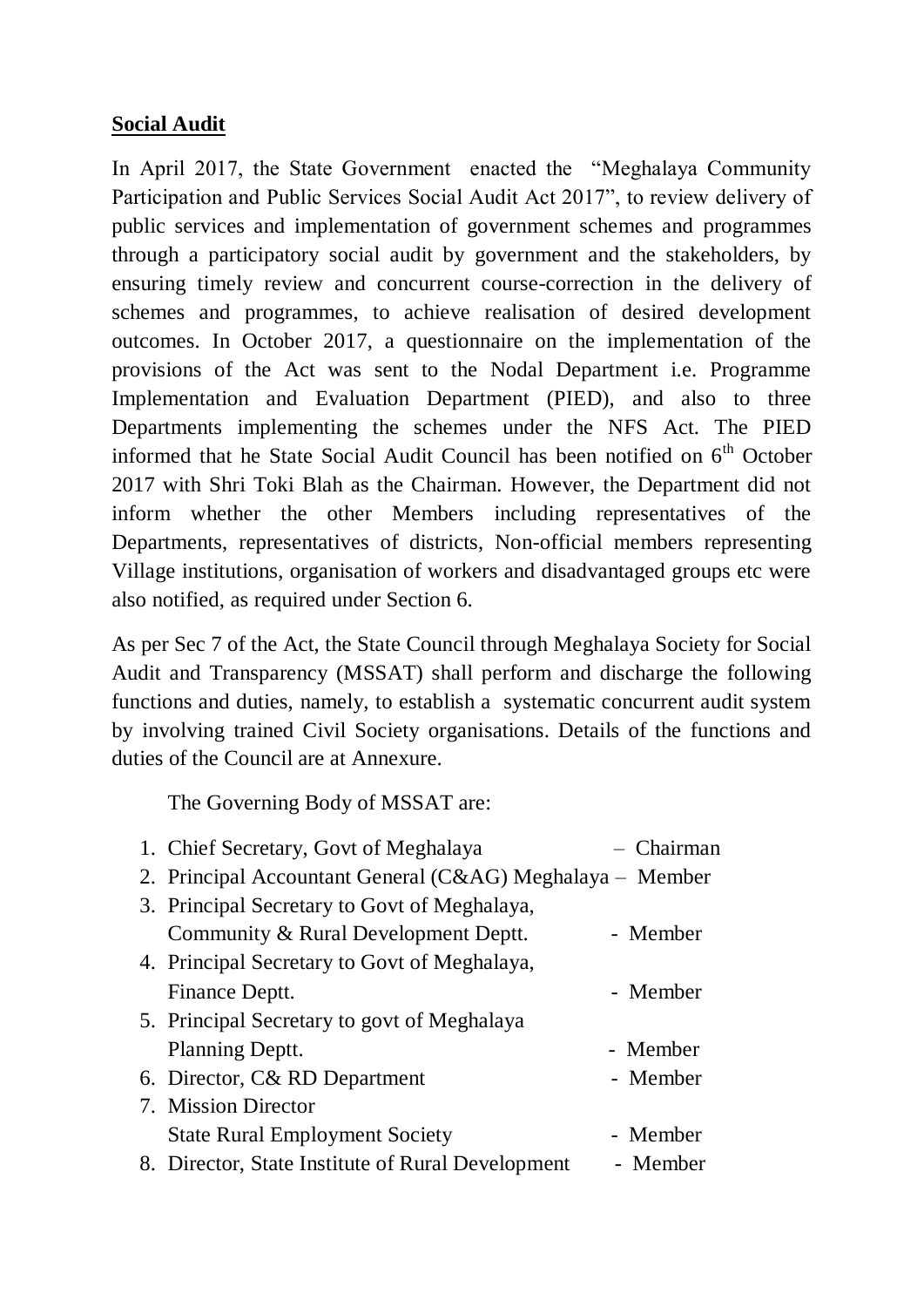| 9. All Deputy Commissioners and          |          |
|------------------------------------------|----------|
| District Programme Coordinators          | - Member |
| 10. Principal, Extension Training Centre |          |
| Nongsder and Tura                        | - Member |
| 11. Administrator, Bosco Integrated      |          |
| Development Society                      | - Member |
| 12. Director, BAKDIL, Tura               | - Member |
| 13. Shri. P. Kharkongor, IAS (Retd)      | - Member |
| 14. Director, MSSAT                      | - Member |

The Deputy Commissioners have been notified as District Social Audit Coordinators under Section 9. The service of the staff of Meghalaya Society for Social Audit and Transparency (MSSAT) were placed at the disposal of the PIE Department. However, as required under Sec 9 of the Act, it appears that the Deputy Commissioners have not finalised the Block – wise Social Audit calendar and Public Hearings, nor selected and empanelled reputed and experienced Non-Governmental Organisations and Self Help Groups for conduct of social audit.

PIE Department informed that all the line Departments have been requested to identify the (i) State Nodal Officer (ii) District Nodal Officers and (iii) Block Nodal Officers as laid down in Sec 10. Some of the Departments including Social Welfare and Food, Civil Supplies and Consumer Affairs Departments have complied, whereas information from Education Department is awaited. All Deputy Commissioners and State Nodal Officers of line Departments are in the process of carrying out the implementation of the Act. The Director, Meghalaya Society for Social Audit and Transparency (MSSAT) has been instructed on engagement of Village Resource Persons to assist the social audit process under the Act. These VRP's are proposed to be engaged on contract basis to capacitate the Social Audit Committees of the respective VEC's.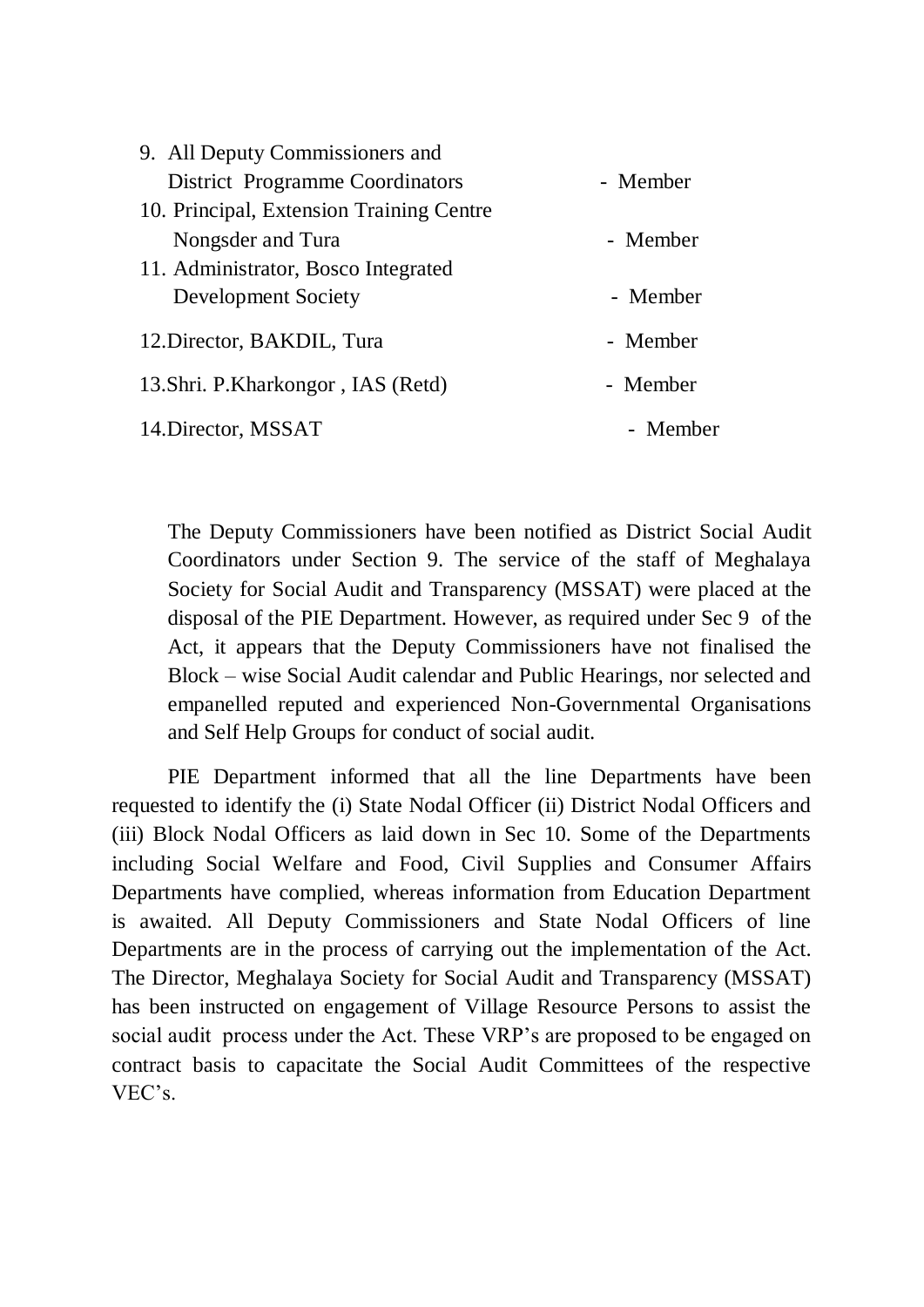Some more follow up action needs to be taken by the Deputy Commissioners such as notification of Village or Locality level Social Audit Committees under Sec 11, appointment of reputed NGO's and SHG's as Social Audit Facilitators under Sec 13 and preparation of Social Audit Reporting Formats by the Nodal Department. The State Implementing Agency is also required to prepare the guidelines for the conduct of social audit and public hearings. The Nodal Departments are to arrange for wide dissemination of information through websites and IEC activities regarding Government Programmes, schemes guidelines and public services as listed under Schedule I. A web portal is to be maintained for displaying the social audit calendar and minutes of the public hearings and timelines and responsibility for effective redress of grievances raised therein. Departmental proceedings need to be initiated against wilful defaulters in case of delays in taking corrective measures. The Department also needs to issue Rules and regulations in furtherance of the objectives of the Act as required under Sec 19.

Social Welfare Department informed that social audit was conducted in 18 villages and it was observed that all the Anganwadi Centres did not display the entitlements of beneficiaries in their respective AWCs. Instructions were issued to all the District Programme Officers in December 2017 to display the entitlements in all AWCs, and to coordinate with the concerned Departments to provide water supply, and toilets in the AWCs. The format on beneficiaries entitlements were sent to all Child Development Project Officers, a copy of which is at Annexure.

Social Welfare Department has also notified the Nodal Officers under Section 10 of the Meghalaya Community Participation and Public Services Social Audit Act, 2014. Copy is at Annexure. The State Nodal Officer is the Director of Social Welfare, and the District Nodal Officers are the District Programme Officers of all the eleven Districts. The Block Nodal Officers are the Child Development Project Officers of the 41 Blocks. However, the Department is yet to prepare the guidelines for the conduct of social audit and public hearings as per Sec 15 (a). The Department is utilising the Central Rules for Special Nutrition Programme in furtherance of the objectives of the Act as per Sec 19.

Replies to the Questionaire circulated on Social Audit are yet to be received from Food, Civil Supplies and Consumer Affairs Department and Education Department.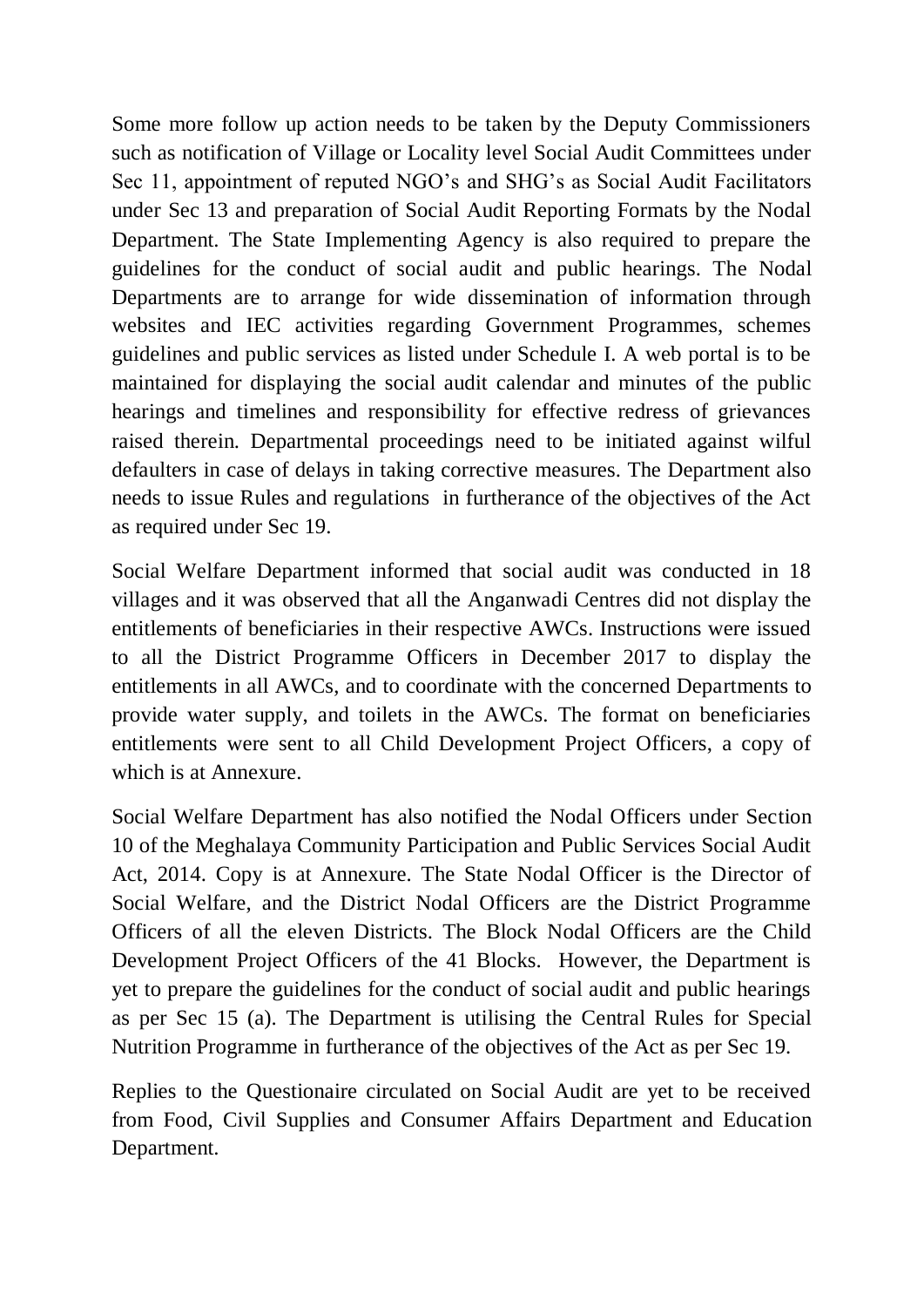#### **Awareness Programmes and Meetings of the Commission**:

The Commission organised Awareness Programmes in coordination with the Department of Food, Civil Supplies and Consumer Affairs and the Deputy Commissioners of the Districts. The Programmes and meetings of the Commission were held as follows:

- (1)  $3<sup>rd</sup>$  May 2017 : Awareness Programme for East Khasi Hills and Ri-Bhoi Districts held in Shillong.
- (2)  $8<sup>th</sup>$  June 2017 : Awareness Programme for West Garo Hills, South West Garo Hills and South Garo Hills held in Tura.
- (3)  $7<sup>th</sup>$  July 2017 : Awareness Programme for West Jaintia and East Jaintia Hills held in Jowai.
- (4)  $7<sup>th</sup>$  August 2017 : State Food Commission (SFC) Meeting in Shillong.
- (5)  $21^{st}$  September 2017 : State Food Commission (SFC) Meeting in Shillong.
- $(6)$  24<sup>th</sup> October 2017 : State Food Commission Meeting in Shillong.
- (7)  $16<sup>th</sup>$  November 2017 : Awareness Programme for West Khasi Hills and South West Khasi Hills held in Nongstoin.
- (8)  $29<sup>th</sup>$  November 2017 : Awareness Programme for East Garo and North Garo Hills held in Williamnagar.
- (9)  $23<sup>rd</sup> January 2018$  : State Food Commission Meeting in Shillong.

The Awareness Programmes were inaugurated by the Deputy Chief Minister in-charge Food, Civil Supplies and Consumer Affairs, and attended by many Headmen, Sordars, Nokmas, Vigilance Committees, NGO's, Fair Price Shop Licencees and Govt Nominees or wholesalers. In his inaugural address, the Dy.Chief Minister informed the public that the Meghalaya State Food Commission has been constituted by the State Government as mandated under the NFSA, to monitor and review the implementation of the National Food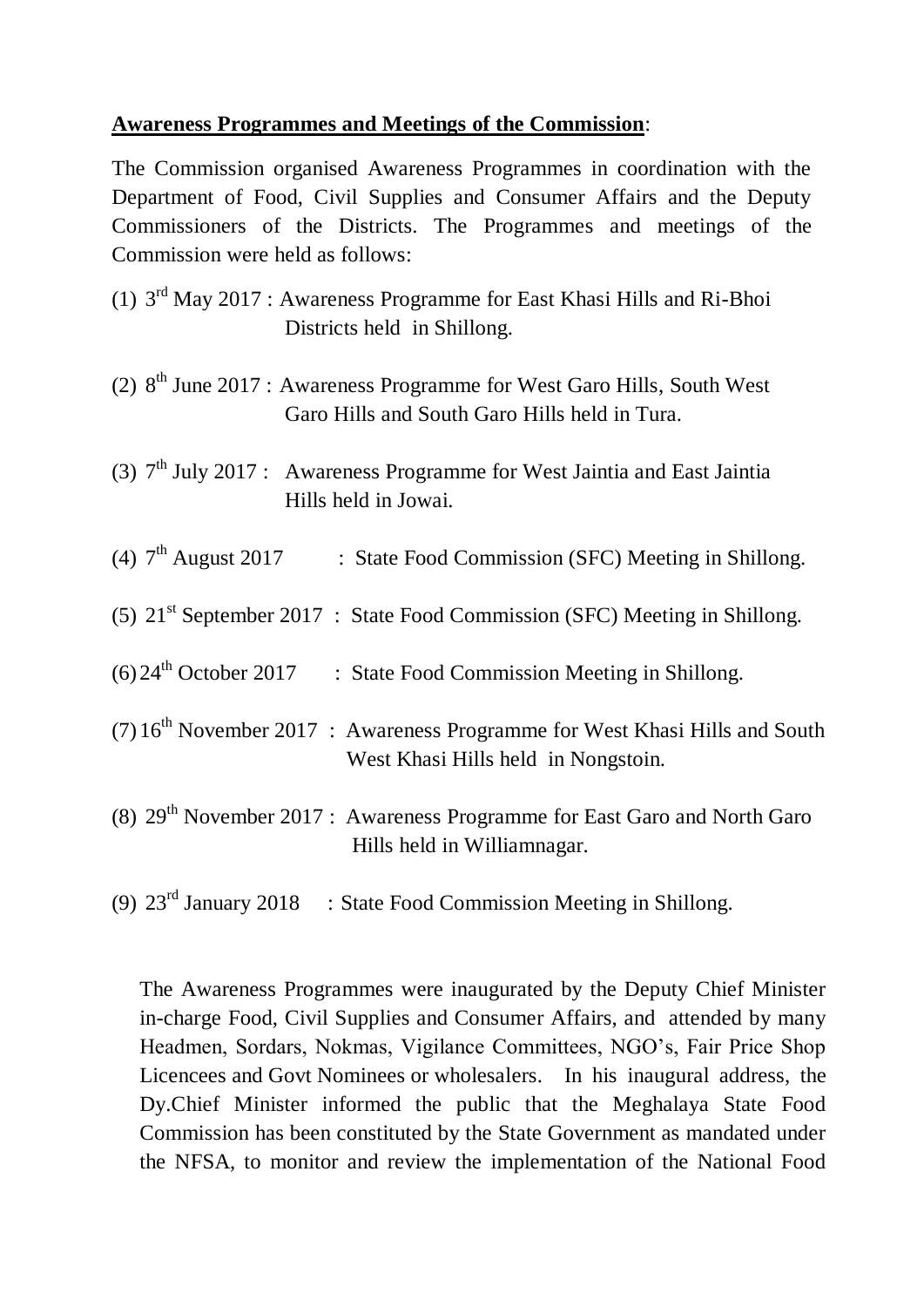Security Act in the State. The Commission has the powers of a Civil Court to conduct inquiries into anomalies which may be present in the implementation of the Act. There are challenges being faced in the implementation of PDS, but Govt is committed to tackle the problems and challenges and empower the citizens to know their rights and entitlements under the ACT. He urged the people to avail the services of the Commission for getting their rights.

It is also mandated under the National Food Security Act to provide nutritional support to pregnant and lactating mothers, and to the children from 0-14 years. There is also a provision under the Act for prevention and management of child malnutrition. Therefore, the nutrition scheme of ICDS and Mid Day Meal programme catered through Anganwadi Centres and Schools have been incorporated in National Food Security Act. The State Food Commission has the responsibility to monitor that these programmes are implemented properly. If there is any grievance in the implementation of the Mid Day Meal Programme or Women and Child Nutrition Programme under ICDS, there are appropriate forums at the District and State level to redress such grievances.

It has always been the mandate of the State Government to bring about a transformation in the implementation of all schemes, including the Public Distribution System. The aim for such transformation is to bring about transparency and accountability in the delivery mechanism of the Government. The State Government has been implementing the Targeted Public Distribution System for decades. However, under the NFS Act, the State Government had to implement it by incorporating a lot of technological initiatives. Under such initiatives, digitisation of beneficiary data has been done, and this data is displayed in the public domain so that people can check their names without coming to the Dy. Commissioner Office. FPS automation have been planned to start in urban areas of Shillong in selected centres which will be rolled out in the other districts soon.

The State Govt has taken steps to incorporate Food and Public Distribution system in e-District framework to provide better services to consumers. In matters relating to issue of new ration cards/duplicate ration cards to deserving families, the process will now be made online which will be easier and convenient for the people. The computerization of Supply Chain Management is also under process and will be completed soon. This will increase the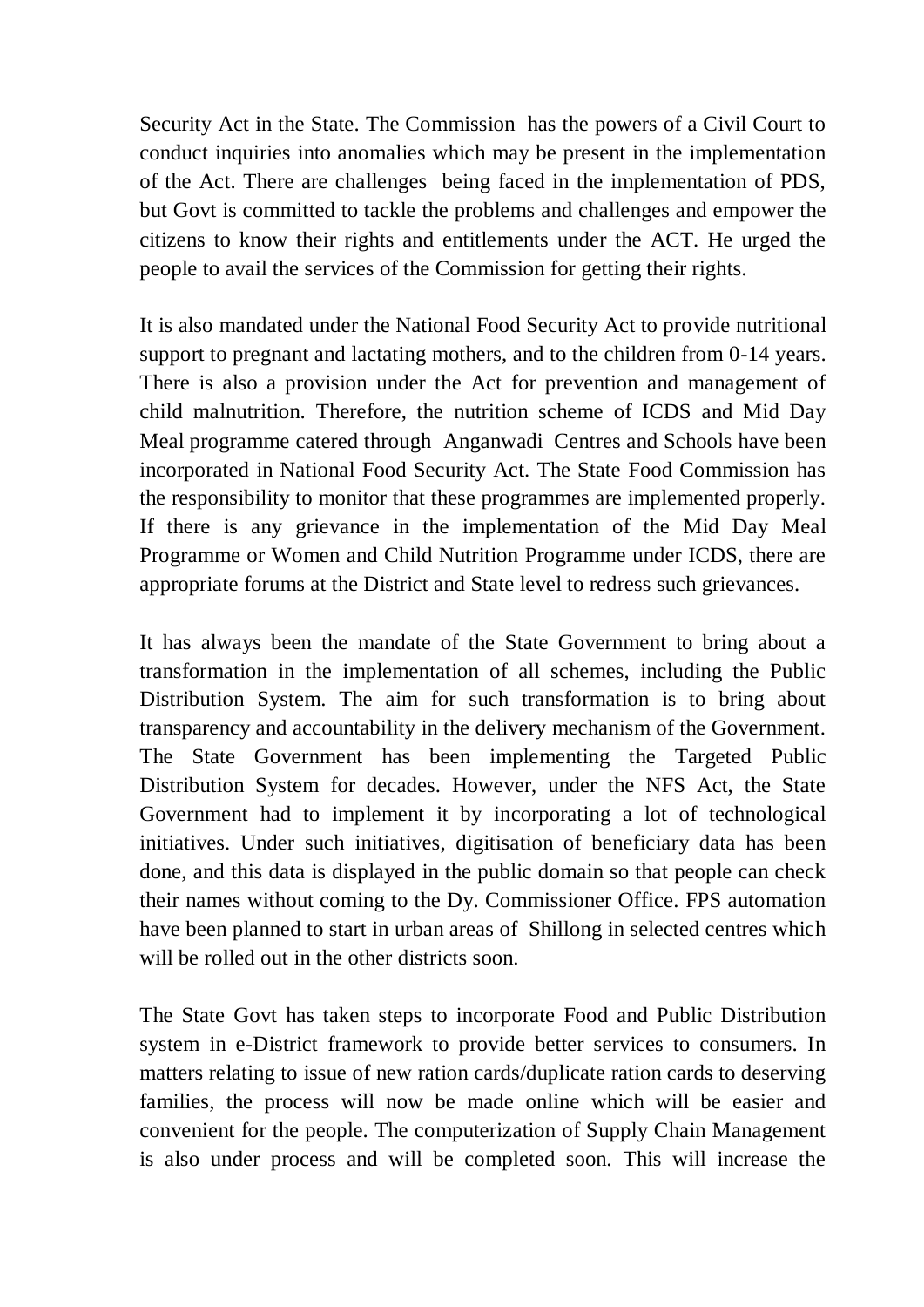efficiency of the delivery system of food grains to consumers. An effective grievance redressal mechanism including the Toll-free number 1967 has been put in place for effective redressal of complaints. Grievance Redressal system has been put in place in all the 11 districts, and all the Deputy Commissioners and Sub Divisional Officers (Supply) have been notified as District Grievance Redressal Officers and Sub-Divisional Grievance Redressal Officers in their respective jurisdiction.

Government has also introduced the Meghalaya Community Participation and Public Service Social Audit Act 2017, with a vision to bring greater benefits to the people. The Act aims at monitoring and evaluation of the schemes by the people, empowering them to learn more about their rights and entitlements through participation in Social Audit, bringing about more transparency and accountability among various stakeholders, and also thereby improving the delivery system in the government machinery. Both Consumers and Distributors have responsibilities to fulfil the goal of NFSA. Therefore, implementation of NFSA is one subject included under this MCPPSSA (Meghalaya Community Participation and Public Service Social audit Act) and a pilot study has already been carried out in few selected villages of seven districts. In East Garo Hills District and North Garo Hills District too, some villages were selected for Social Audit. This exercise has been helpful in bringing more awareness about the scheme and the manner by which schemes are implemented.

The main stakeholders involved in the implementation of NFSA in the State are the Government Nominees (Wholesalers) and the Fair Price Shop Owners/Dealers. The cooperation and support they have shown to the Govt and to the people despite the delay in payment of intra State movement, handling charge of foodgrains and dealers margin under NFSA for the past one year is commendable. Once the supply chain automation and digitization of Fair Price Shops is completed, the distribution system of foodgrains will be much more effective and transparent. The Social Audit will also improve the system of food distribution in the villages and remote areas, as our stakeholders such as whole sellers and Fair Price Shop dealers will also be involved in the process of Social audit.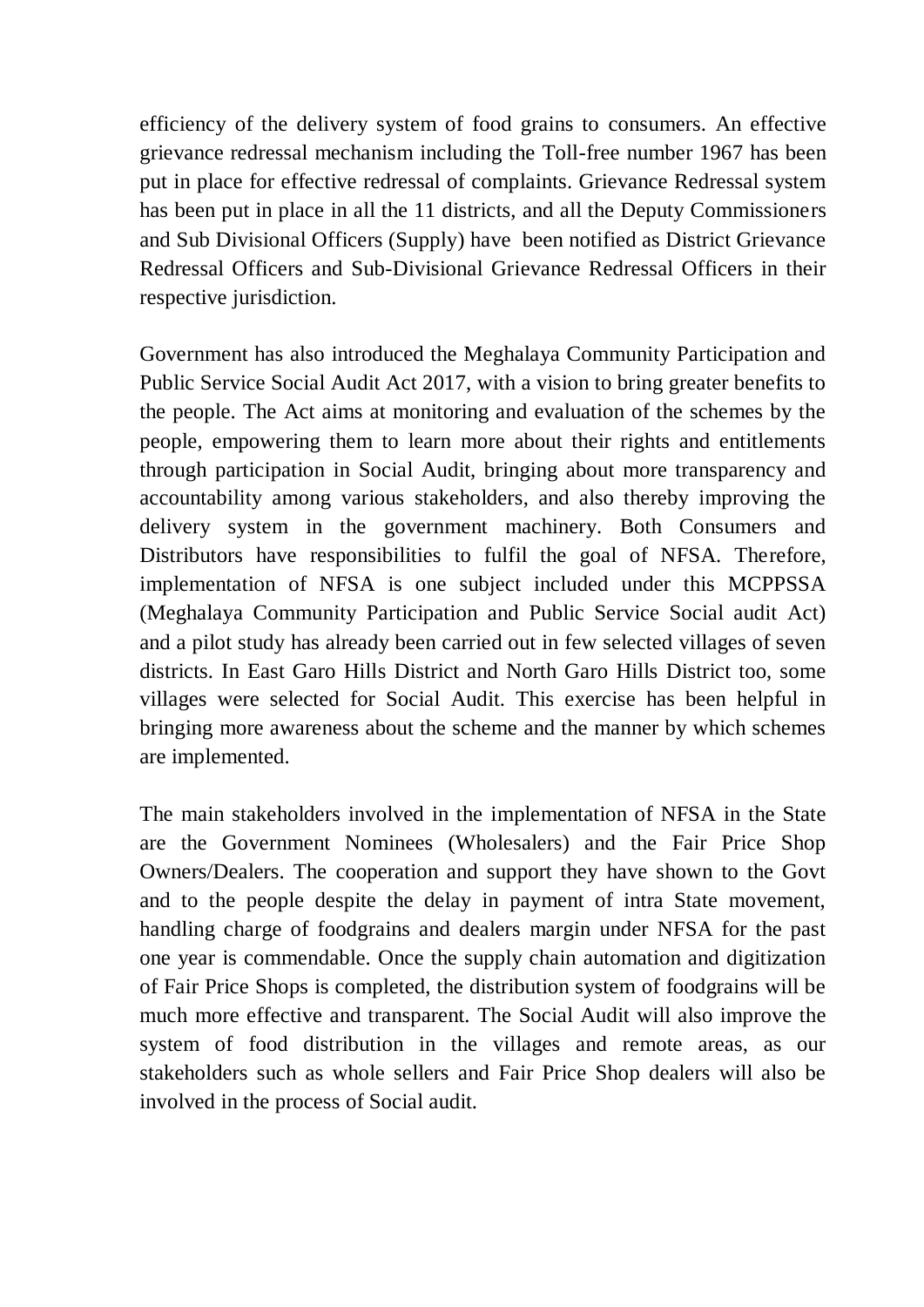He hoped that the Commission will serve as a useful platform in addressing the issues faced by the public, and expected the Commission to come up with positive suggestions to provide the best of services in redressing all matters related to the implementation of the Act as has been empowered in the Act itself. The Commission is mandated to monitor and evaluate the implementation of the Act in relation to the State, either suo moto or on receipt of complaints and enquire into violation of entitlements. The Commission has also been empowered to advice the State Government on effective implementation of this Act and hear appeals against the orders of the District Grievance Redressal Officer. He hoped that through the Food Commission, justice will be brought to the consumers.

The Chairman, Meghalaya State Food Commission stated that the concept of food security has existed throughout history, and ancient civilizations have been known to release food from storage in times of famine. Initially, food security was defined with an emphasis on supply i.e. availability of adequate food. Later definitions added demand and access issues, and in the 1996 World Food Summit it was agreed that food security exists when all people, at all times, have physical and economic access to sufficient, safe and nutritious food to meet their dietary needs and food preferences for an active and healthy life. Household food security exists when all members, at all times, have access to enough food for an active, healthy life. The Food and Agriculture Organisation or FAO, identified the four pillars of food security as availability, access, utilisation and stability.

The FAO has reported that almost 870 million people were chronically undernourished. This represents 12.5% of the global population, or 1 in 8 people. Higher rates occur in developing countries, where about 15 % of the people are undernourished. The United Nations noted that about 2 billion people do not consume a sufficient amount of vitamins and minerals. In India, the second most populous country in the world, 30 million people have been added to the ranks of the hungry since the mid 1990's, and 46% of the children are underweight.

Food Security has been a major developmental objective in India since the beginning of planning. India achieved self- sufficiency in foodgrains in the 1970's and has sustained it since then. But the achievement of foodgrain security at the national level did not percolate down to the households. Over 225 million Indians remain chronically undernourished, and almost half the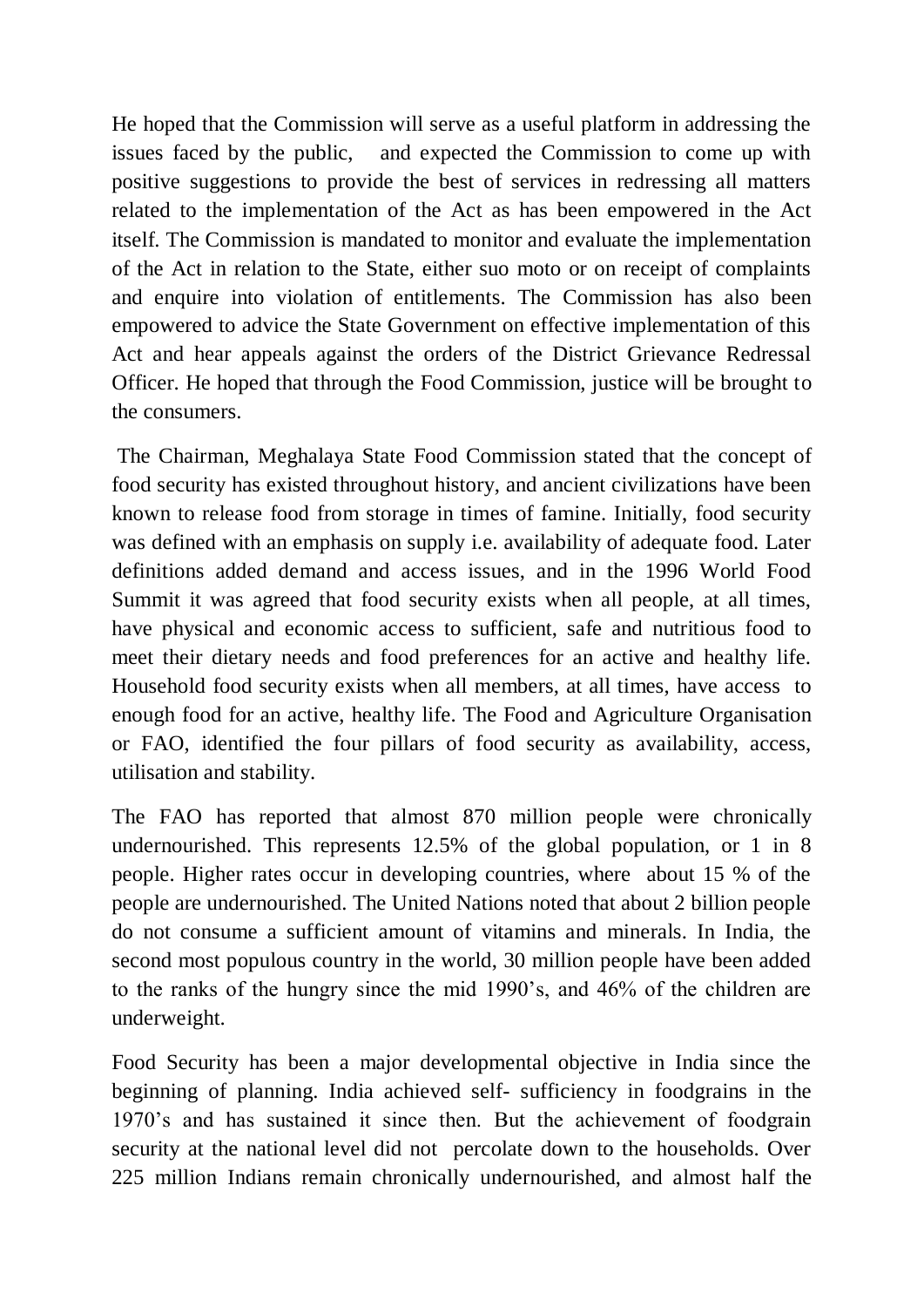rural population below the age of five suffered from malnutrition, and 40% of adults suffered from chronic energy deficiency.

The food security system and price policy initially consisted of three instruments: Procurement prices or Minimum Support Prices, buffer stocks and the public distribution system. However, in order to achieve food security, it is also important that the poor have sufficient means to purchase food. Poor people cannot afford to purchase the food they need at market prices, and therefore, the need to subsidise food through social protection programme like PDS and employment programmes. Even if there is availability as well as access to food, there is no guarantee of adequate absorption or nutrition, especially since nutrition depends on many other factors such as the condition of pregnant women, breast feeding, health factors, hygiene, drinking water, sanitation etc. Food intake in terms of sufficient calories, proteins and micro nutrients is important for nutrition. Availability and consumption of different types of micro nutrient rich foods such as animal products, fruits and vegetables is also required.

In order to partially address this issue, the Integrated Child Development Services was launched in 1975 and aims at the holistic development of children upto six years of age with a special focus on children upto two years, besides expectant and nursing mothers. This is done through a package of six services i.e health check-ups, immunisation, referral services, supplementary feeding, non formal pre-school education and advice on health and nutrition.

To cover the children from six years to fourteen years, the Mid Day Meal Scheme was revised and universalised in September 2004, and extended to Upper Primary Schools from 2007. The scheme was supposed to cover around 18 crore children. The ICDS and MDMS are child specific programmes. One of the household responses to schools is that children have less time to study, or spend less time in school, or drop out of school. The short term measure can be increased funding to school feeding programmes so that the quantity and quality of food that children get is not compromised. The long term measures is to provide incentives to children to continue in school. School feeding programmes and quality education are some of the long term programmes.

The National Food Security Act 2013 converts into legal entitlements the existing food security programmes of the Government of India. The Mid Day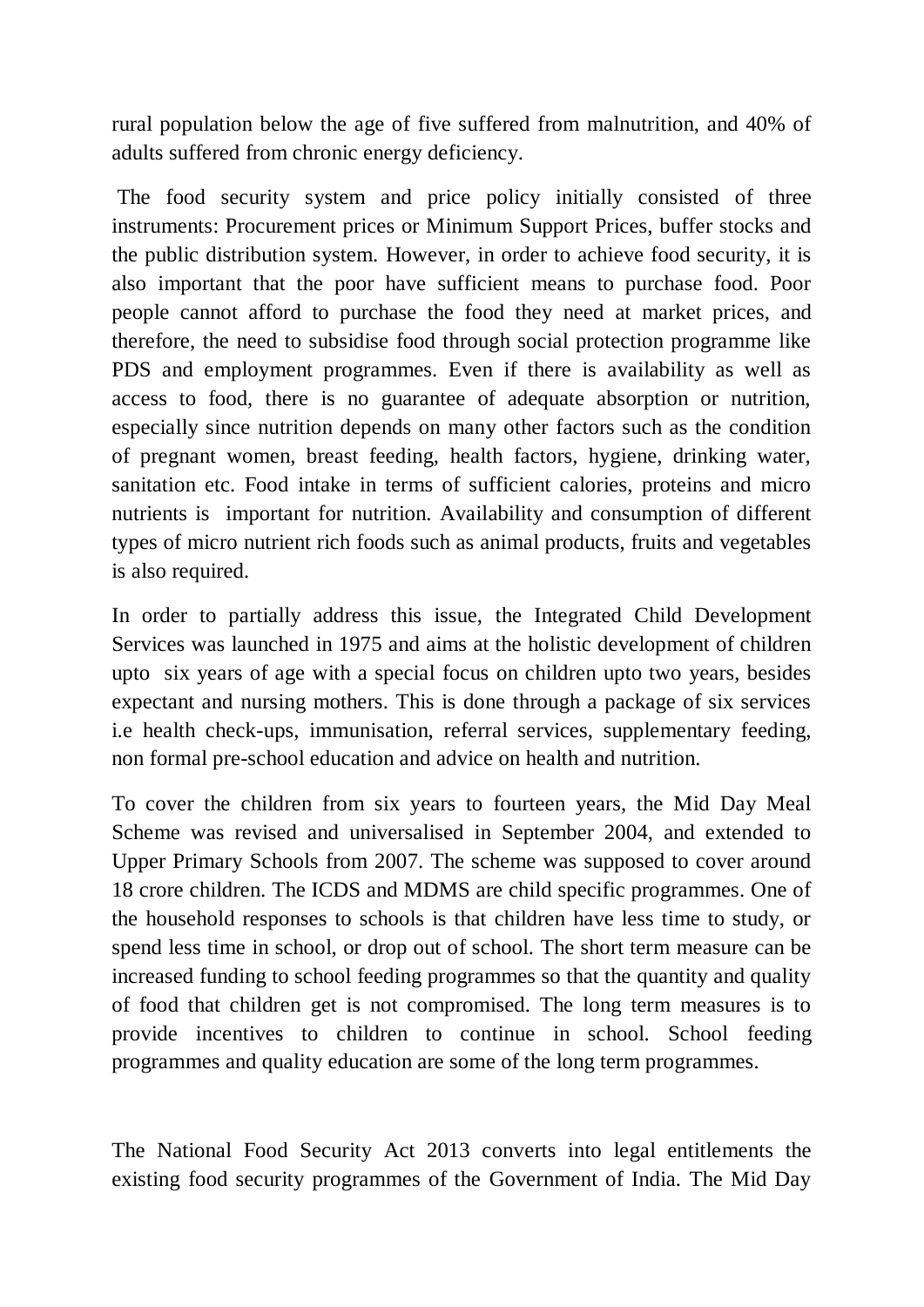Meal and Integrated Child Development Services scheme are universal in nature for the targeted group, whereas the PDS will reach about two-thirds of the population i.e 75% in rural areas and 50% in Urban areas. The intent of the Food Security Act was to ensure availability of sufficient foodgrains to meet the domestic demand as well as access, at the individual level, to adequate quantity of food at affordable prices. The legislation marks a paradigm shift in addressing the problem of food security from the Welfare approach to a Right based approach. The Act is a form of investment in human capital. It will bring security in peoples lives and make it easier meet their basic needs, protect their health, educate their children and take risks. The objective of the Act is to provide for food and nutritional security in human life cycle approach by ensuring access to adequate quantity of quality food at affordable prices to people to live a life with dignity. It will also confer legal rights to women and children and other special groups living in starvation, to receive meal free of charge or at affordable price, as the case may be. The Act also empowers women since the eldest women of eighteen years of age or above will be the head of the household for issue of ration card. A grievance redressal mechanism has been mandated at the District level with the District Grievance Redressal Officer, and a State Food Commission at the State level. The Act provides for role of local authorities in proper implementation of the Act in their respective areas. Provisions have been made for disclosure of records relating to PDS, social audits and setting up of Vigilance Committees in order to ensure transparency and accountability. The Act also contain provisions for access to safe and adequate drinking water and sanitation, health care, nutritional health and educational support to children and women. The Act also provides for penalty to be imposed on public servants or authority, by the State Food Commission, if found guilty of failing to comply with the relief recommended by the D.G.R.O.

In order to ensure the effective implementation of the Food Security Act, it is necessary to involve the Headmen or Rangbah Shnongs, the Vigilance Committees and the NGOS. They must act as the protectors of the poor and downtrodden, and ensure that they receive their entitlements under the Act. If there is any deficiency in the process of implementation, they should bring it to the notice of the Deputy Commissioners, who have been designated as District Grievance Redressal Officers. They may also lodge complaints with the State Food Commission, which has the powers to suo moto enquire into reports of non-compliance to the provisions of the Act.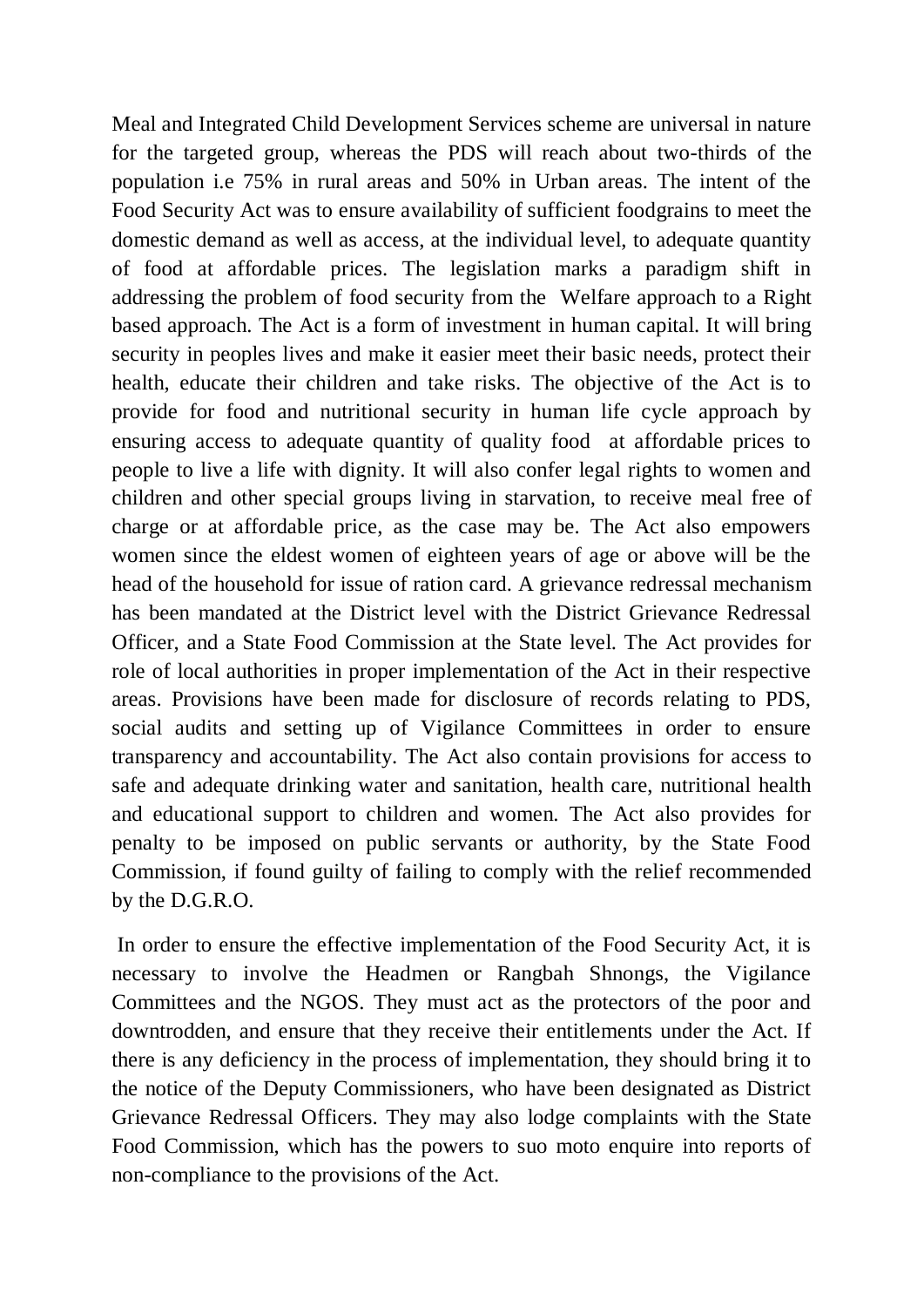### **Presentations by the Departments**

The first Presentation was made by the Department of Food, Civil Supplies and Consumer Affair. The objectives of the Department are to ensure food security in the State, implement the Public Distribution System and monitor the price situation and availability of essential commodities. Under the National Food Security Act 2013, eligible beneficiaries are entitled to 5Kgs of rice at Rs 3 per Kg or Rs 2 per Kg for wheat, and the population covered is 3,03,464 (50.87%) for Urban areas and 18,45,631 (77.79%) for rural areas. The poorest of the poor households, or Antyodaya Anna Yojana (AAY), receive 35 Kg of rice at Rs. 3 per Kg. There are certain eligibility criteria for Priority Households (PHH) or eligible households in both rural and urban areas. Details of exclusion criteria are given at Annexure. The Department has set up a Toll Free Number 1967 for receipt of any complaints or feedback regarding the public distribution system.

The second presentation was made by Social Welfare Department covering the implementation of the Integrated Child Development Services (ICDS) in the State. The project is being implemented in all the 39 C&RD Blocks and 2 Urban Projects in Shillong and Tura. The Scheme provides a package of six services to children below 6years, pregnant and lactating mothers. The Supplementary Nutrition Programme (SNP) has the objective of bridging the recommended dietary allowance (RDA) and the average daily intake (ADI) of the children aged 6 months to 6 years and pregnant and lactating mothers. Morning snacks and hot cooked meals are served daily at the Anganwadi Centres (AWC) to all children between 3 to 6 years attending preschool at AWC for 25 days a month. For children 6 months to 3 years, and pregnant/lactating mothers, monthly Take Home Rations are provided.

The types of foodstuff provided are conventional, which includes Bengal gram, fortified suji, fortified atta, Kitchidi and non-conventional food includes milk, cereal based weaning food, kheer etc. Nutrition is provided for 300 days in a year. The nutritional and financial norms for SNP per beneficiary per day is at Annexure. The grievance redressal mechanism and the role of the District Grievance Redressal Officer (DGRO) and the State Food Commission were explained to the public.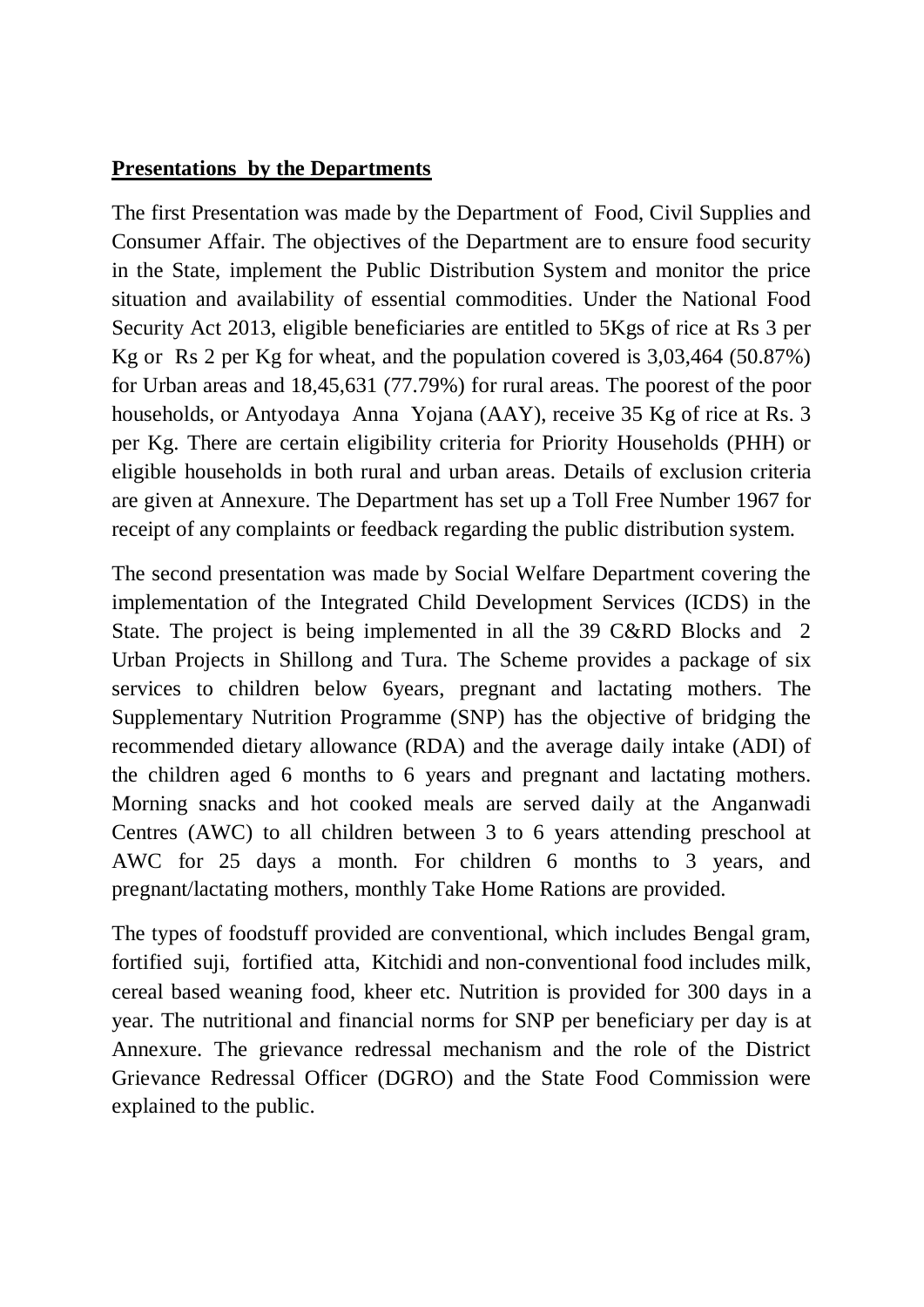The third presentation was made by Education Department on the National Programme on Nutritional Support to Primary Education (NP – NSPE) commonly known as Mid Day Meal (MDM). The scheme was launched in 1995 by providing dry rations, and in 2004 it was revised to provide cooked meals with 300 calories and 8-12 grams of protein to all children studying in Class 1 to V (Govt and Aided Primary) including Special Training Centres. In 2007-08, the Scheme was extended to Upper Primary Schools all over the country. The main objectives of the MDM programme was to boost universalisation of elementary education, increase enrolment, attendance, retention and to bring down the dropout rate, as also to improve the nutritional status of children, and encourage poor children to attend school regularly and help them to concentrate on classroom activities, and stop classroom hunger.

Under the scheme, meals are provided on 200 school working days for Lower Primary Schools and 220 days for Upper Primary Schools. Foodgrains entitlement per child is 100 grams for LPS and 150 grams for UPS. Cooking cost is Rs. 4.13 p for LPS and Rs.6.18 p for UPS for procurement of cooking ingredients. Foodgrains is supplied free of cost by Govt of India through Food Corporation of India (FCI), and lifted by the Govt nominees/wholesalers from FCI godowns. Transportation and distribution of foodgrains are done through the Wholesalers/Govt Nominees to the school level. To ensure lifting of Fair Average Quality (FAQ) foodgrains, the inspecting staff of the Deputy Commissioner (Supply) and District Education Officers jointly conduct inspection of foodgrains. School Managing Committees(SMC) are also required to check the quality of foodgarins being supplied to the schools.

The Department has tied up with four other departments under the convergence model. Public Health Engineering (PHE) Department takes up supply of drinking water, hand washing facilities, water tank and toilet facilities. Health Department conducts School Health programmes and provides micro nutrients Vitamin A, de-worming tablets and issue of health cards, measuring of height and weight of school children, eye check-up and distribution of free spectacles. Food and Civil Supplies Department supervises the smooth supply, lifting and delivery of foodgrains to the schools. Social Welfare Department covers preprimary school children since MDM is eligible only for students from Class I to VIII.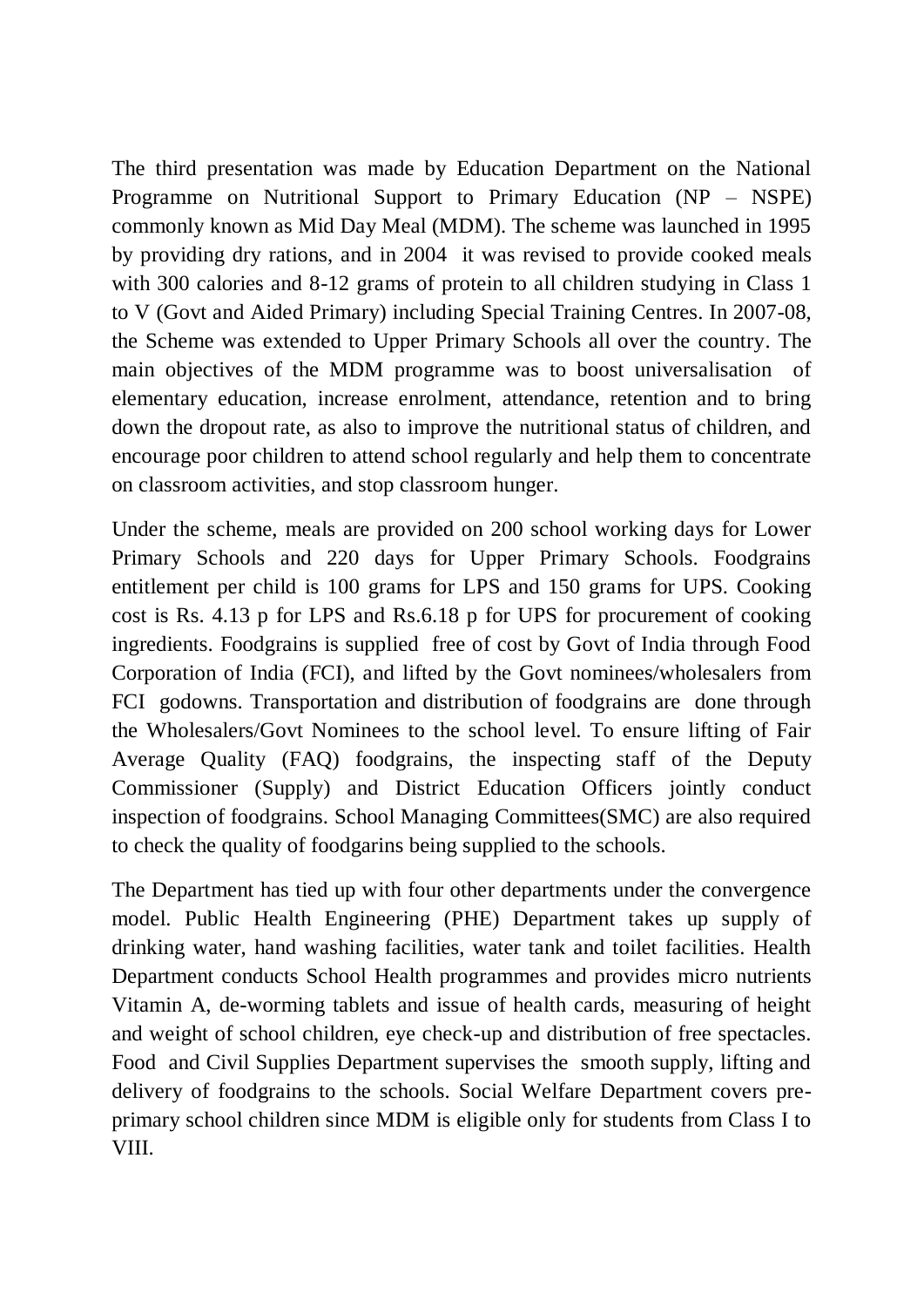Funds under MDM are transferred to schools through e-transfer from the Directorate of School Education to the bank accounts of the schools. A Corpus Fund of Rs. 10 crore is maintained and used as and when fund is awaited from Govt of India. As per the Mid Day Meal Rules 2015, if a meal is not provided in school on any day due to non-availability of foodgrains, cooking cost, fuel or absence of cook or any other reason, the State Government shall pay Food Security Allowance to every child referred to in rule 3, ie, quantity of foodgrains as per entitlement of the child and cooking cost prevailing in the State. As regards complaints on the implementation of the scheme, a toll free number 1967 has been installed for the public.

# **Meetings**

In the meeting of the Commission held on  $7<sup>th</sup>$  August 2017, the draft Annual Report for the year 2016-17 was placed before the Members of the Commission and after discussions, the Report was approved. It was also decided to send a reminder to the Commissioner of Division, Garo Hills, to allot one room in their office in Tura for the Members of the Commission to set up an office and receive complaints and suggestions. The Chairman informed the Members that as per the observations of the Hon'ble Supreme Court, he had taken up the matter with the Additional Chief Secretary, Food Civil Supplies and Consumer Affairs for appointment of alternate District Grievance Redressal Officers other than the Deputy Commissioners. However, until a decision is arrived at, complaints and appeals have to be made through the present D.G.R.O's only. The Commission also discussed about the Procedure to be adopted for taking suo-moto action and conduct of enquiries on reports of anomalies in the newspapers. The Commission requested the Member Secretary to prepare the estimates, for expenses of the Commission, and also approved the appointment of Accountant-cum-Cashier on contractual basis for one year.

In the meeting held on  $21<sup>st</sup>$  September 2017, the Chairman informed the Members that in view of the pending appointments of D.G.R.O's in the Districts, the grievance redressal mechanism has been stalled. It was decided to take up the matter with the Food, Civil Supplies and Consumer Affairs Department to expedite the process of appointing alternative DGRO's. The three Departments were also requested to send the relevant notifications/instructions regarding setting up the grievance redressal mechanism including call centres, helplines, designation of nodal officers etc. The Chairman informed the Members that the draft Website of the commission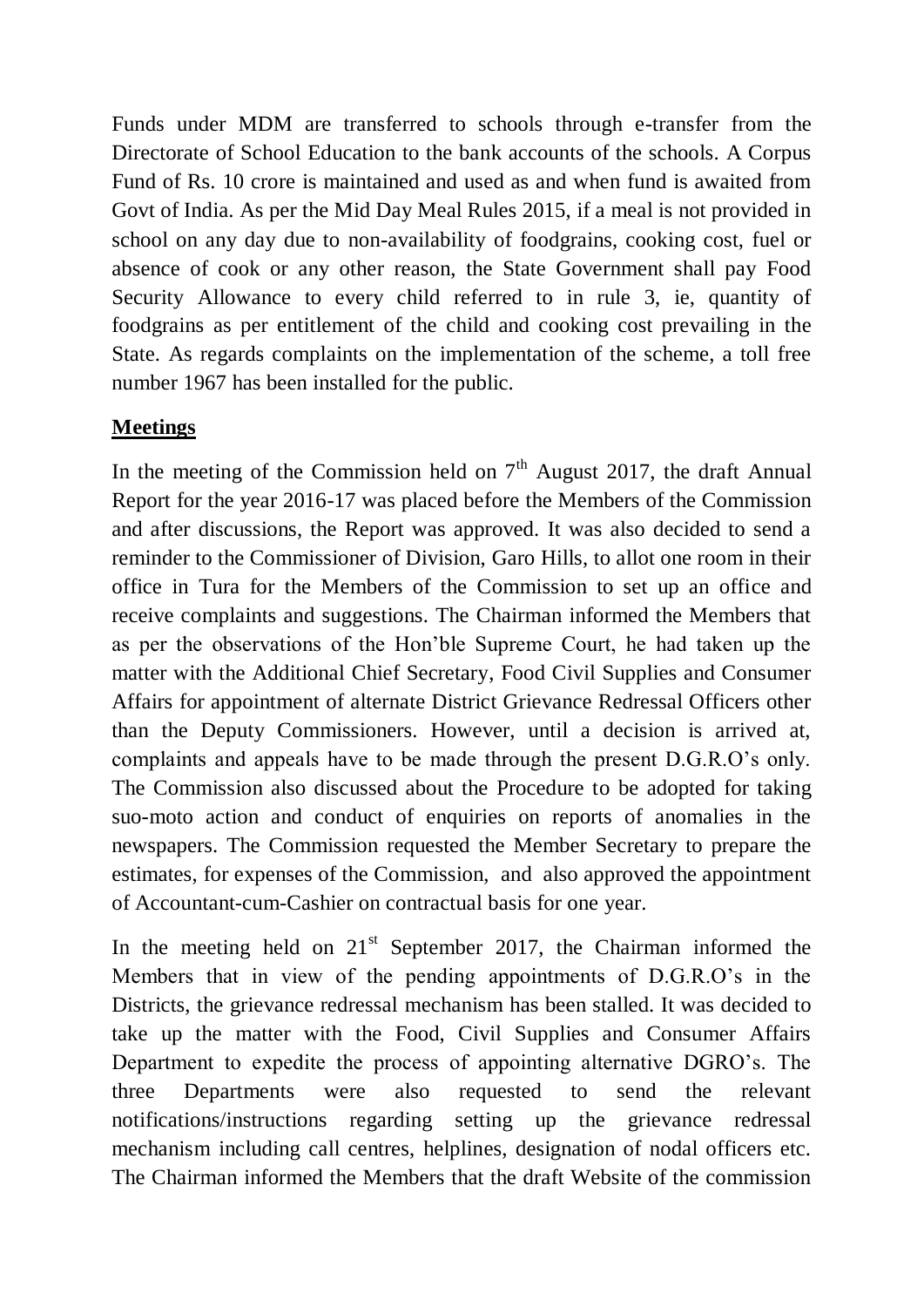has been prepared and is in the final stages of completion. As regards inspection of schemes, Shri Gurung, Member, informed that other Commissions have resorted to inspections and the Courts have not objected to this. Under Sec 16(6) of the NFSA 2013, the Commission may suo-moto inquire into violations of the entitlements provided under Chapter II, and under Sec 33, the Commission may authorise any of its Members to be an adjudicating officer for holding an enquiry in the prescribed manner for the purpose of imposing penalty. The Commission noted that there were some newspaper reports of irregularities in the implementation of schemes under NFSA and comments have been sought from concerned Departments. The Commission also observed that under Sec 28 of the Act, a social audit machinery is to be established by the Departments implementing the schemes. A copy of the "Meghalaya Community Participation and Public Services Social Audit Act, 2017" was obtained from Programme Implementation and Evaluation Departments, and it was observed that all three schemes i.e Targetted Public Distribution System, Mid Day Meal, and Integrated Child Development Services are covered under Schedule I of the Act. The Commission decided to follow up with the Departments to take steps to ensure that social audit of these schemes are taken up as prescribed under the Act. The Commission also decided to conduct some more awareness programmes at the regional level to educate the public about the entitlements under the schemes, and the procedure for redressal of grievances.

A meeting of the Commission was held on  $24<sup>th</sup>$  October 2017 and it was decided to avail legal opinion for conduct of inspections and enquiries on Press Clippings regarding anomalies in implementation of NFSA, and to send reminders to concerned officers to send their comments on the press reports sent to them earlier. Dr.Sangma, Member, informed that she received information that in one Village i.e Lower Bokmagre, the Mid Day Meal was stopped due to lack of fund for purchase of condiments, and also meals were being provided only thrice a week. The Commission decided to call for a report from the Director of School Education and Literacy.

With regard to appointment of alternate DGRO's, the Chairman stated that Addl.Chief Secretary, FCS & CA informed that the Department had written to all DC's and SDO's to identify officers who are not dealing with PDS in their respective jurisdiction to appoint them as DGRO. The Chairman instructed the Member Secretary to compile all the grievance reports received from various districts and sub-divisions, and issue reminders to those who have not yet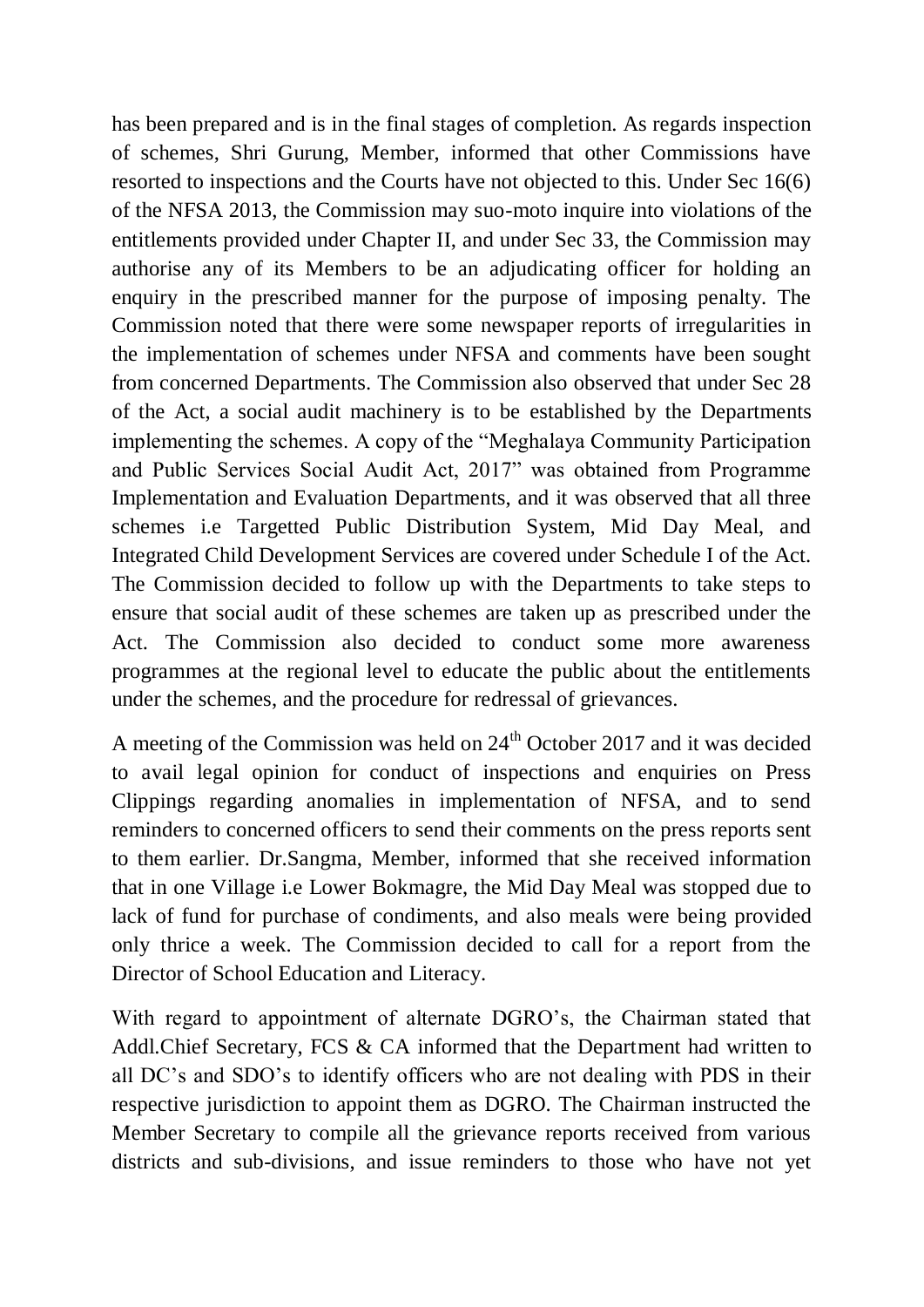responded. The Chairman informed the Members that a questionnaire had been issued to the three Departments with regard to the implementation of 'Meghalaya Community Participation and Public Services Social Audit Act 2017'. It was also decided to hold awareness programme in West Khasi Hills District in November 2017, and to send reminder to Commissioner of Division, Garo Hills, for allotment of one room for the Commission in Tura. The Member Secretary was instructed to issue purchase order for furniture for the allotted office in Shillong.

In the meeting held on 23<sup>rd</sup> January 2018, the Director School Education informed that most of the Deputy Commissioners have earmarked one room for NFSA Cell, but without Toll Free Number. The Chairman requested the Addl.Chief Secretary,FCS & CA, who was present in the meeting to take up the matter with the D.Cs to install Toll Free Numbers so that the public can lodge their grievances. The DSEL informed that Nodal Officers to assist DGRO's have been notified in the Districts as well as the State headquarters. The Chairman requested him and Asst. Director, Social Welfare, to send copies of the orders to the Commission, and to instruct the Nodal Officers to send monthly reports on the number of grievances received, addressed and pending.

The Addl.Chief Secretary, FCS & CA, informed that DGRO's for some districts have been notified as per orders of the Hon'ble Supreme Court, and for others the notification will be issued soon. He also informed that framing of Food Security Rules 2017 and Food Security Allowance are still under examination of the Department. The Asst. Director, Social Welfare, informed that there is a Central Act on Food Security Allowance and they are following the same. Director, School Education informed that the Food Security Allowance is prescribed in Rule 9 of the Mid Day Meal Rules 2015.

Social Welfare and Education Department were also requested to issue instructions to the District Officials to utilise the services of the Vigilance Committees constituted by FCS & CA Deptt. for complaints under ICDS and MDM. The Project Manager. PMU informed that the list of eligible households have been put in the public domain, and there is no short supply of foodgrains as of now. On social audit, the Director, School Education informed that preliminary social audit has been conducted by Programme Implementation and Evaluation Department, and the report is available in their Website.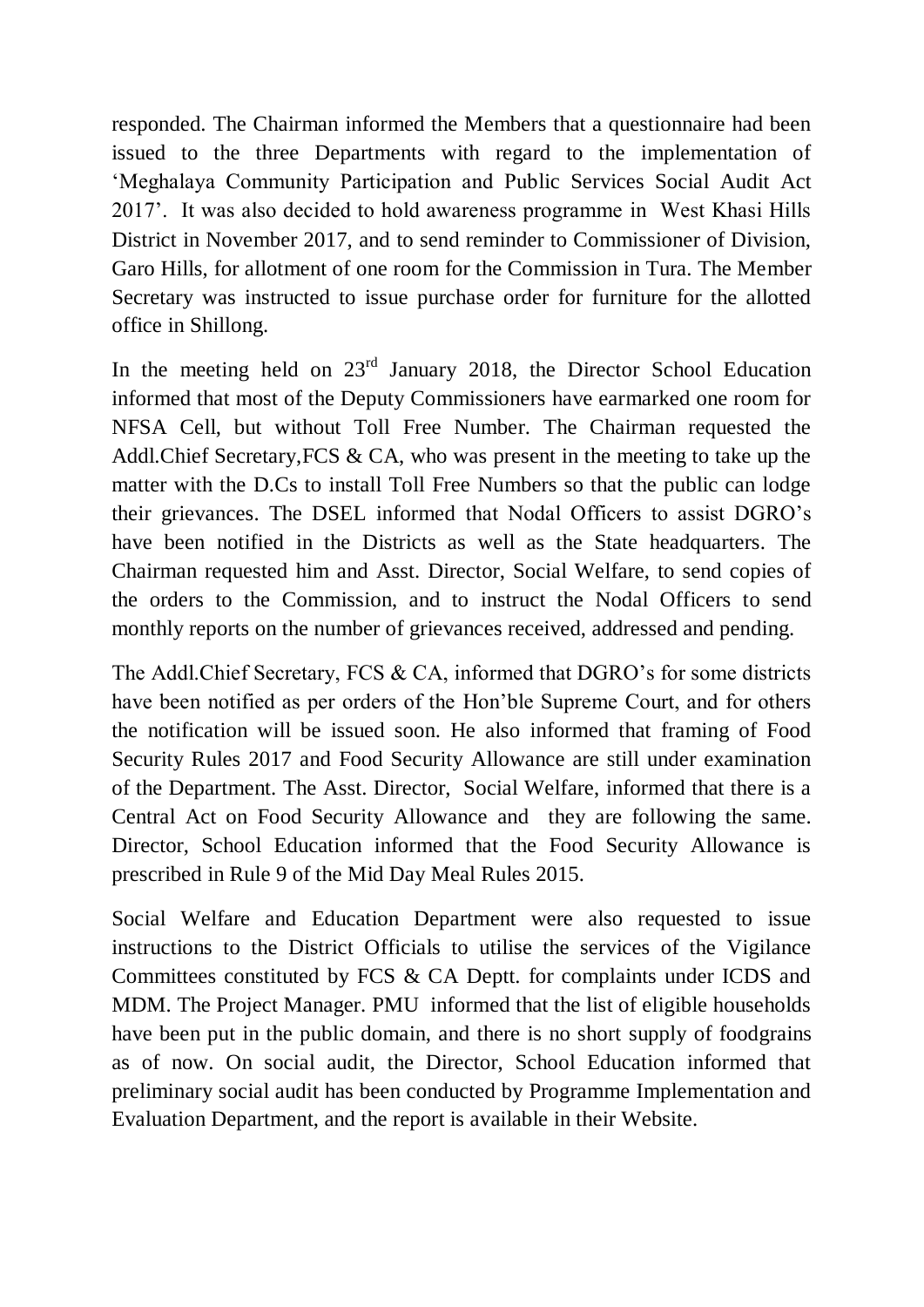The Chairman requested the Department to respond to the questionnaire circulated to them and suggested that all three Departments should have Corpus Funds to meet the necessary emergency expenses for uninterrupted implementation of the schemes. He also requested the Departments to take necessary action on the suggestions incorporated in the Annual Report of the Commission for 2016-17.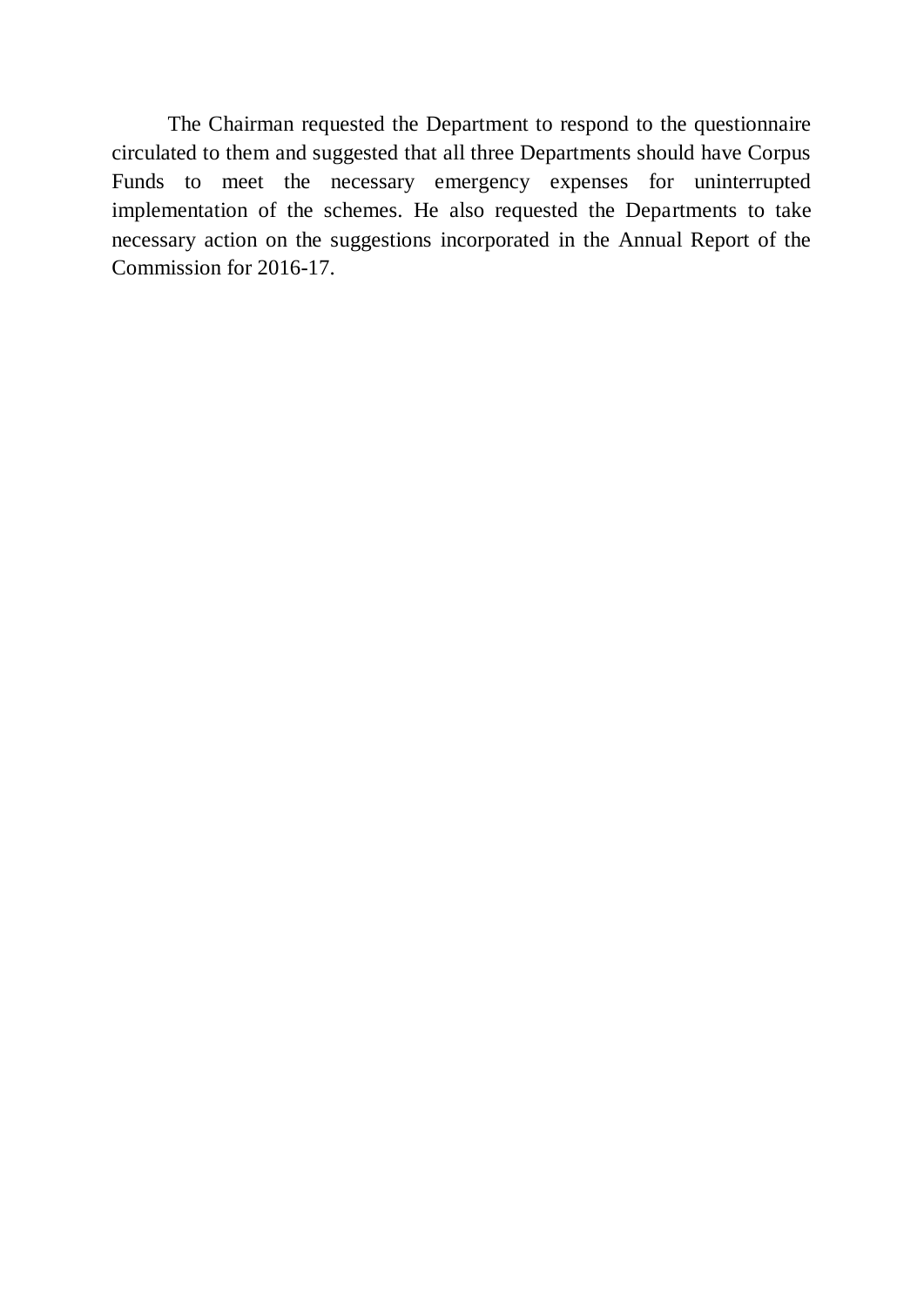### **Nature of Complaints received in call Centre/Districts**

The complaints received in the Call Centre and District Offices have been compiled and forwarded to the Commission from time to time. These are broadly as follows:

- (1) Distribution of less than entitled quantity of foodgrains eg 4Kgs instead of 5Kgs per head.
- (2) Charging of higher price eg Rs 6 per Kg instead of Rs. 3 per Kg.
- (3) Transfer of name from one Fair Price Shop to another FPS, but dealer refusing to distribute rice.
- (4) Addition of names of family members in the Ration Card not being entertained by office of Deputy Commissioner (Supply)
- (5) Loss of ration card and procedure for obtaining new card.
- (6) Whether it is necessary to submit documents like EPIC and Bank Account Number to avail PHH card
- (7) Non availability of foodgrains in the FPS; irregularities in distribution by FPS dealer
- (8) AAY rice is being sold at Rs. 5 per Kg.
- (9) Procedure for applying for new ration card.
- (10) FPS dealer charging higher rates claiming it to be transportation charges.
- (11) How to apply for Non NFSA Card.
- (12) FPS dealer collecting all the ration cards from the beneficiaries in the name of verification
- (13) Number of passport size pictures to be attached with the application form.
- (14) How much transportation charges are received by Wholesalers and FPS dealers and whether it has any effect on the issue prices.
- (15) FPS dealers threatening villagers not to complain against distribution of rice at higher rates
- (16) Rice is not distributed throughout the whole month so, due to lack of funds, complainant misses his turn when rice is distributed.
- (17) Transfer of Ration Card from one District to another not being donedelays thereof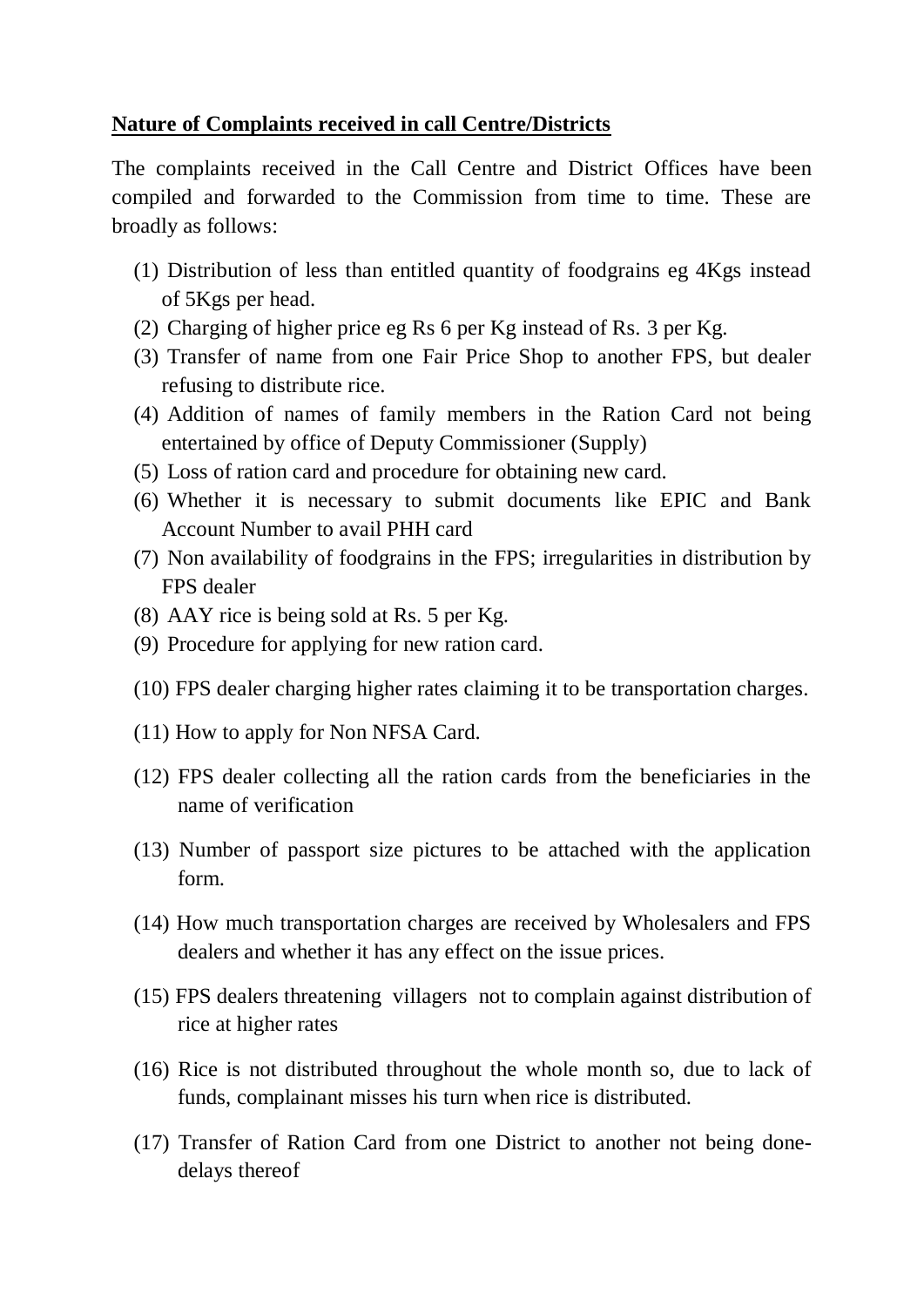- (18) Non inclusion of name of family members in the NFSA/PHH inspite of being eligible
- (19) Measurement in distribution of rice by FPS dealer not accurate-dealer using tin for weighment
- (20) Dealer informed that he has been given an order from the State Govt to reduce distribution by one Kg per person
- (21) FPS dealer also owns a Private shop where he is selling NFSA rice at Rs. 25 per Kg.
- (22) Application for ration card submitted one year back but not yet issued.
- (23) Complaint against Managing Committee of School for non issue of Mid Day Meal rice
- (24) Complaint against FPS dealer for illegal dealings with controlled rice and sugar
- (25) Ration card received but no rice distributed to complainant
- (26) NFSA scheme not properly implemented
- (27) Whether APL Card entitled to draw rice
- (28) Demand for separate Fair Price Shop, or bifurcation of existing FP Shop,
- (29) Beneficiaries names appeared in the PHH list who are not local residents of the village

As reported by the Deputy Commissioners/Sub Divisional Officers, all the complaints have been attended to and redressed, or are in the process of enquiry etc. No appeals have been received by the Commission against the Orders of the District Grievance Redressal Officers or Assistant GRO's.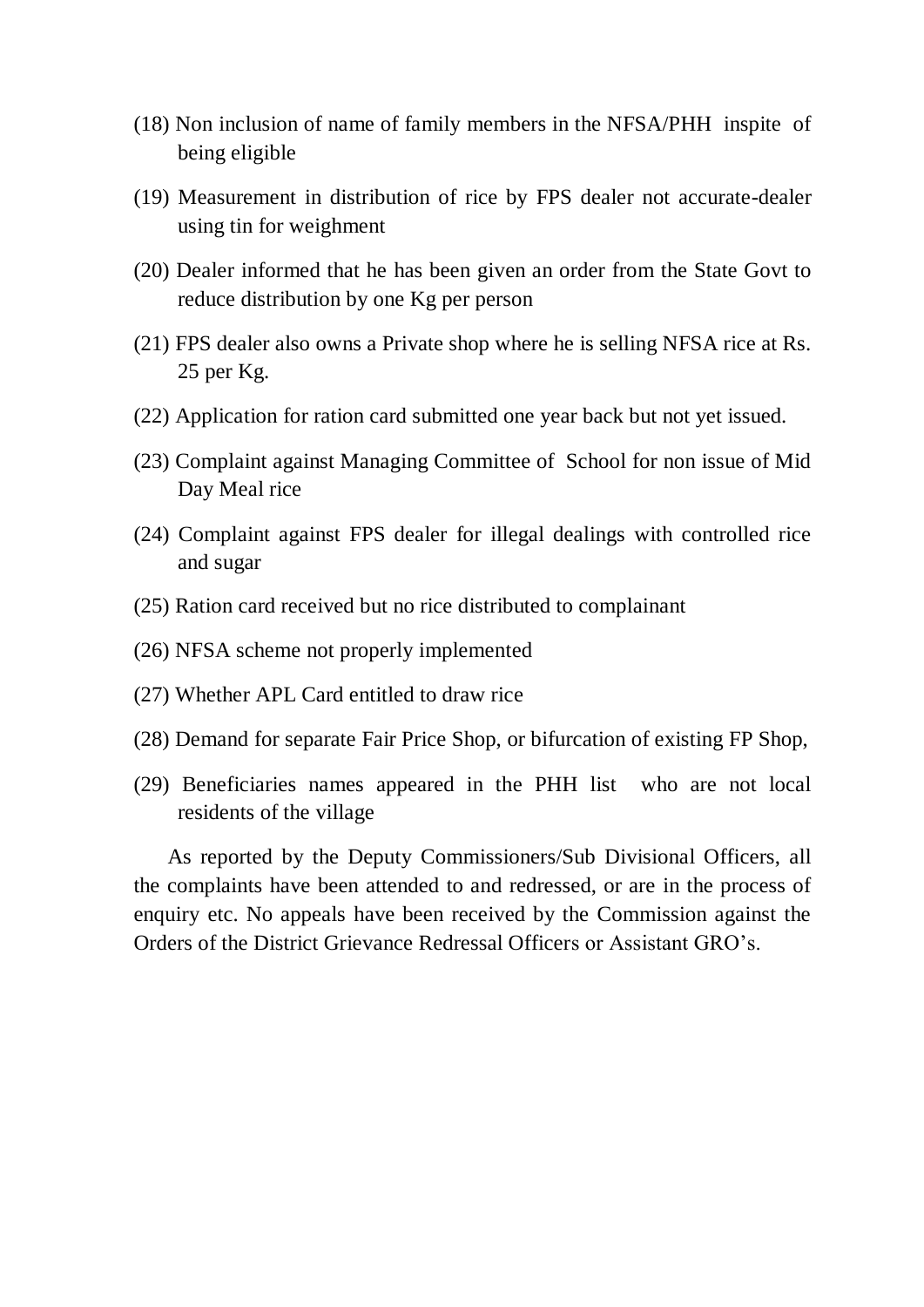# **Key Findings of Social Audit**

The Meghalaya Society for Social Audit and Transparency (MSSAT) have conducted pilot social audit in some selected villages to review the implementation of the Meghalaya Community Participation and Public Services Social Audit Act, 2017, and their findings are summarised as follows:

# **Mid Day Meal** -

(1) No water facilities in school. There are two toilets but not in use due to lack of water.

- (2) Menu chart was not on display.
- (3) Students provided dried fish and egg in some schools, no fruits

(4) School Management Committee formed but the meeting held only once in six months in Block Headquarters

- (5) Attendance Register, Stock Register maintained
- (6) Cooks are getting their salaries.
- (7) Utensils and upkeep of vessels is good and hygienic
- (8) There is no Kitchen in the school
- (9) Egg and fruit not provided in some schools

(10) School Managing Committee (SMC) is not functioning properly. Meetings are not held monthly but randomly

- (11) No monitoring done by MDM Committee
- (12) The actual cost meal is Rs. 16 per child but only Rs. 6 is sanctioned
- (13) Disbursement of funds for MDM is not regular from SDEO office
- (14) Honorarium for cooks not sufficient to earn their daily livelihood
- (15) Cooking cost is not sufficient
- (16) MDM is provided only twice a week as per directions of SDEO
- (17) Attendance register is tampered with by using white ink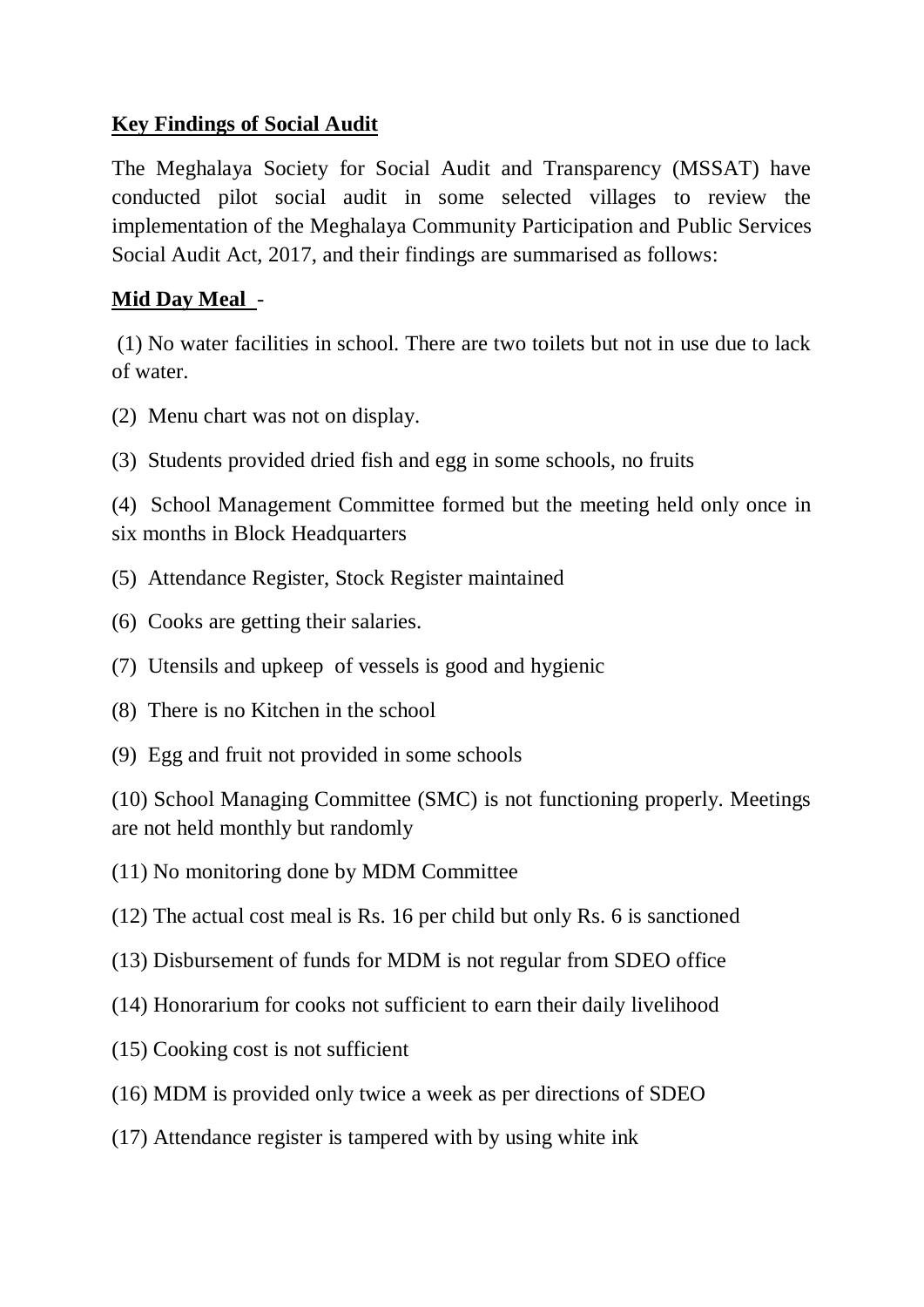(18) Rations are supplied to less number of children than the total number enrolled.

(19) MDM students register not found, as also Grain and Cash Register, Cooking cost register Honorarium register etc.

(20) Cooks are not paid regular honorarium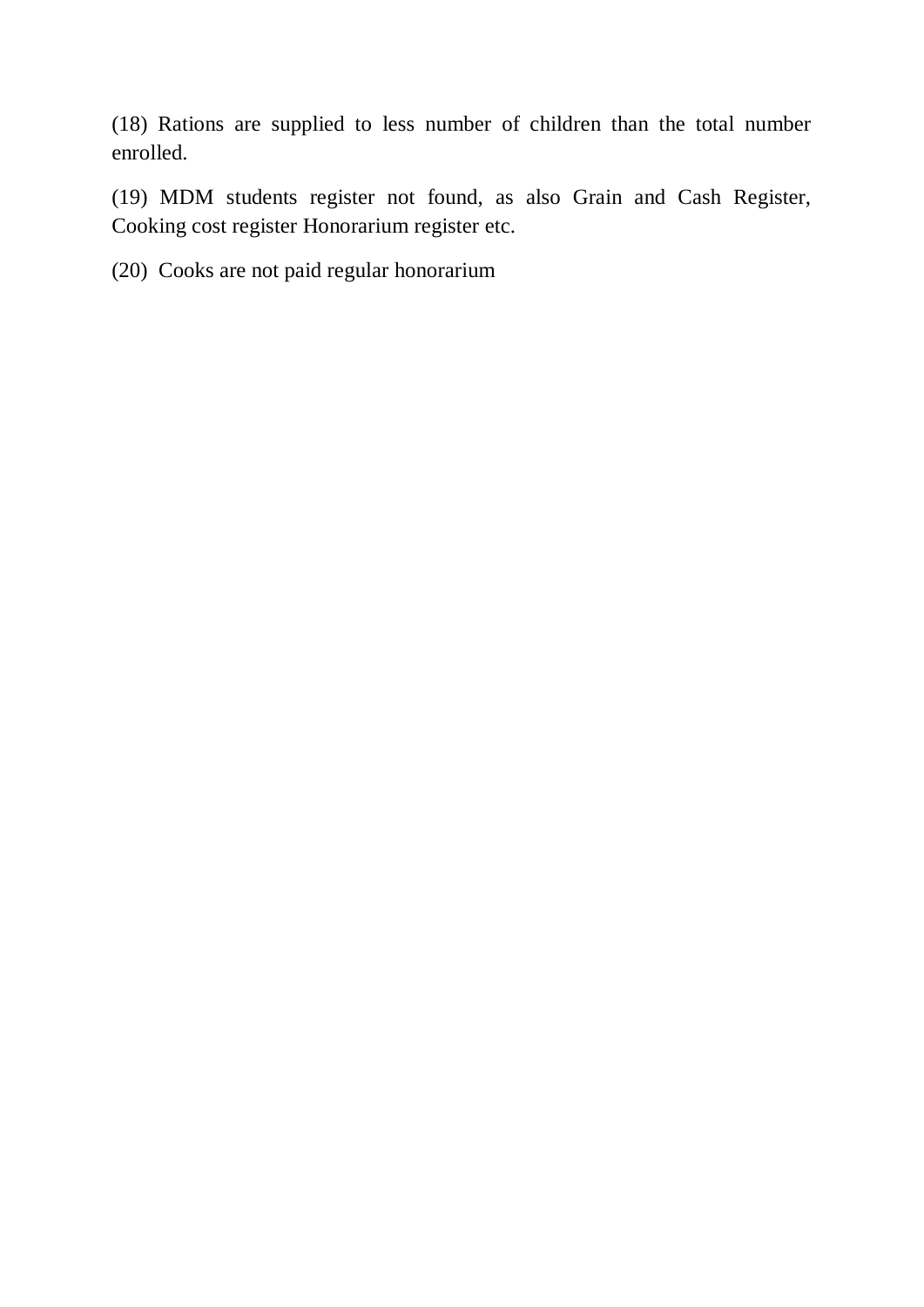#### **Targetted Public Distribution System:**

- (1) Measurement is done by tin(dabba) as they do not have weighing machine
- (2) Many eligible families were included in Non NFSA category. Mistakes found in the beneficiaries Card.
- (3) Beneficiaries getting 4Kg per head of rice against entitlement of 5Kg, and FPS dealer is charging Rs.5 per Kg instead of Rs.3. He said that the extra charge is the transport cost and it was decided by the Dorbar to charge this rate.
- (4) Stock Register is not available
- (5) The number of Priority Households is more than the number actually selected as PHH.
- (6) Number of persons in the ration Card is less than the actual number of persons in the family
- (7) Persons have applied for ration cards for PDS but not received for long time
- (8) No Notice Board displaying list of commodities and price list in the FP Shop.
- (9) No Stock Register/Issue Register maintained by FPS Dealer
- (10) FPS is not open for the whole month-only two weeks
- (11) Persons who have expired also included in the PHH list
- (12) Training should be provided to the FPS dealer for record keeping
- (13) FPS Dealer is giving rice to non-entitled persons

(14) Less rice is distributed since they sometimes receive spoiled rice, or some rice spill over during transportation

(15) There is no separate FP Shop. Distribution is done in the Community Hall

(16) There is no active Vigilance Committee

(17) The electronic weighing machine is set at 0.150 gm and not 0gm.

(18) If FP dealers are not given sufficient incentives, this should be addressed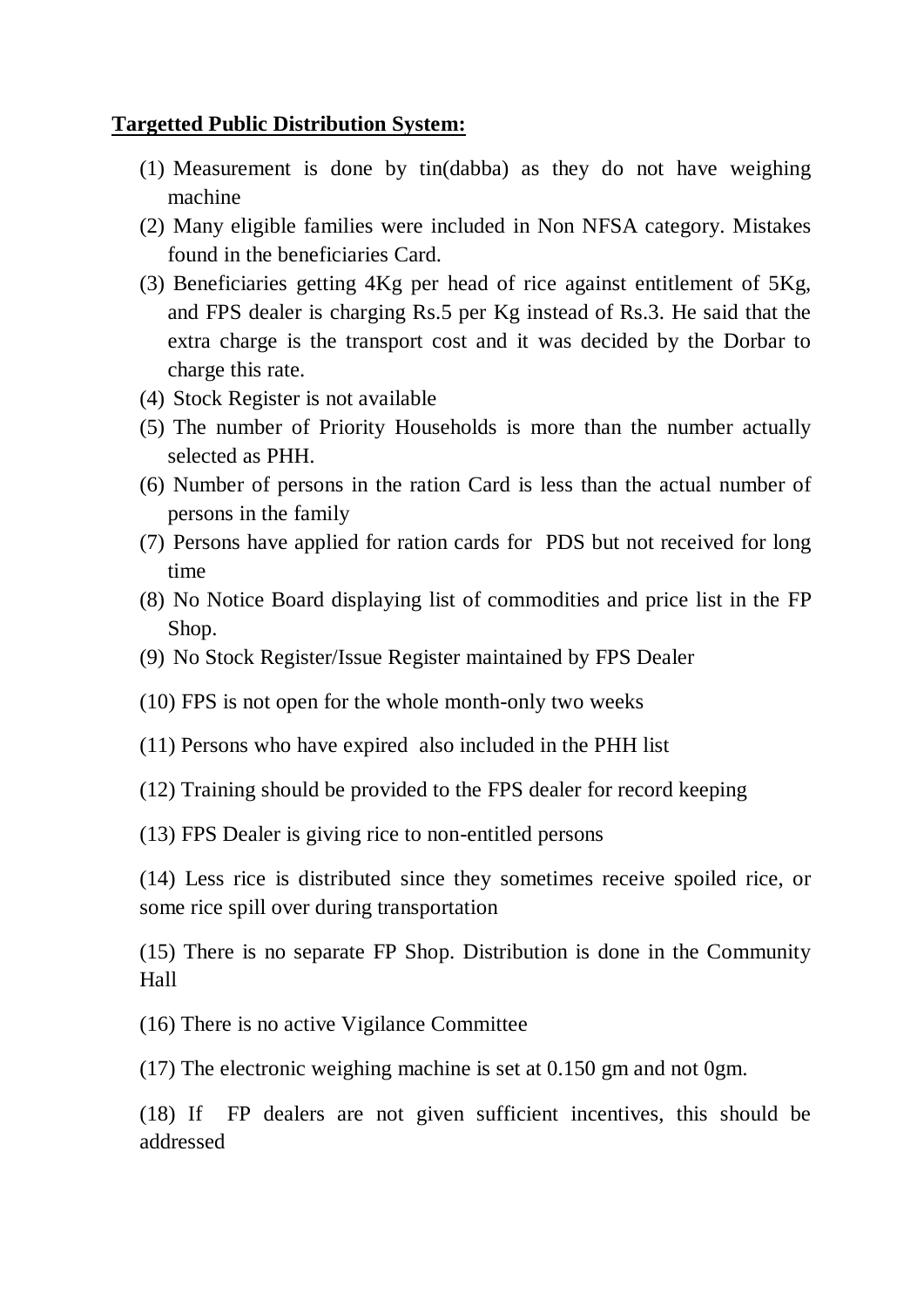#### (19) Inspection of FP Shops should be done on regular basis

- (20) Issue of double ration card to some families
- (21) Many households left out of the Priority Household list (PHH)
- (22) People are not aware of their entitlements so publicity should be given.

(23) Proper check should be taken for dispatch and receiving of foodgrains from FCI to FPS

(24) Should have an MIS, and should be in public domain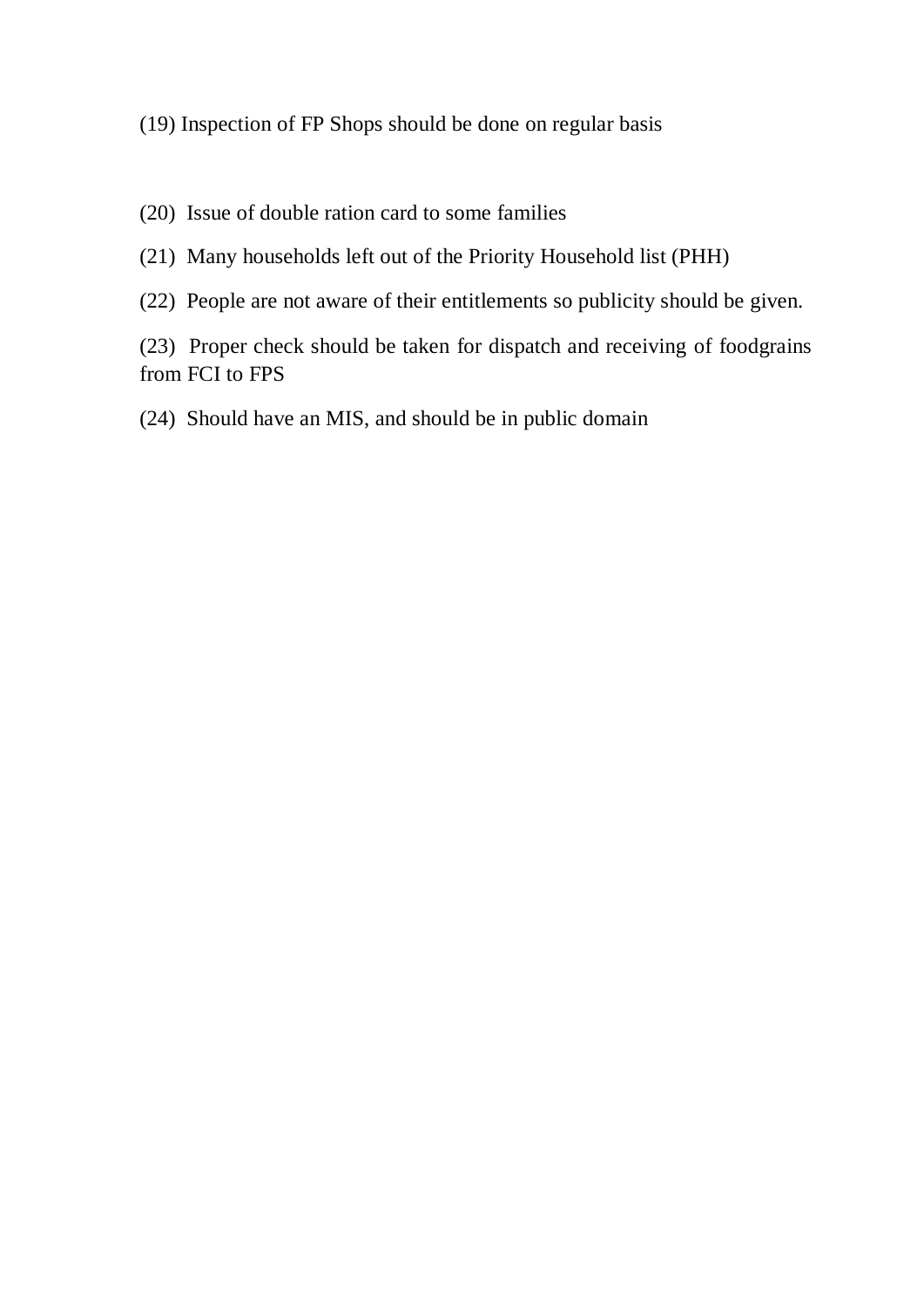### **Integrated Child Development Services**

- (1) Attendance is less only 25% of enrolled children are present
- (2) School premises not being used. Food is cooked in Anganwadis house.
- (3) No toilet is available
- (4) Charts and toys displayed but childhood education activity could not be observed
- (5) Hot cooked meal is not provided to children who do not go to pre-school
- (6) Weighing machines not in use
- (7) Only immunisation happening. No regular ANC like BP, urine and blood body check
- (8) No medicines, medical Kit available at AWC
- (9) Lady Supervisor visits every two or three months. CDPO visits only once a year
- (10) No Community Monitoring Committee
- (11) Documentation maintained at home of AWC
- (12) Attendance only 50% but all children are marked present

(13) Demand to set up one more AWC as the present one is not covering a particular locality

- (14) The AWC was damaged and repairs are needed
- (15) There is no building for setting up AWC.
- (16) Cooked food provided only twice a week
- (17) Play materials are available but was never used.
- (18) Menu not displayed

(19) Some parents are not bringing their children for checking of weight so Anganwadi Worker unable to track the growth of children

(20) Some village Community Monitoring Committee (CMC) are asking only for Take Home Ration, and not hot cooked meal.

(21) CDPO's are requested to visit the villages and inform the people of their entitlements, since they are not aware of the same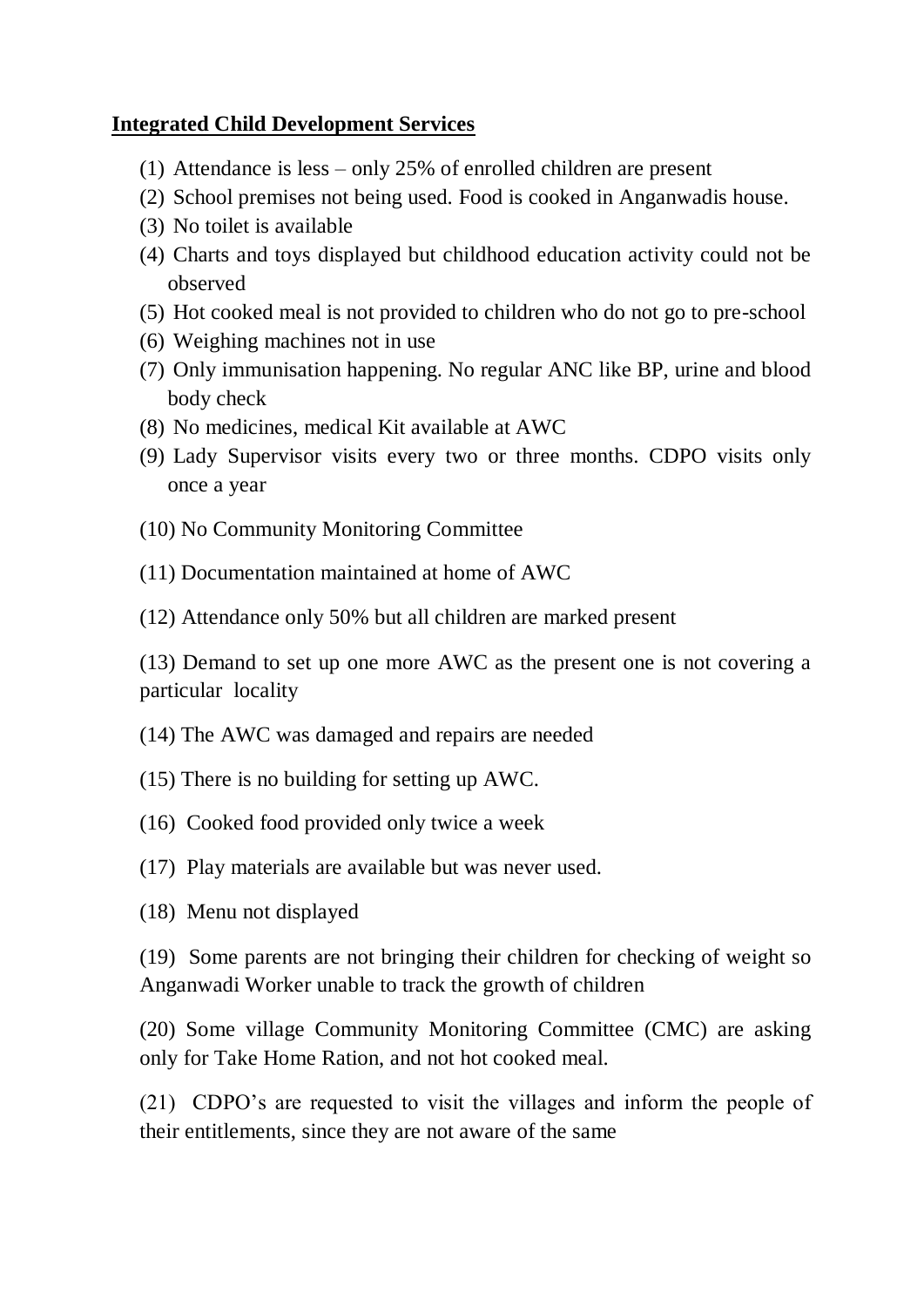(22) Training is not imparted to the CMC – Members of CMC not aware of their role/responsibilities.

(23) Anganwadi Workers have requested the Department to increase their pay

(24) Parents requested to change menu as children do not like to eat same food everyday

(25) AWCs find it difficult to maintain all the registers provided by the office since they are only  $10^{th}$  class pass. (VLCC register, growth monitoring register, grain and cash register)

(26) Some AWCs do not have facilities for cooking meals, electricity, drinking water and sanitation

(27) Pregnant and lactating mothers are not getting regular Take Home Rations

(28) Parents have to carry wood to the AWC for cooking of meals

(29) Weighing machine not in use as AW worker does not know how to use it.

(30) ICDS Centre (AWC) runs for only 6-10 days per month instead of 25days

(31) Anganwadi Workers were not paid for last six months

(32) AWC does not stay in same village but comes only to distribute ration

(33) No AWC in the village

(34) Stock Register/Attendance Register not maintained

(35) No educational and play material for children

(36) AWC provides only morning snacks and not afternoon meal, and that also only twice a week

(37) Pregnant and lactating mothers not getting rations according to their entitlement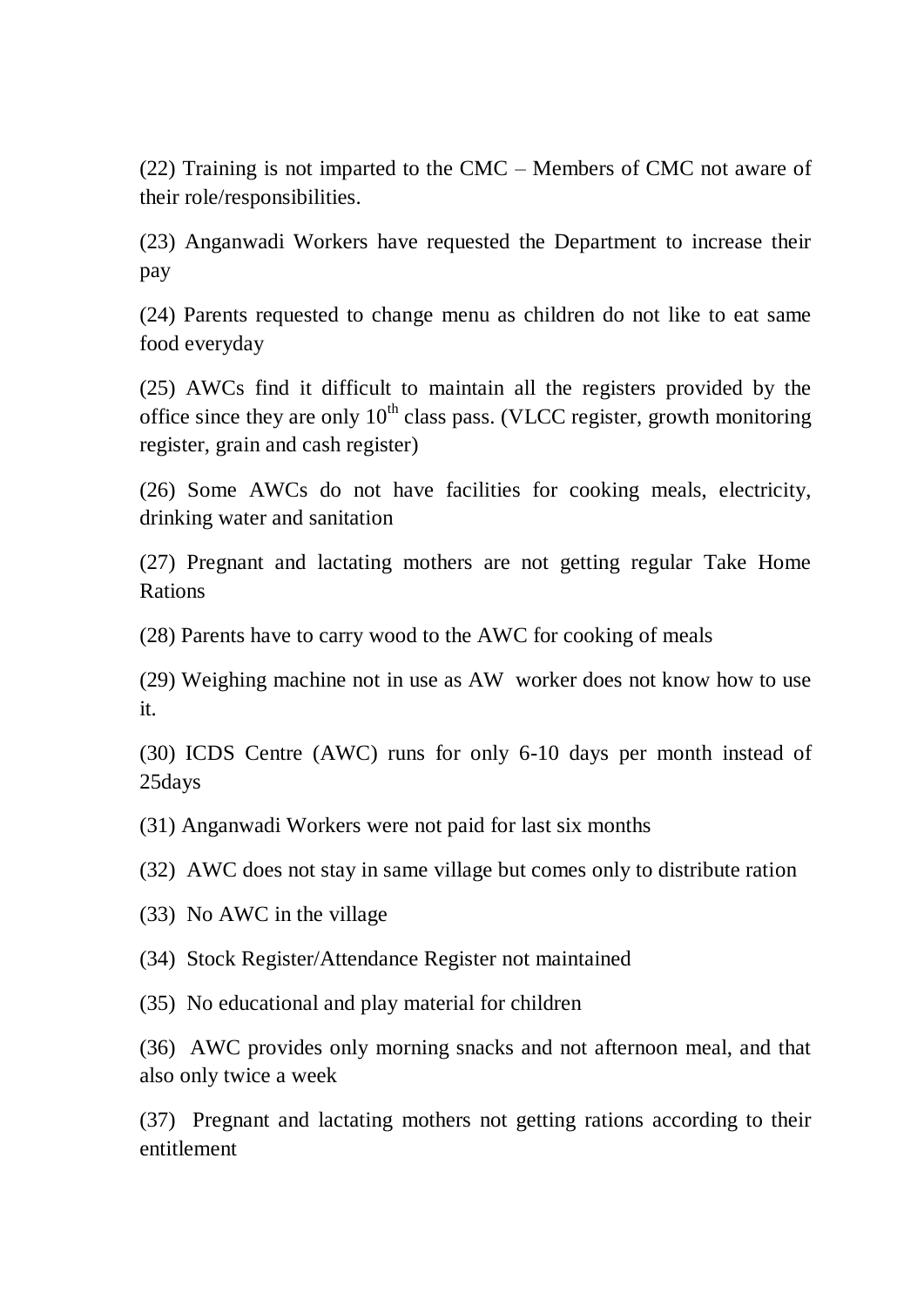(38) AWC does not provide non – formal education to the children

(39) AWC stated that they are not getting adequate foodgrains to provide beneficiaries every day

- (40) People are not aware of their entitlements
- (41) Only Take Home Rations provided no cooked meals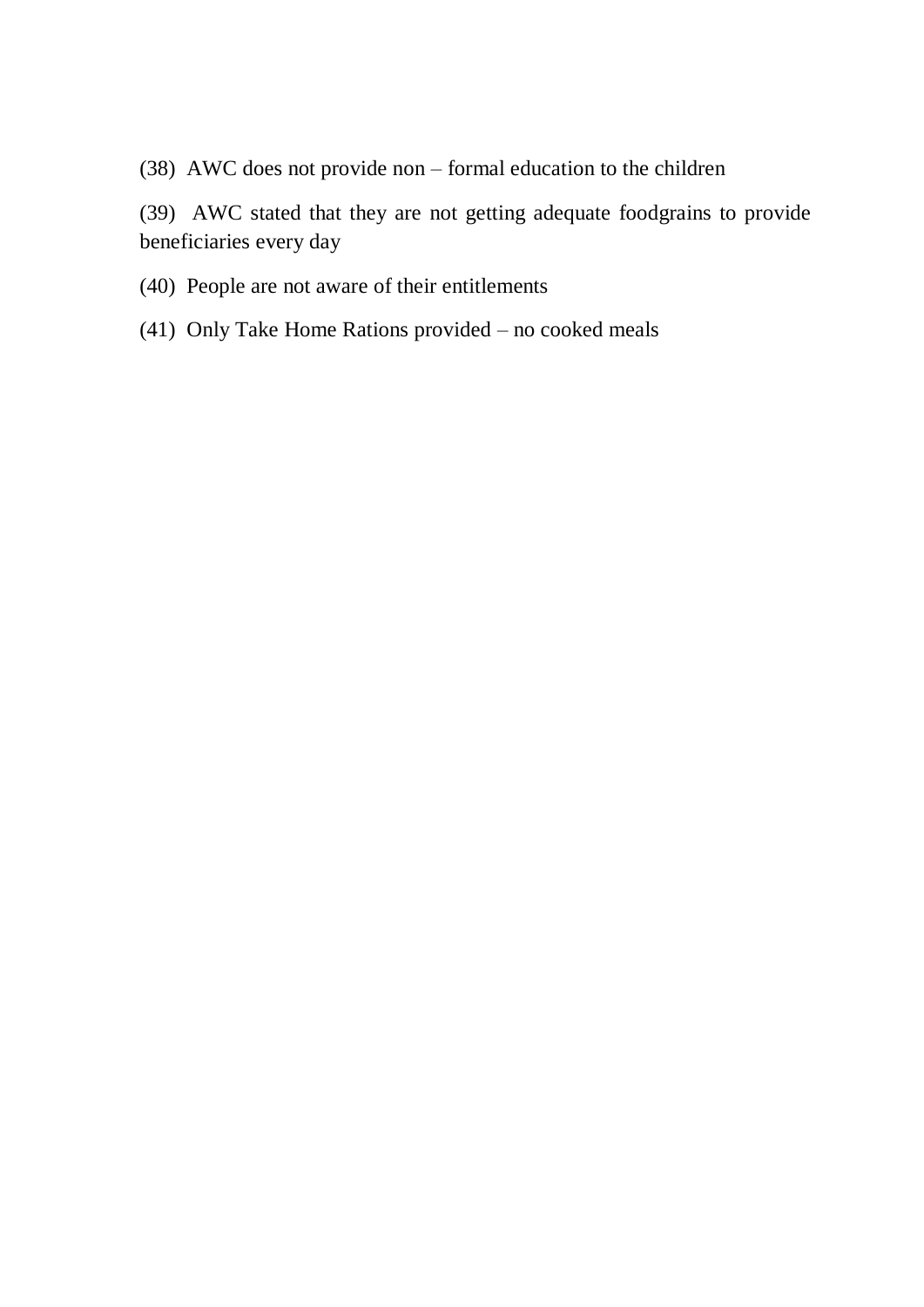#### **Observations and Recommendations**:

- 1. The Commission had taken up the matter with the Department of Food, Civil Supplies and Consumer Affairs to earmark one room in the office of the Deputy Commissioners for creation of NFSA Cell with toll Free numbers for receipt of complaints under TPDS, ICDS and MDM. It appears that this has not materialised as yet. Government is requested to issue necessary instructions in this regard to make the grievance redressal system responsive and effective.
- 2. Food, Civil Supplies and Consumer Affairs Department may identify Nodal Officers under NFSA for Shillong, Baghmara, Nongstoin, Williamnagar, Amlarem and Sohra.
- 3. FCS & CA Department are also requested to finalise and notify the Food Security Rules 2017, and rules for issue of Food Security Allowance.
- 4. The Vigilance Committees set up by the Food, Civil Supplies & Consumer Affairs are not being utilised by the other Departments for receipt of complaints under ICDS and MDM. The Social Welfare and Education Departments are requested to issue necessary instructions in this regard, and also arrange for wide publicity of the same.
- 5. The Food Security Rules 2017 should also mandate Social Welfare and Education Departments to set up their own grievance redressal mechanism with Toll Free numbers and a designated officer to ensure its effective functioning. Details should be provided on the complaint mechanism including registration of complaints and providing acknowledgement receipts, timeline for disposal of grievances and reporting to the DGRO of pending complaints.
- 6. All documents relating to Mid Day Meal and Integrated Child Development Services should be put in public domain and institutions such as government schools, anganwadis and fair price shops. Adequate measures should be taken to create awareness among the public about their entitlements and various services provided under the Act.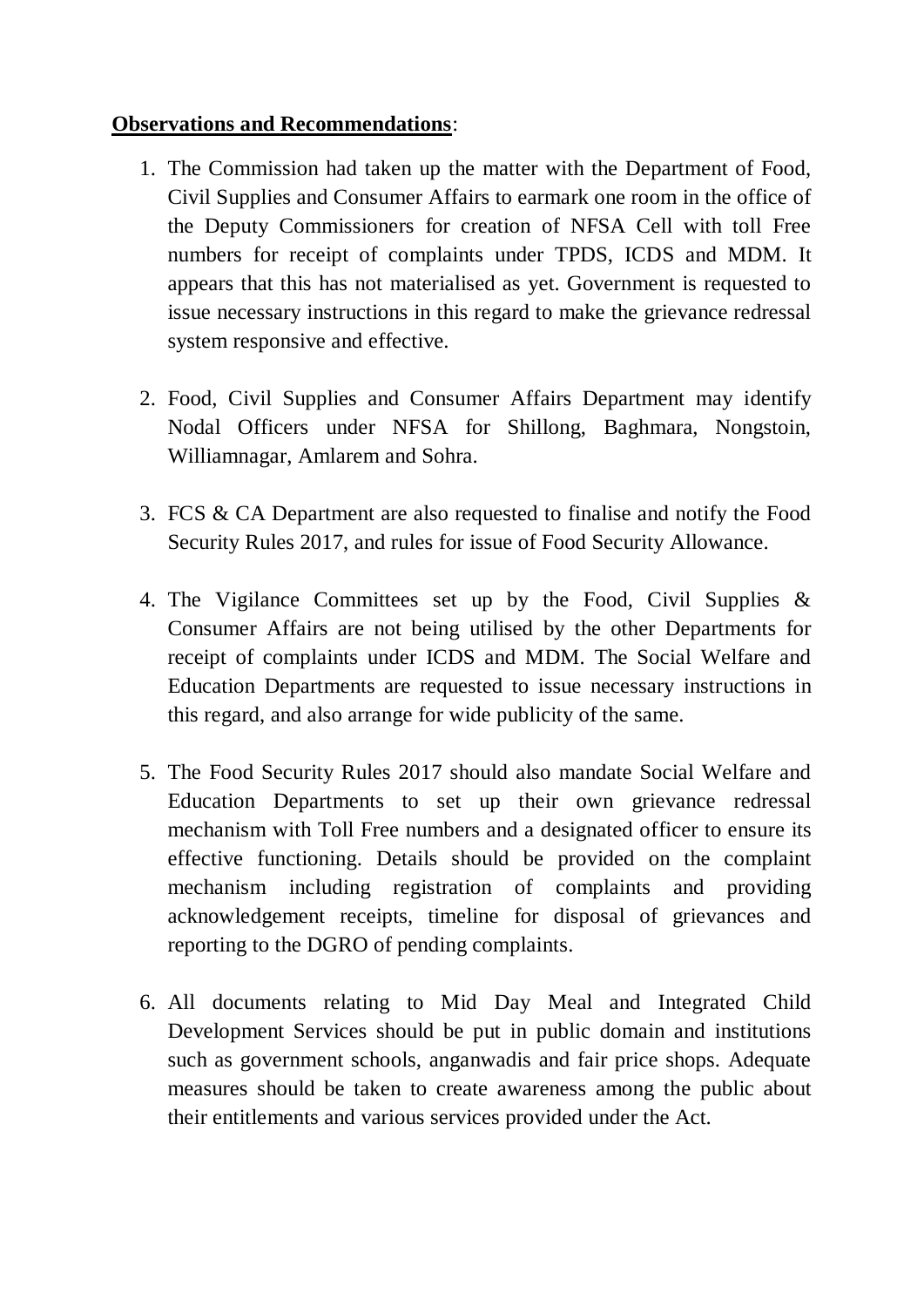- 7. The State Social Audit Council under the Chairmanship of Shri Toki Blah needs to be activated to review action taken on the findings of the social audit conducted in some selected villages. The State Implementing Agency may also finalise guidelines for conduct of social audit and public hearings.
- 8. Deputy Commissioners need to finalise the Block-Wise Social Audit Calendar and Public hearings, and select and empanel reputed and experienced NGO's and SHG's for conduct of social audit.
- 9. The Programme Implementation & Evaluation Department needs to issue Rules and regulations in furtherance of the objectives of the Social Audit Act as required under Sec 19.
- 10. Automation of Fair Price Shops needs to be implemented throughout the State. Computerisation of the supply chain management, issue of new ration cards/duplicate cards online needs to be made operational.
- 11. A Bench of the Commission needs to be set up in Tura to cater to the appeal cases being lodged in the Garo Hills region. One room in the Office of Commissioner of Divisions, Garo Hills, Tura, has been requested but is yet to be allotted to the Commission.
- 12. As suggested in the Annual Report 2016-17, Food, Civil Supplies and Consumer Affairs Department and Social Welfare Department are requested to create a Corpus Fund for meeting day to day expenses, in anticipation of fund being released by Govt of India for implementation of their schemes.

Delays in release of funds by Govt of India impact the delivery of services under the NFS Act, including payment of transport charges, wages, margins etc.

13. The most common complaint under the TPDS is the distribution of less quantity of foodgrains and charging of higher price by the FP Shop dealer. The reason attributed to this is that the FPS dealer has to pay for transport charges. The FCS & CA Department may examine the profit margin and feasibility of the FP Shops as per the current transport and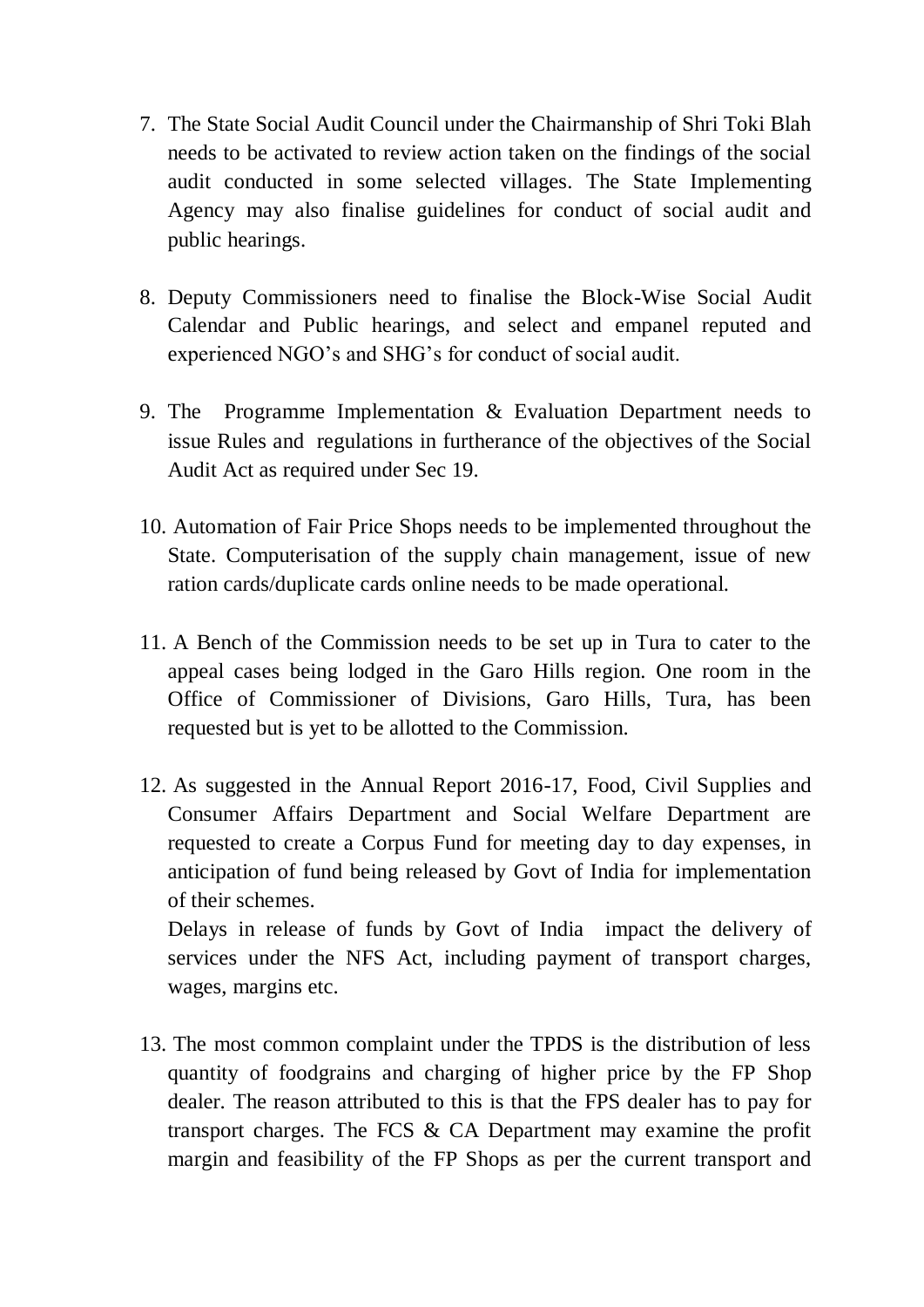handling charges, and ascertain whether the profit margin is sustainable for the FP dealer. If not, the charges need to be revised, or other items need to be introduced for the FPS to be made sustainable.

- 14. FP Shops should be open throughout the month instead of few days a month. This will ensure that all card holders will get their due share/benefits, since they may not have money to purchase rations on a particular day.
- 15.FP Shops should display the list of commodities available, the price, and eligibility per person. Proper weighing instruments should be used instead of tins/dabbas.
- 16. The list of Priority Households (PHH) should be updated regularly as some persons leave the village and others come to reside in the village, which is a continuing process.
- 17. Under Mid Day Meal (MDM) Scheme, many schools do not have toilets or water supply. The Education Department and PHE Department needs to address this issue immediately, since without these facilities, school children especially girls will be discouraged to attend school.
- 18.School Management Committees (SMC's) need to be more active and hold regular meetings and review the implementation of the MDM Schemes.
- 19. Disbursement of funds is not regular from SDEO office. As suggested earlier, the Department should maintain a Corpus Fund for regular disbursement of funds.
- 20. Honorarium for cooks, and cooking cost is not sufficient. State Govt may examine whether the amount provided by Govt of India can be supplemented.
- 21. Documentation and registers of MDM should be maintained by the officials, and training should be imparted for the same.